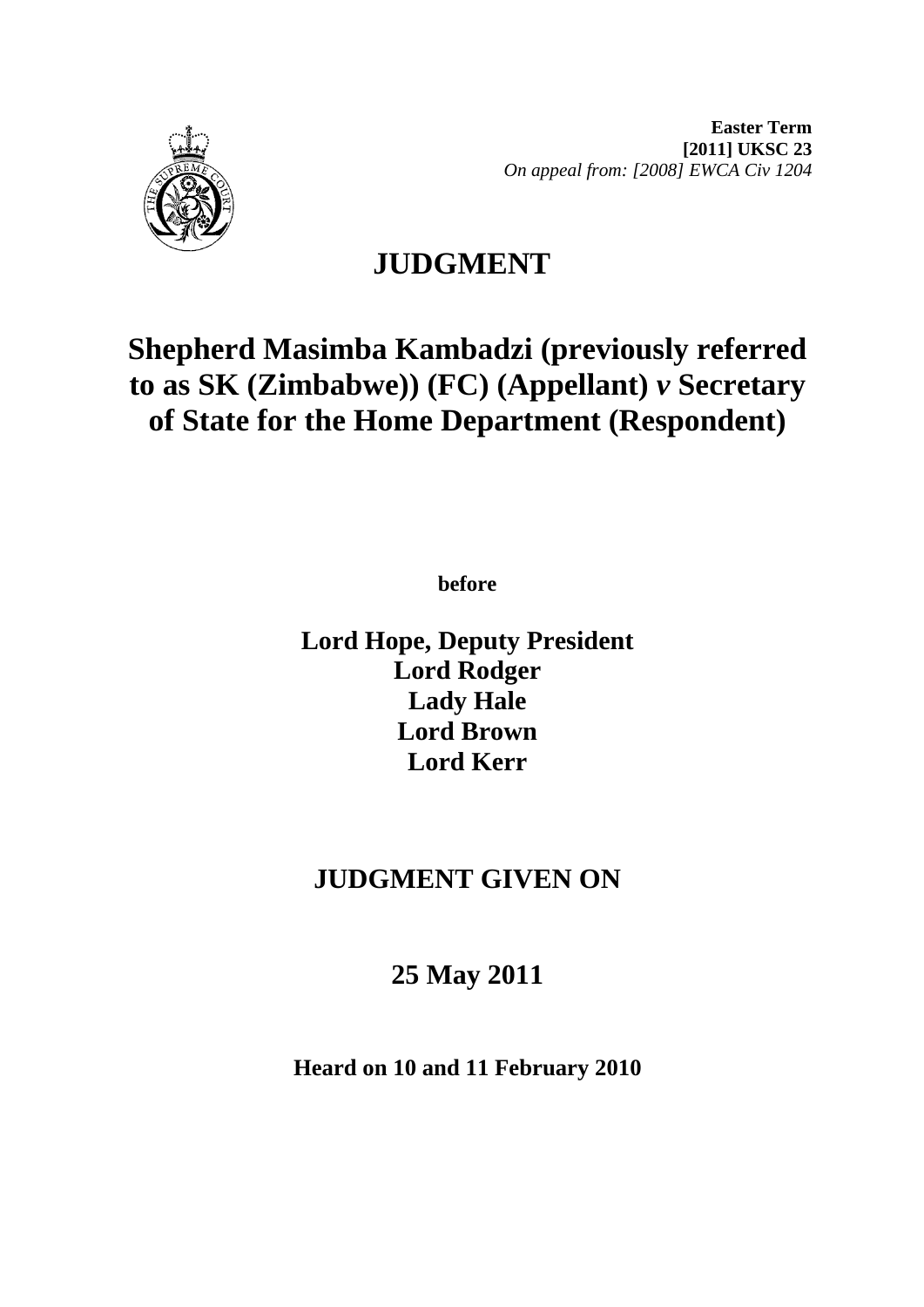Raza Husain QC Alex Goodman Tom Hickman (Instructed by Lawrence Lupin Solicitors)

*Intervener (Bail for Immigration Detainees)*  Michael Fordham QC Laura Dubinsky (Instructed by Allen & Overy LLP)

*Appellant* Respondent Respondent Respondent Respondent Respondent Respondent Respondent Respondent Respondent Respondent Respondent Respondent Respondent Respondent Respondent Respondent Respondent Respondent Respondent Martin Chamberlain

> (Instructed by Treasury Solicitors)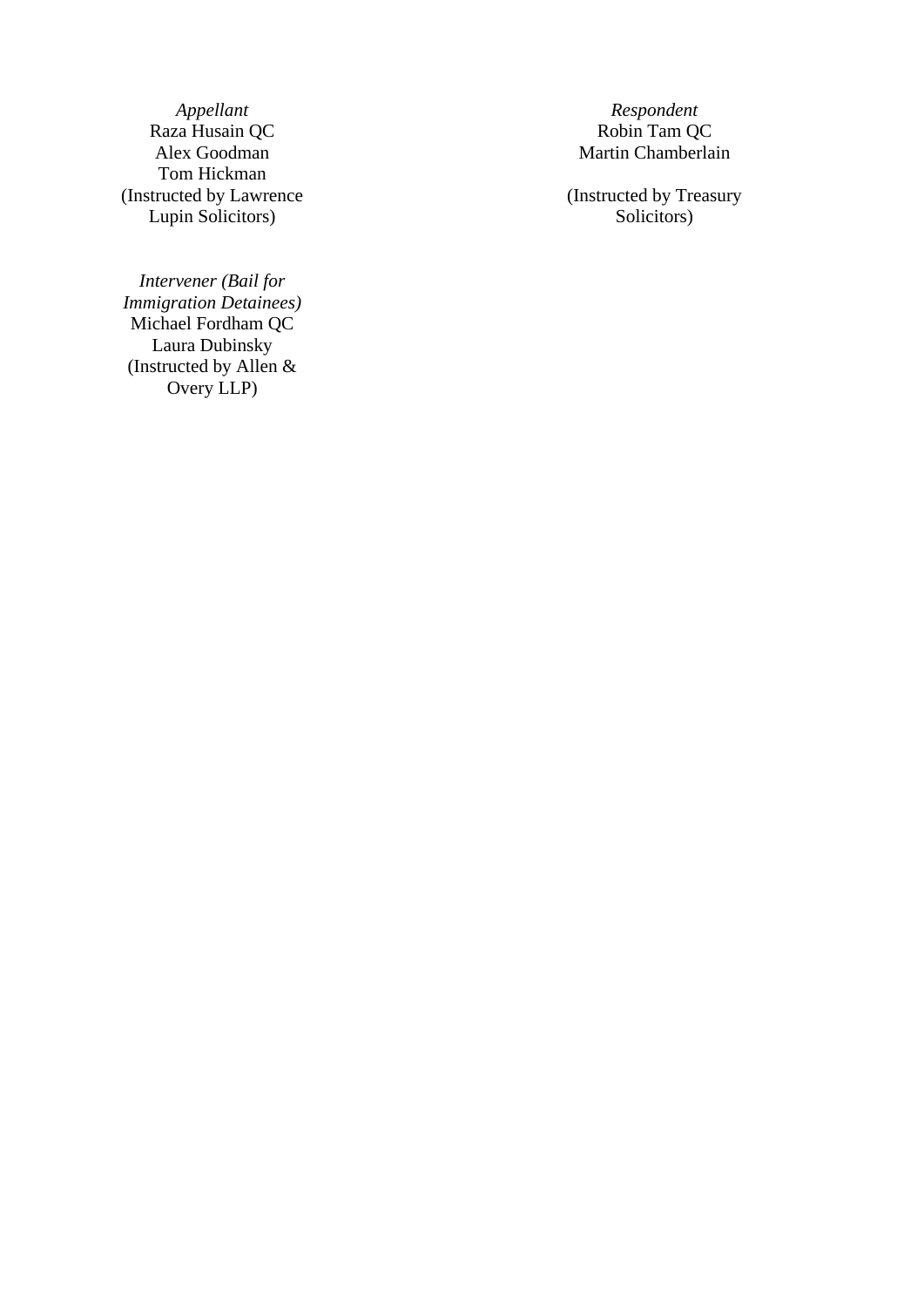## **LORD HOPE**

1. This appeal was heard by this Panel on 10 and 11 February 2010. On 14 April 2010, while we were still considering our decision upon it, we were asked to consider applications for permission to appeal in two other cases in which foreign national prisoners had been detained pending their deportation after completing their sentences of imprisonment. Walumba Lumba, a citizen of the Democratic Republic of Congo, sought permission to appeal from a decision of the Court of Appeal [2010] EWCA Civ 111, [2010] 1 WLR 2168, dismissing his appeal from a decision of Collins J [2008] EWHC 2090 (Admin) on his claim for judicial review to refuse him a declaration that his detention by the Secretary of State for the Home Department was unlawful, for a mandatory order for his release and for damages. Mr Lumba together with Kadian Mighty, a citizen of Jamaica, also sought permission to appeal against the Court of Appeal's decision dismissing their appeals from a decision of Davis J [2008] EWHC 3166 (Admin) to dismiss their claims for judicial review of the Secretary of State's decision to detain them prior to their deportation and for damages for unlawful detention.

2. We decided to give permission to appeal in both cases, and a direction was given that the appeals should be heard by a panel of nine Justices. As there was plainly a close relationship between the issues raised in those cases and this, we decided to withhold delivery of our judgments in this case until after the decision of nine Justices in the cases of Mr Lumba and Mr Mighty had been given. Following the delivery of the judgment of their cases in *R (Lumba) v Secretary of State for the Home Department* [2011] UKSC 12, [2011] 2 WLR 671 on 11 March 2011 the parties were invited to make written submissions in light of that judgment. Having received and considered their submissions, we are now in a position to give our judgment in this case.

3. The appellant is a national of Zimbabwe. He entered the United Kingdom with leave as a visitor and was then given leave to remain for one year as a student. But he overstayed his leave and, following his conviction for several criminal offences, he was sentenced to a period of imprisonment. The Secretary of State decided that he should be deported. On 8 March 2006 he was detained pending the making of a deportation order. He remained in detention for 27 months until 13 June 2008 when he was released on bail by the Asylum and Immigration Tribunal. On 12 November 2007 while still detained he sought judicial review by means of a mandatory order for his immediate release, a declaration that he was unlawfully detained and damages.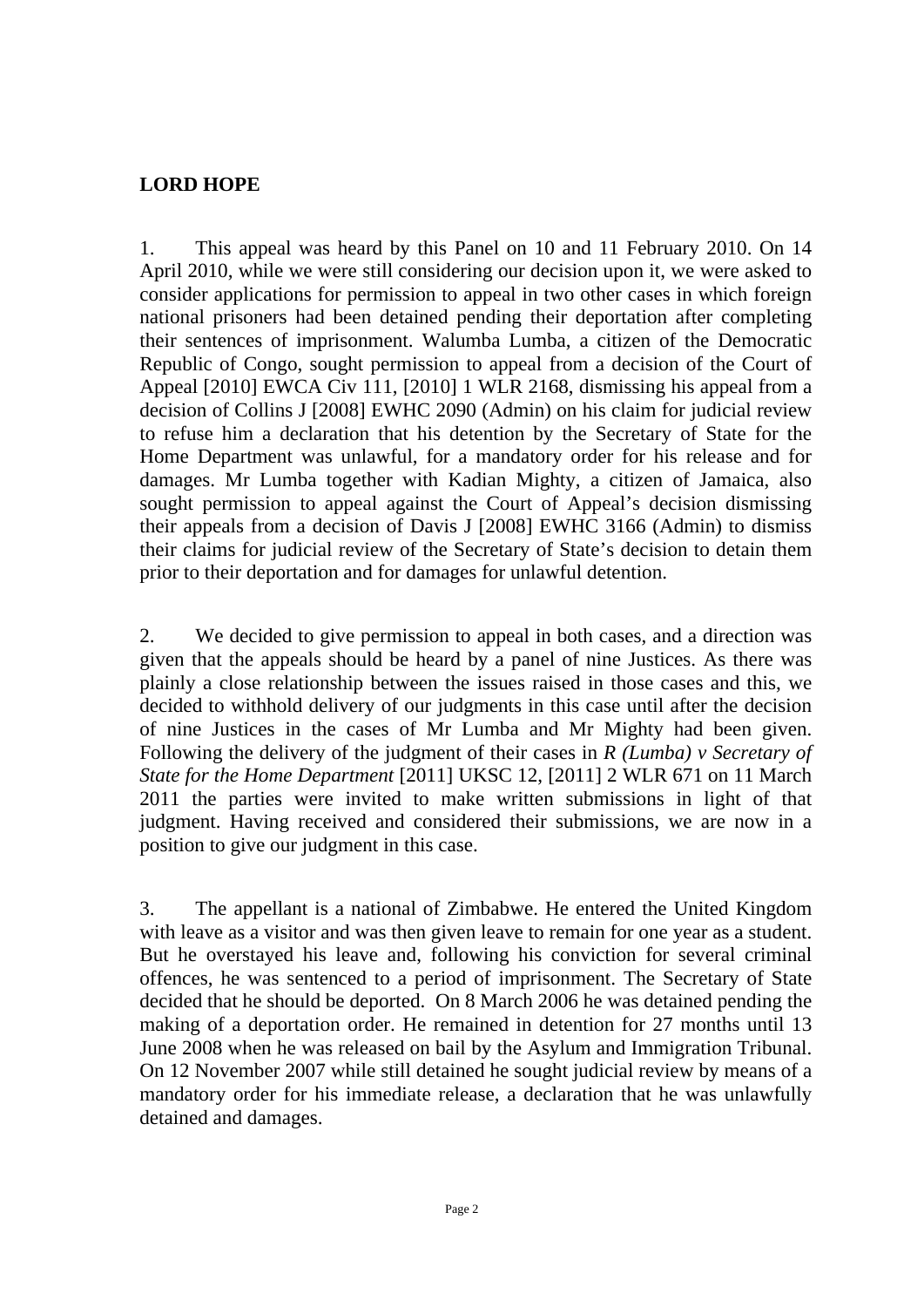4. On 25 January 2008 Munby J granted a declaration that the appellant had been detained unlawfully for various distinct periods amounting to about 19 months and he gave directions for the assessment of damages: [2008] EWHC 98 (Admin). But he declined to make an order for his release. The Secretary of State appealed against the declaration. The appellant appealed against the refusal of an order for his release, but he was later granted bail and that appeal was not proceeded with. On 6 November 2008 the Court of Appeal (Laws, Keene and Longmore LJJ) allowed the Secretary of State's appeal, holding that the appellant's detention had been lawful throughout. It remitted a new point which had been raised about the legality of the appellant's detention during periods when Munby J held that he was lawfully detained for determination by the High Court: [2008] EWCA Civ 1204, [2009] 1 WLR 1527. The appellant now appeals to this court against the decision by the Court of Appeal that he is not entitled to damages for false imprisonment.

### *Anonymity*

5. The appellant has been referred to hitherto in these proceedings as SK (Zimbabwe). Mr Tam QC for the respondent invited the court to maintain the order for the appellant's anonymity in accordance with the practice for asylum cases recognised by the Court of Appeal. He suggested that references in the appellant's application for asylum might expose him to risk if he were to be returned to Zimbabwe. Mr Husain for the appellant on the other hand did not ask for the order to be maintained. He did not suggest that there were any reasons for concern in his case. He said that he adopted a position of neutrality on this issue.

6. There is no doubt that the court has power to make an anonymity order to restrain publication of a person named in its proceedings. In an extreme case, where he or his family are in peril of their lives or safety, this may help to secure his rights under articles 2 and 3 of the European Convention on Human Rights: *In re Guardian News and Media Ltd* [2010] UKSC 1, [2010] 2 WLR 325, para 26. Those are the rights that are most likely to be relevant if he is seeking asylum. It may also be made to secure that other persons, such as the press, show respect for his private and family life under article 8 of the Convention. But in such cases the person's article 8 rights must be balanced against the article 10 rights of the press and the general public interest in his being identified: *In re Guardian News and Media Ltd*, para 76. As the decision in that case shows, however, much will depend on the circumstances of each case. It is no longer the case that all asylum seekers as a class are entitled to anonymity in this Court. The making of such an order has to be justified.

7. I am not persuaded that an order for the appellant's anonymity is justified in this case. It must be recognised, of course, that lifting the order for his anonymity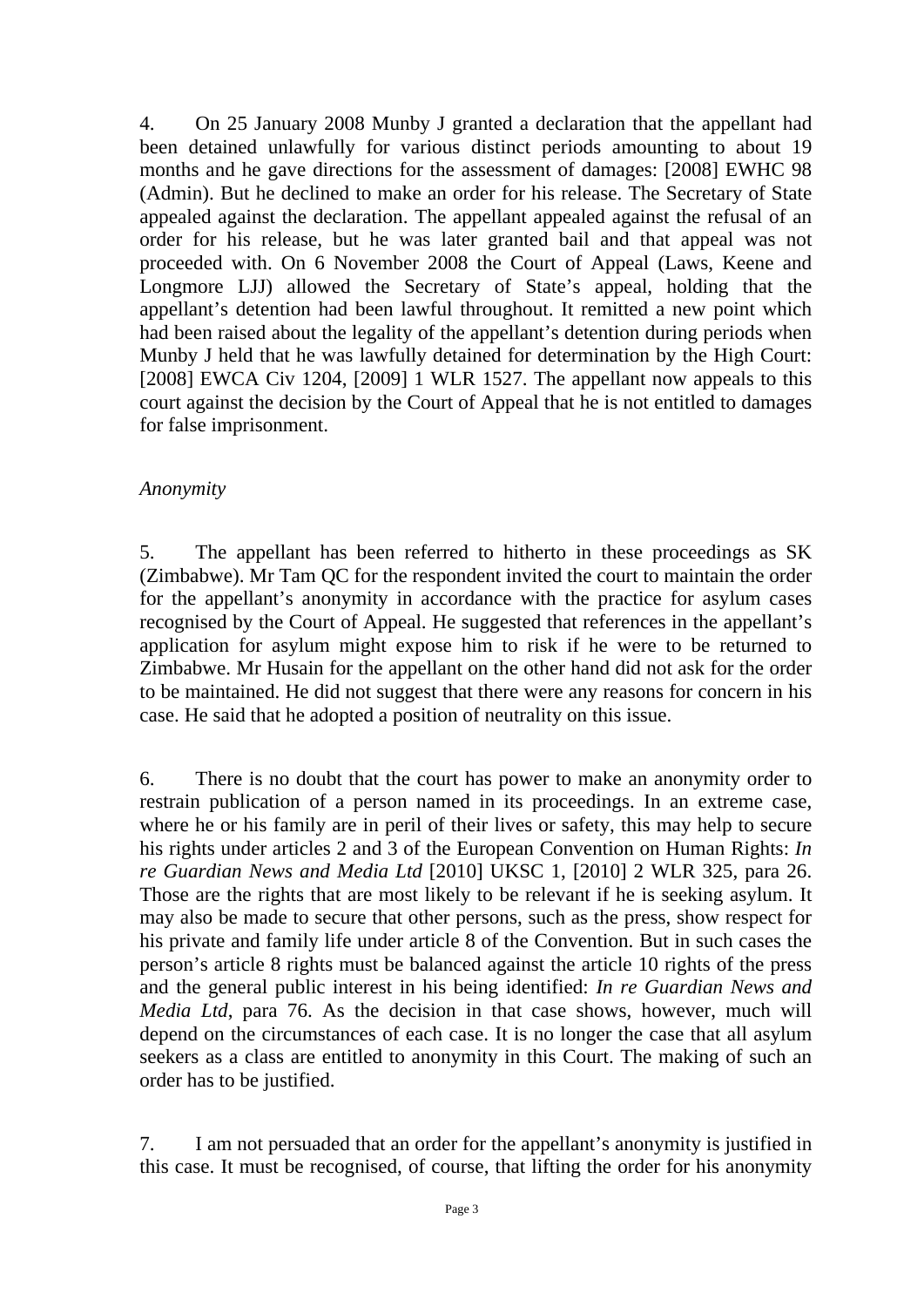is not entirely without risk. It is rarely possible to predict with complete confidence what risks a failed asylum seeker will face when he is returned to his home country. But the position that the asylum seeker himself adopts will always be an important factor. He is likely to be in the best position to assess the risks and to say whether or not he needs anonymity for his protection. His counsel, Mr Husain, is very experienced in these matters and well able to form a sound judgment as to whether this is necessary or desirable. I would have expected him to inform the court if there were any grounds at all for wishing to preserve the appellant's anonymity. Had he done so I would, of course, have given a good deal of weight to his submissions. As it is, in view of the position that he has adopted on the appellant's behalf, I am not persuaded that there is anything to prevent his being identified in this case. I would set aside the anonymity order, and name the appellant as Shepherd Masimba Kambadzi.

#### *The appellant's case*

8. The context for the appellant's claim of damages for false imprisonment is provided by the provisions for the regulation of entry and stay in the United Kingdom which are set out in Part 1 of the Immigration Act 1971, as amended. His case, put very simply, is that the discretionary power to detain that is vested in the Secretary of State by paragraphs 2(2) and (3) of Schedule 3 to the 1971 Act was not exercised throughout his period of detention in the way it should have been according to the published policy, that for periods when his detention was not reviewed in accordance with the policy it was not authorised and that he is entitled to damages for false imprisonment because his continued detention was unlawful during those periods. A description of the statutory background and the system which, according to his own policy, the Secretary of State had undertaken to operate provides the starting point for an examination of this argument. The facts of this case are best understood in the light of that background.

#### *The statutory background*

9. Section 4 of the 1971 Act provides that the power to give or refuse leave to enter the United Kingdom shall be exercised by immigration officers and that the power to give leave to remain in the United Kingdom, or to vary any leave, shall be exercised by the Secretary of State. Section 3(5) renders a person who is not a British citizen liable to deportation if the Secretary of State deems his deportation to be conducive to the public good. Section 4 gives effect to Schedule 2, paragraph 1(3) of which provides:

"In the exercise of their functions under this Act immigration officers shall act in accordance with such instructions (not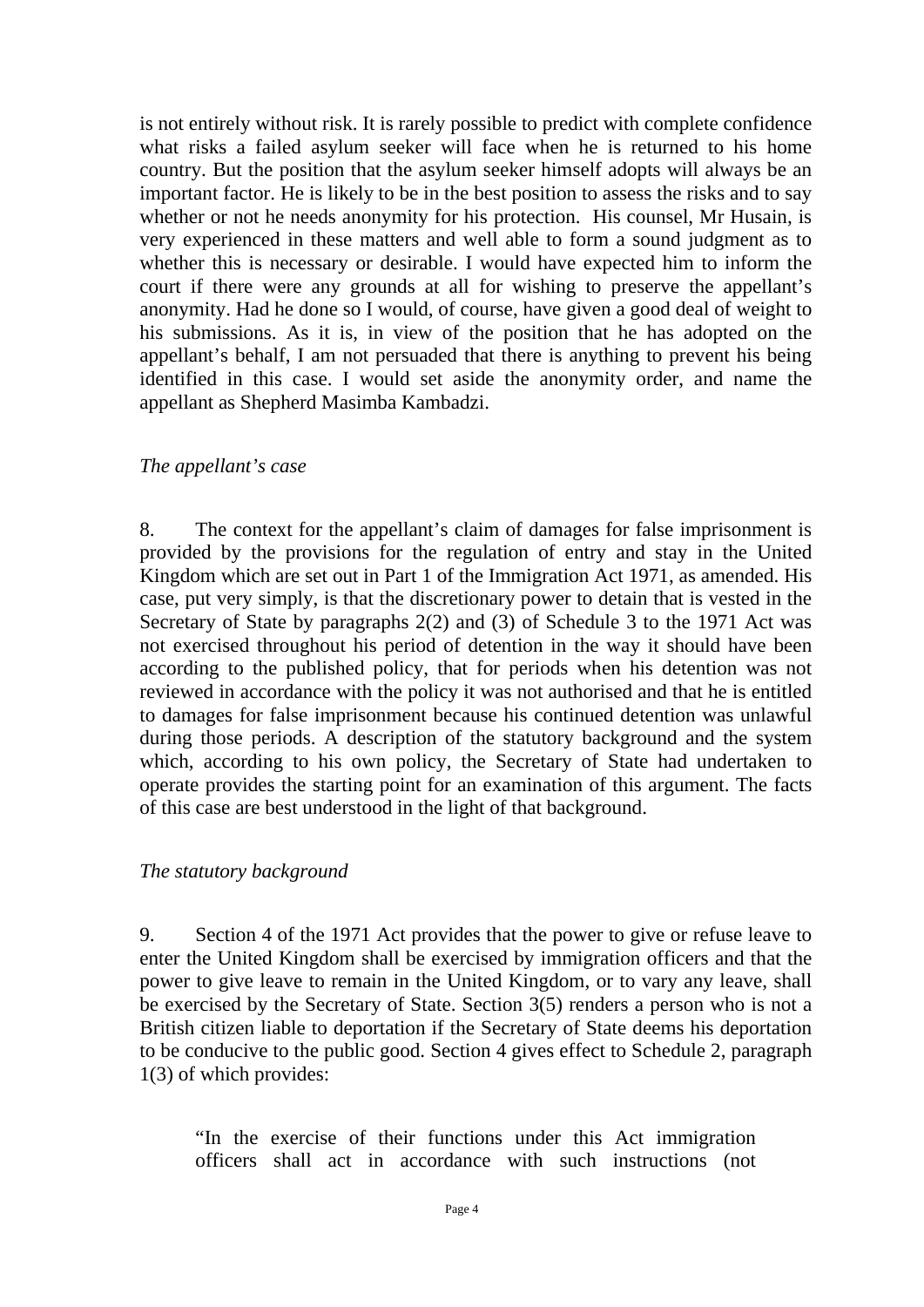inconsistent with the immigration rules) as may be given them by the Secretary of State."

10. Section 5(3) of the 1971 Act gives effect to Schedule 3 with respect to the removal from the United Kingdom of persons against whom deportation orders are in force and the detention and control of persons in connection with deportation. Paragraph 2 of Schedule 3 appears under the heading "Detention or control pending deportation". It provides in subparagraphs (2) and (3):

"(2) Where notice has been given to a person in accordance with regulations under section 105 of the Nationality, Immigration and Asylum Act 2002 (notice of decision) of a decision to make a deportation order against him, and he is not a detained person in pursuance of the sentence or order of a court, he *may* be detained under the authority of the Secretary of State pending the making of the deportation order.

(3) Where a deportation order is in force against any person, he *may* be detained under the authority of the Secretary of State pending his removal or departure from the United Kingdom and if already detained by virtue of sub-paragraph (1) or (2) above when the order is made, *shall* continue to be detained unless he is released on bail or the Secretary of State directs otherwise." [emphasis added]

11. At first sight, the effect of paragraph 2(3) of the Schedule is that, once notice has been given of a decision to make a deportation order against him, the person may lawfully be detained until he is removed or departs. But, as Munby J observed in para 9 of his judgment, the powers conferred by those paragraphs are not unfettered. In *R v Governor of Durham Prison, Ex p Hardial Singh* [1984] 1 WLR 704, 706 Woolf J said:

"Although the power which is given to the Secretary of State in paragraph 2 to detain individuals is not subject to any express limitation of time, I am quite satisfied that it is subject to limitations. First of all, it can only authorise detention if the individual is being detained … pending his removal. It cannot be used for any other purpose. Secondly, as the power is given in order to enable the machinery of deportation to be carried out, I regard the power of detention as being impliedly limited to a period which is reasonably necessary for that purpose. The period which is reasonable will depend upon the circumstances of the particular case. What is more, if there is a situation where it is apparent to the Secretary of State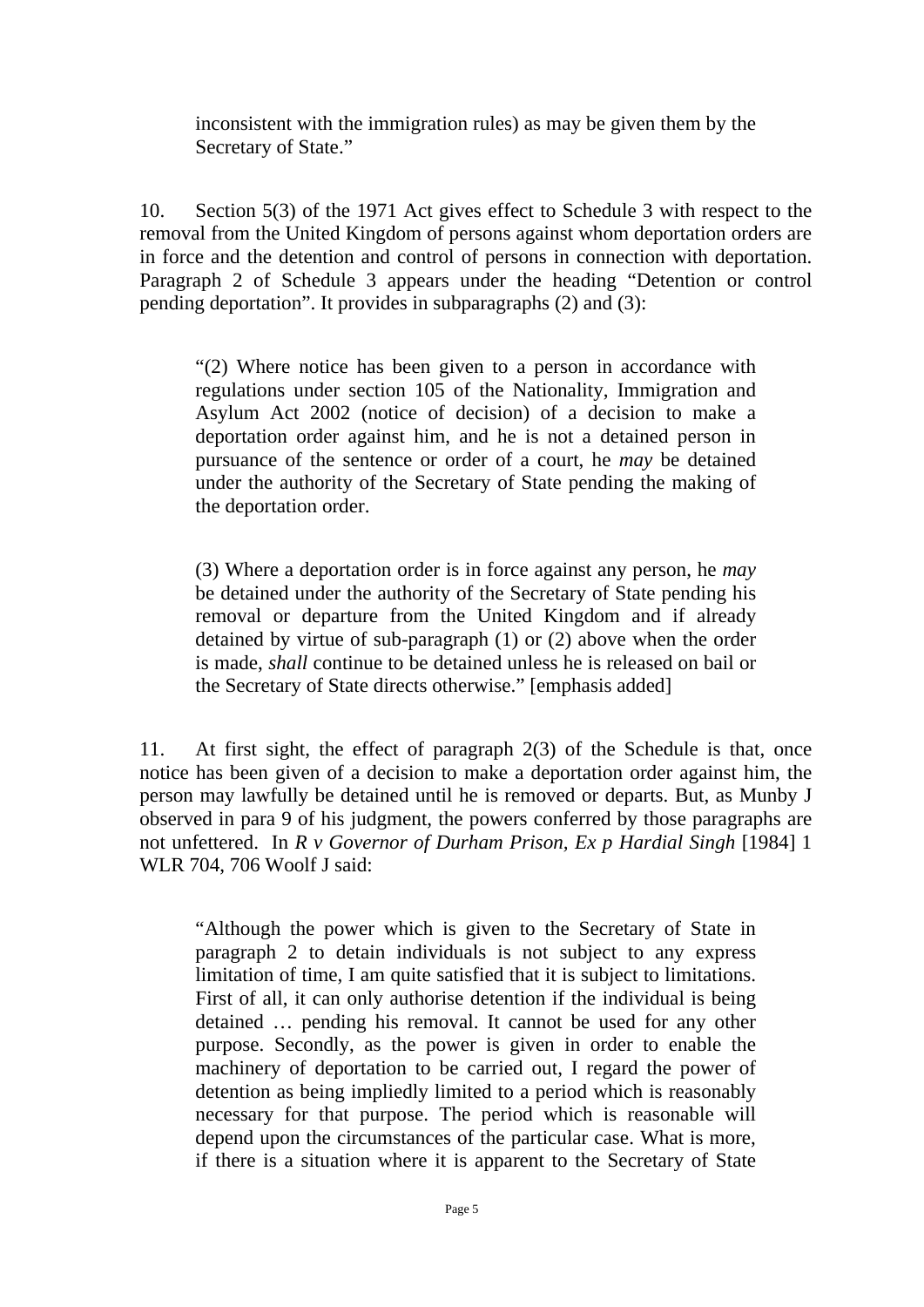that he is not going to be able to operate the machinery provided in the Act for removing persons who are intended to be deported within a reasonable period, it seems to me that it would be wrong for the Secretary of State to exercise his power of detention. In addition, I would regard it as implicit that the Secretary of State should exercise all reasonable expedition to ensure that the steps are taken which will be necessary to ensure the removal of the individual within a reasonable time."

12. This statement was referred to with approval in *Tan Te Lam v Superintendent of Tai A Chau Detention Centre* [1997] AC 97. Lord Browne-Wilkinson said of the power to detain pending removal in the Hong Kong Ordinance at p 111A-D:

"Their Lordships have no doubt that in conferring such a power to interfere with individual liberty, the legislature intended that such power could only be exercised reasonably and that accordingly it was implicitly so limited. The principles enunciated by Woolf J in the *Hardial Singh* case [1984] 1 WLR 704 are statements of the limitations on a statutory power of detention pending removal. In the absence of contrary indications in the statute which confers the power to detain 'pending removal' their Lordships agree with the principles stated by Woolf J."

In *A v Secretary of State for the Home Department* [2004] UKHL 56, [2005] 2 AC 68, para 8 Lord Bingham of Cornhill said that Woolf J's guidance in *Hardial Singh* had never been questioned. In *R (I) v Secretary of State for the Home Department* [2002] EWCA Civ 888, [2003] INLR 196, para 46, Dyson LJ said that counsel had correctly submitted that the following four principles (the *Hardial Singh* principles) emerge from it:

"(i) The Secretary of State must intend to deport the person and can only use the power to detain for that purpose;

(ii) The deportee may only be detained for a period that is reasonable in all the circumstances;

(iii) If, before the expiry of the reasonable period, it becomes apparent that the Secretary of State will not be able to effect deportation within that reasonable period, he should not seek to exercise the power of detention;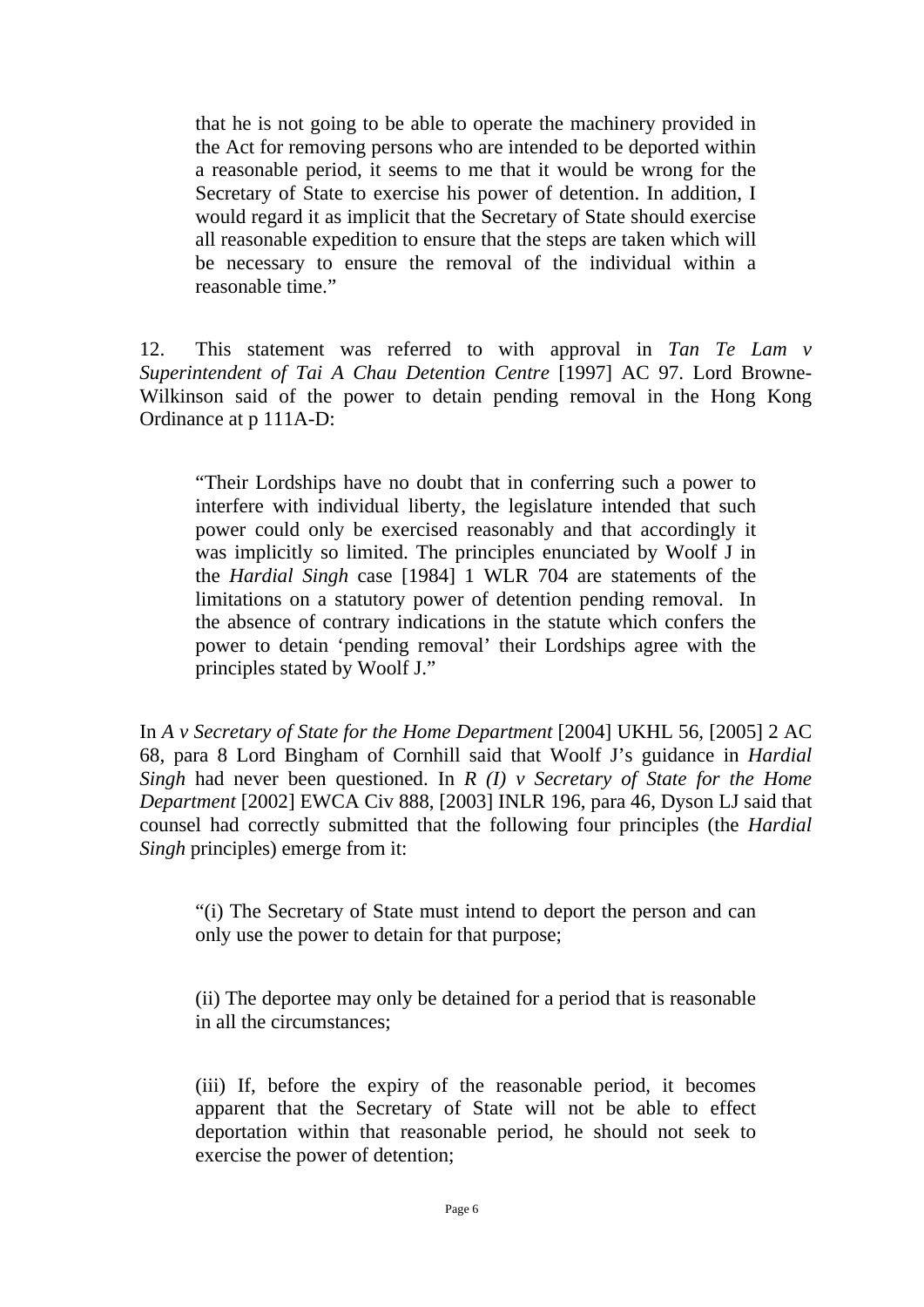### (iv) The Secretary of State should act with reasonable diligence and expedition to effect removal."

It was common ground in *R (Lumba) v Secretary of State for the Home Department* [2011] 2 WLR 671 that in this passage the effect of Woolf J's judgment was correctly summarised and it was approved as an accurate statement of the relevant principles: see, eg, paras 171-174. As Lady Hale said at para 199, the detention must be for the statutory purposes of making or implementing a deportation order and for no other purpose.

13. The cases were reviewed by Lord Brown of Eaton-under-Heywood in *R (Khadir) v Secretary of State for the Home Department* [2005] UKHL 39, [2006] 1 AC 207, where the power to detain was exercised under Schedule 2 in the context of removing those refused leave to enter. Lord Brown said that, while it went without saying that the longer the delay in effecting someone's removal the more difficult it becomes to justify the continued detention meanwhile, that was by no means to say that he does not remain "liable to detention": para 31. In para 33 he said:

"To my mind the *Hardial Singh* line of cases says everything about the *exercise* of the power to detain (when it properly can be exercised and when it cannot); nothing about its *existence*."

This case is about the way in which the power to detain can properly be exercised, but it raises issues about the existence of the power too. Does the Secretary of State's failure to comply with his published policy for regular reviews to monitor changing circumstances deprive him of his executive power to continue to detain the detainee? Or does his power continue until a review shows that continued detention is no longer appropriate? I think that an examination of the *Hardial Singh* principles may help to resolve these questions, as they give rise to the need for these reviews. But it is clear that the appellant cannot succeed in his claim by relying solely on those principles.

14. Mr Husain for the appellant submits that, while the Secretary of State's decision to detain was lawful at its inception, it could become unlawful with the passage of time. There was no challenge to the judge's findings that throughout the period that the appellant was detained the *Hardial Singh* principles were complied with. In the Court of Appeal Laws LJ said that the judge was entitled to be so satisfied: [2009] 1 WLR 1527, para 36. But Mr Husain's case is that the matter does not rest there. He says that the Secretary of State's published policy also regulates the existence of the power to continue detention, and that it must be followed in the absence of good reason not to do so.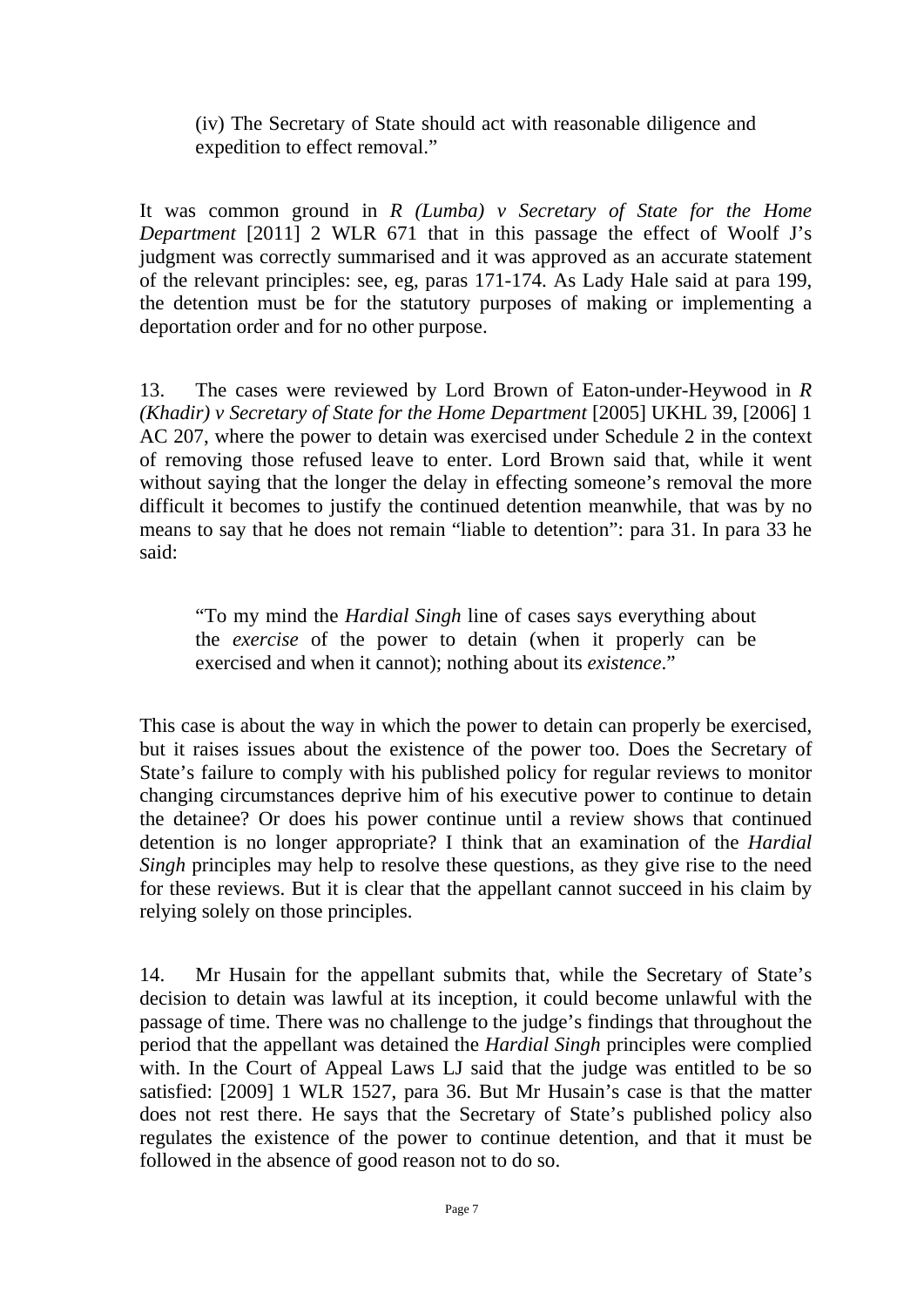*The published policy* 

15. Before I come to the published policy I should mention that the Secretary of State was given power by the Immigration and Asylum Act 1999 to make rules for the regulation and management of detention centres. Rule 9 of the Detention Centre Rules 2001 (SI 2001/238) provides:

"(1) Every detained person will be provided, by the Secretary of State, with written reasons for his detention at the time of his initial decision, and thereafter monthly.

(2) The Secretary of State shall, within a reasonable time following any request to do so by a detained person, provide that person with an update on the progress of any relevant matter relating to him."

Rule 9(3) sets out a list of relevant matters for the purposes of that paragraph.

16. In the Court of Appeal, para 45, Keene LJ said that it was clearly implicit in the rule that the Secretary of State has to reconsider the justification for detention, month by month, in the light of changing circumstances. At para 46 he said:

"The need for such regular reviews stems from the necessity for the Secretary of State to monitor changing circumstances in a given case lest his power to detain, on the principles set out in *Ex p Hardial Singh* [1984] 1 WLR 704, no longer exists. Even if the power still exists, he has a discretion to exercise which he must also keep under review. The importance of the detainee receiving regular statements of the reason why he is still detained is self-evident: he needs to be in a position to know whether he can properly challenge the Secretary of State's decision in the courts by way of an application for habeas corpus or judicial review or whether he can apply for bail on a meaningful basis. So the requirements imposed by rule 9 cannot be treated lightly, especially when one is dealing with administrative detention which deprives a person of his liberty without a court order."

I agree with these observations, but I would prefer to apply them to the system of review that is set out in the policy rather than to the system required by rule 9(1). This is because it seems to me that the 2001 Rules are concerned with the regulation and management of detention centres, not with the way the discretion to detain is exercised. This is what the explanatory note says, and I think that Keene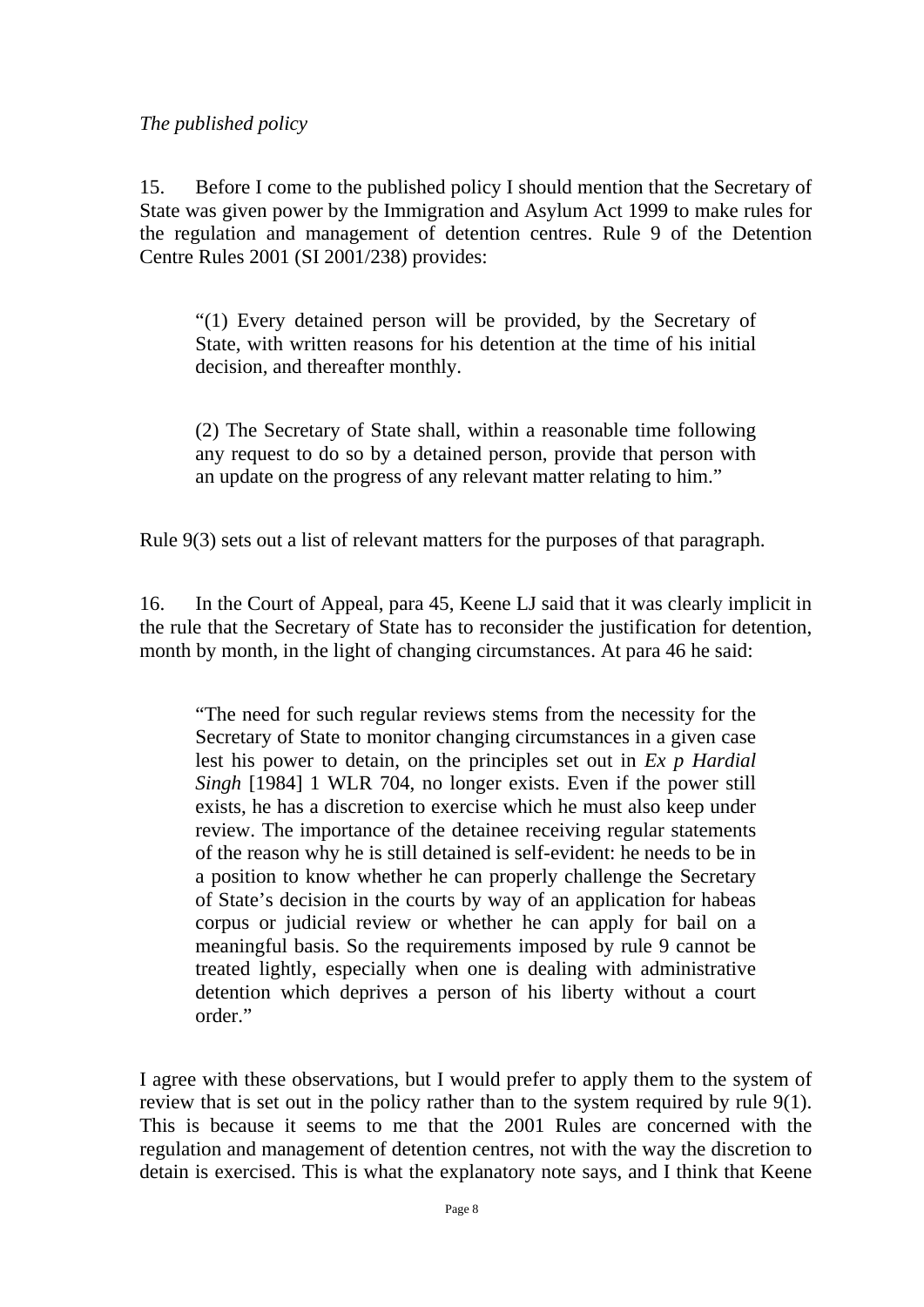LJ was right to conclude in para 47 that rule  $9(1)$  is not concerned with limiting the Secretary of State's power to detain. In any event the appellant was detained in prison conditions to which the Rules do not apply for the first 14 months of the period of his detention. It was not until April 2007 that he was moved to a detention centre and the Rules applied to his case.

17. I come then to the Secretary of State's policy. It is to be found in a document issued by the Home Office called the Operations Enforcement Manual. Various versions of this manual have been existence since at least 2001. Mr Tam informed the Court that it was safe to proceed on the basis that the version used in these proceedings, which was downloaded in 2007, was the one that was in circulation while the appellant was being held in detention. Chapter 38 of the manual is entitled "Detention and Temporary Release". It is here that the published policies regulating the exercise of the Secretary of State's discretion, in accordance with the *Hardial Singh* principles, are set out.

18. Paragraph 38.1, headed "Policy" refers to the 1998 White Paper "Fairer, Faster and Firmer: a Modern Approach to Immigration and Asylum (1998) (Cm 4018)" in which it was said there was a presumption in favour of temporary admission or release and that detention would most usually be appropriate to effect removal, initially to establish a person's identity or basis of claim or where there is reason to believe that the person will fail to comply with any conditions attached to the grant of temporary admission or release. It refers also to the 2002 White Paper "Secure Borders, Safe Haven: Integration with Diversity in Modern Britain (2002) (Cm 5687)" in which the principles stated in the 1998 White Paper were reiterated. These criteria are said to represent the Government's stated policy on the use of detention. There then follows this important acknowledgement of the significance of the policy in public law:

"To be lawful, detention must not only be based on one of the statutory powers and accord with the limitations implied by domestic and Strasbourg case law *but must also accord with this stated policy*." [emphasis added]

Under the sub-heading "Use of Detention" these words appear:

"In all cases detention must be used sparingly, and for the shortest period necessary."

19. Paragraph 38.3 is headed "Factors influencing a decision to detain (excluding pre-decision fast track cases). It contains the following instructions: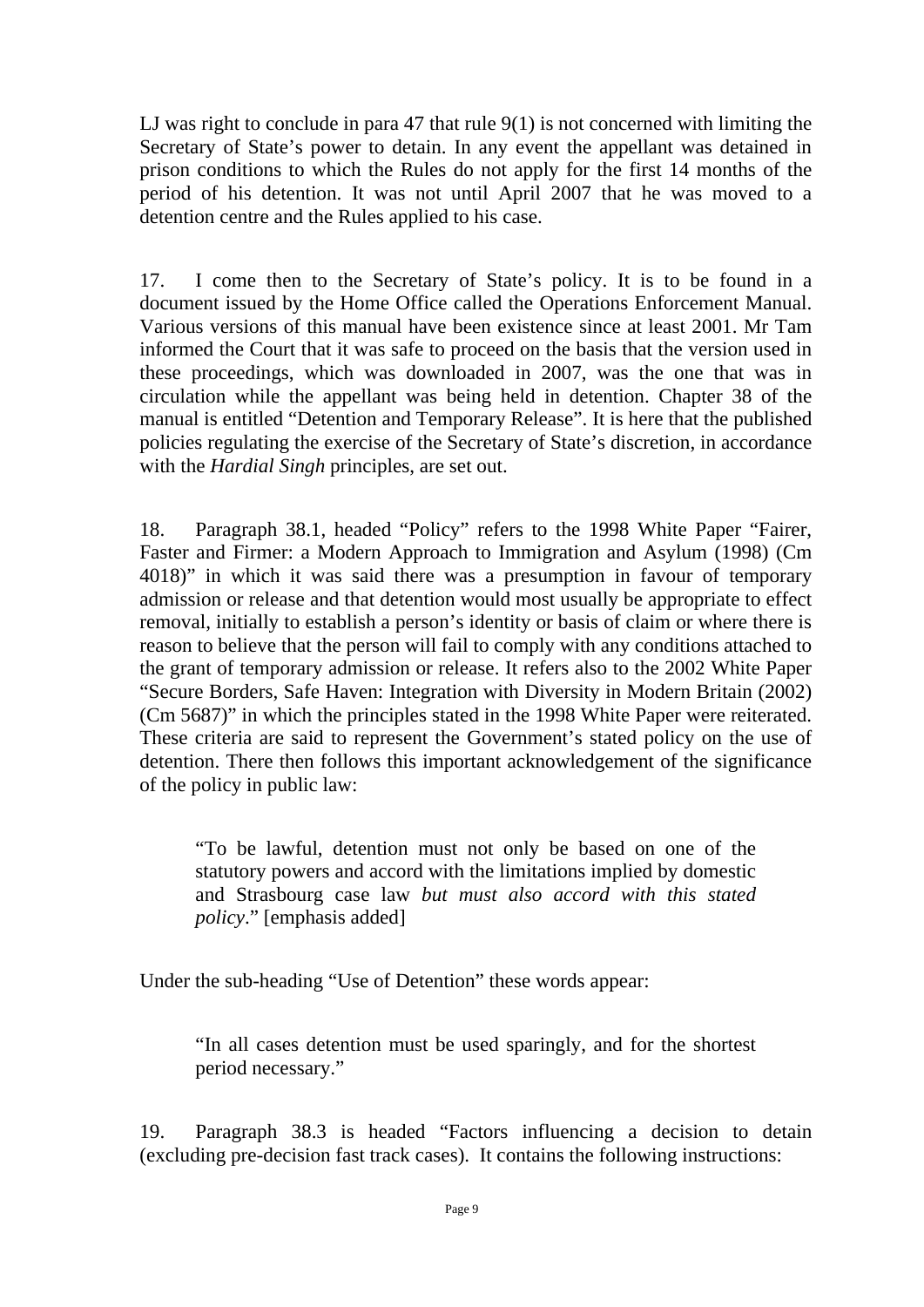"1. There is a presumption in favour of temporary admission or temporary release.

2. There must be strong grounds for believing that a person will not comply with conditions of temporary admission or temporary release for detention to be justified.

3. All reasonable alternatives to detention must be considered before detention is authorised.

4. Once detention has been authorised it must be kept under close review to ensure that it continues to be justified.

5. Each case must be considered on its individual merits."

Various factors which must be taken into account when considering the need for initial or continued detention are then set out. They include, among other things, the likelihood of the person being removed and, if so, after what timescale; whether there is any history of previous absconding or of failure to comply with conditions of temporary release or bail; and whether there is a previous history of complying with the requirements of immigration control.

20. Paragraph 38.5 is headed "Levels of authority for detention". It states:

"Although the power in law to detain an illegal entrant rests with the [immigration officer], or the relevant non-warranted immigration caseworker under the authority of the Secretary of State, in practice, an officer of at least [Chief Immigration Officer] rank, or a senior caseworker, must give authority. Detention must then be reviewed at regular intervals (see 38.8).

Paragraph 38.5.2 states that the decision as to whether a person subject to deportation action should be detained under Immigration Act powers is taken by a senior caseworker in the Criminal Casework Directorate. Paragraph 38.6 is headed "Detention Forms". The opening sentence states:

"The Government stated in the 1998 White Paper that *written reasons for detention* should be given in all cases at the time of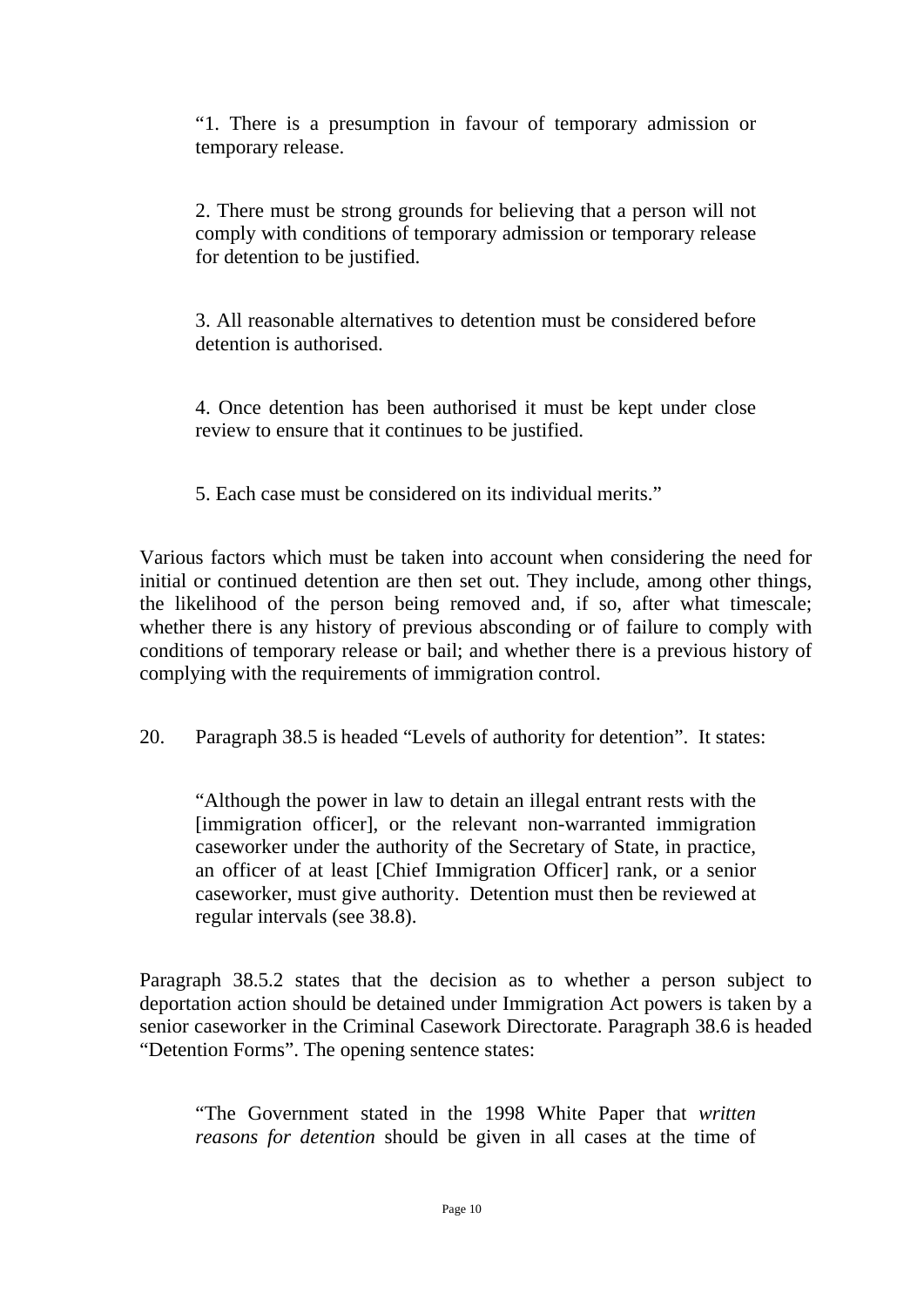detention and thereafter at monthly intervals." [emphasis in the original]

The authority to detain is known as Form IS91. Paragraph 38.6.1, which is headed "Form IS91RA Risk Assessment", states:

"Once it has been identified that the person is one who should be detained, consideration should be given as to what, if any, level of risk that person may present whilst in detention. [Immigration officers] should undertake the checks detailed on form IS91RA part A 'Risk Factors' (in advance, as far as possible, in a planned operation/visit when it is anticipated detention will be required."

Paragraph 38.6.2, which is headed "Form IS9I Authority to Detain", states that once the Detainee Escorting and Population Management Unit has decided on the location for detention they will forward a form to the detaining office detailing the detention location and the assessment of risk, which is attached to form IS91 and served on the detaining agent. If there is an alteration in risk factors a new form IS91 is issued.

21. Paragraph 38.8 is headed "Detention Reviews". It is on its provisions that the appellant's argument that from time to time during the period of his detention he was detained unlawfully depends. It identifies the grade of officer by whom initial detention must be authorised. It then states:

"… Continued detention in all cases of persons in sole detention under Immigration Act powers must be subject to administrative review at regular intervals. At each review robust and formally documented consideration should be given to the removability of the detainee….

A formal and documented review of detention should be made after 24 hours by an Inspector and thereafter, as directed, at the 7, 14, 21 and 28 day points.

*At the 14 day stage, or if circumstances change between weekly reviews an Inspector must conduct the review*.

…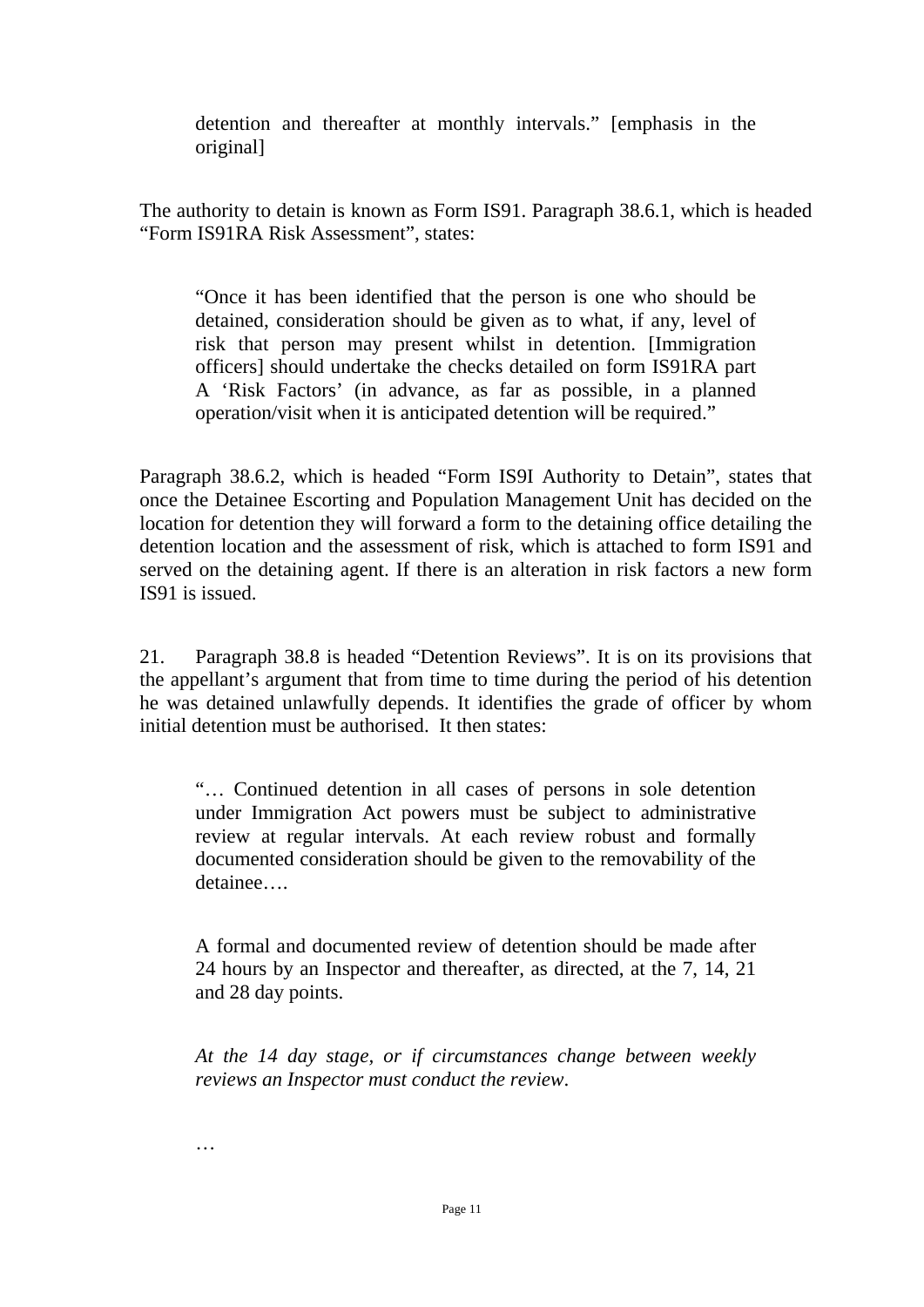In [the Criminal Casework Directorate] an [higher executive officer] reviews detention up to 2 months. [A senior executive officer/Her Majesty's inspector] reviews detention up to 4 months, the Assistant Director/Grade 7 up to 8 months, the Deputy Director up to 11 months and the Director up to 12 months and over." [emphasis in the original]

# *The facts*

22. The appellant arrived in this country on 30 October 2002 as a visitor with six months leave to enter. On 9 May 2003 he applied for leave to remain for two years as a student. He was granted leave for one year until 30 April 2004. After that date he remained here without leave. On 9 December 2005 he was convicted on two counts of common assault and one count of sexual assault on a female. He was sentenced to 12 months' imprisonment and ordered to be registered as a sex offender for five years. The judge did not recommend deportation. But on 7 March 2006, the day before he was due to be released from prison after serving six months of his sentence including time spent on remand, the Secretary of State decided to make a deportation order against him. He was detained under paragraph 2(2) of Schedule 3 to the 1971 Act and remained in custody at HMP Woodhill.

23. On 24 March 2006 the appellant claimed asylum. On 11 April 2006 he asked the Secretary of State to move him from the prison to a detention centre, but his request was ignored. On 18 April 2006 the Citizens Advice Bureau wrote two letters to the Secretary of State on his behalf. In one it requested his urgent transfer to a detention centre. In the other it appealed against the notice of decision to make a deportation order. On 20 April 2006 and again on 3 May 2006 the Citizens Advice Bureau wrote to the Secretary of State on the appellant's behalf contending that his continued detention was unlawful. Munby J said in para 19(xvi) that these letters were clearly relying upon the *Hardial Singh* principles, but they went unanswered. On 17 May 2006 the appellant, who had now been moved to HMP Lincoln, applied for bail. His application was refused on 19 May 2006. He applied for bail again on 15 September 2006. On 19 September 2006 the Secretary of State refused his application for asylum. Two days later, on 21 September 2006, the Asylum and Immigration Appeals Tribunal heard his appeals against the decision to deport, the refusal of asylum and a refusal to grant him relief on human rights grounds. The tribunal refused bail, having noted that he had previously committed an offence under the Bail Act 1976.

24. On 4 October 2006 the Tribunal issued its decision dismissing all three appeals. It stated that the appellant, believing that he had a poor case in resisting deportation, had sought to bolster his prospects of success by inventing a false claim and that the Secretary of State was right to conclude that his deportation was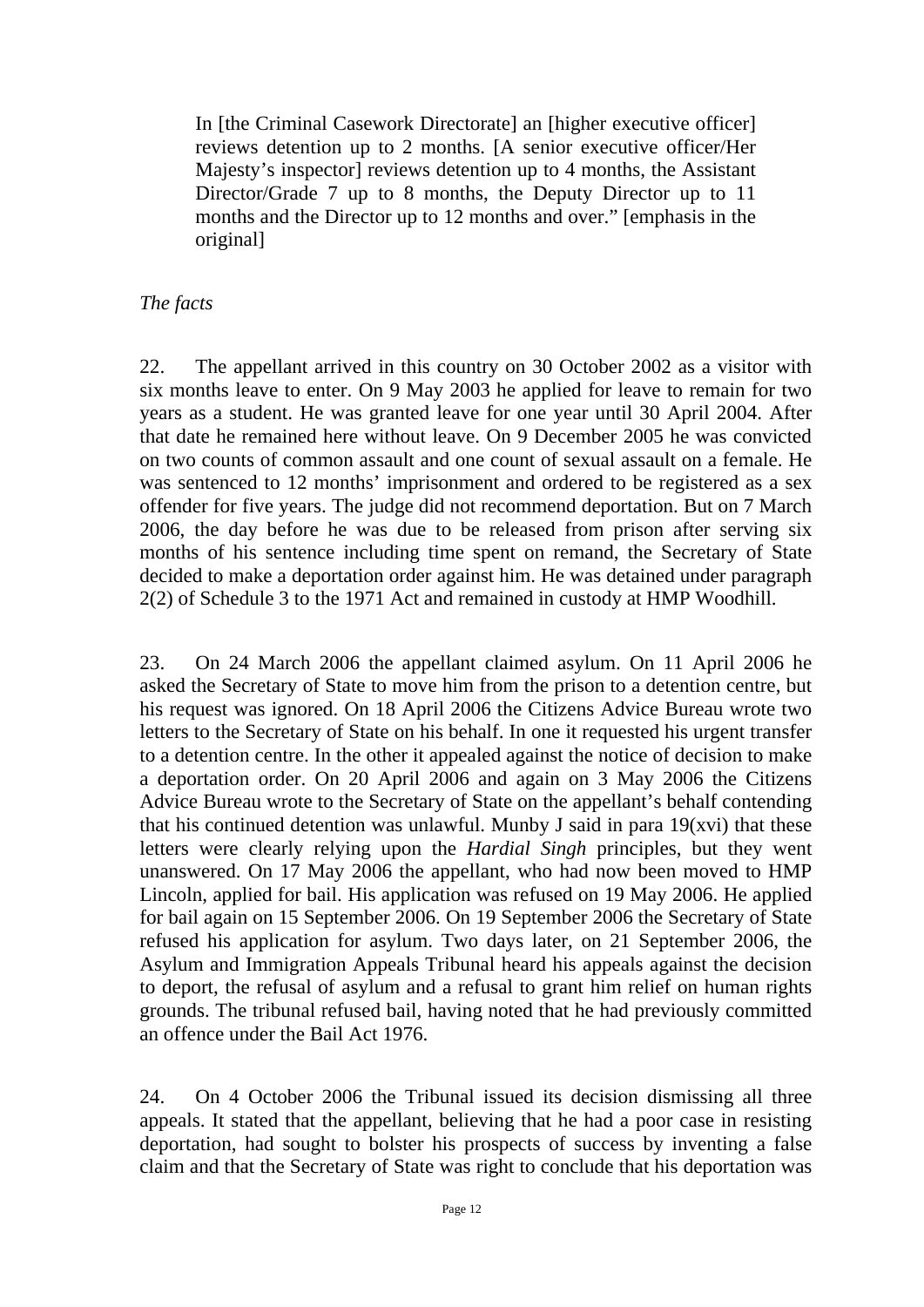necessary as the offences which he had committed were serious and he had been assessed as presenting a medium risk of sexual or violent offending upon his release. On 4 May 2007 he was moved from HMP Lincoln to Campsfield Immigration Removal Centre. On 6 July 2007, following a hearing for the reconsideration of his appeals that had been ordered in January 2007, the tribunal refused his appeals following reconsideration. On 24 August 2007 a deportation order was made and served on the appellant. As the appellant is a national of Zimbabwe, it is to Zimbabwe that the Secretary of State proposes to deport him. But two years previously on 4 August 2005 Collins J ordered by consent that removal of 30 Zimbabweans be suspended pending resolution of the issue in a test case, and the enforced return of failed Zimbabwean asylum seekers was suspended by the Secretary of State. The position as at the date of the hearing of this appeal was that no enforced returns of Zimbabwean failed asylum seekers had taken place since that date.

25. By a letter dated 8 March 2006 the appellant was informed that he was to be detained and that his detention would be reviewed on a regular basis. If the reviews had been carried out in accordance with the policy set out in paragraph 38.8 of the manual they would have occurred on 10 March 2006 (after 24 hours), 16 March 2006 (7 days), 23 March 2006 (14 days), 30 March 2006 (21 days) and 6 April 2006 (28 days). They would have been carried out thereafter at monthly intervals. As to the monthly reviews, the paragraph 38.8 provides that the first two monthly reviews must be carried out by a Higher Executive Officer, the next two by a Senior Executive Officer or one of Her Majesty's Inspectors, the next four by an Assistant Director or Grade 7 civil servant, the next three by a Deputy Director and, in the case of the monthly reviews in the second year of detention, by a Director.

26. By the date of the hearing before Munby J the appellant had been entitled to 22 monthly reviews of the lawfulness of his detention in addition to the initial five reviews in the first month. In the event he had had only 10 reviews up to the date of the hearing. Of these, only six were conducted by officials of the required seniority. Of these, two were disavowed by the Secretary of State as flawed by material errors of fact. The details of the Secretary of State's failure to carry out reviews at the required frequency and by the appropriate persons are set in the judgment of Munby J at paras  $43 - 51$  and  $124 - 127$  and in paras  $11 - 13$  of the judgment of the Court of Appeal. The judge described the picture that emerged from his analysis of the Secretary of State's file as deeply disturbing and profoundly shocking. The Secretary of State has acknowledged that reviews should have been carried out. He has not sought to justify or excuse in any way their absence in the appellant's case. He also accepts that these failures cannot be extenuated by the appellant's own bad character or his previous conduct.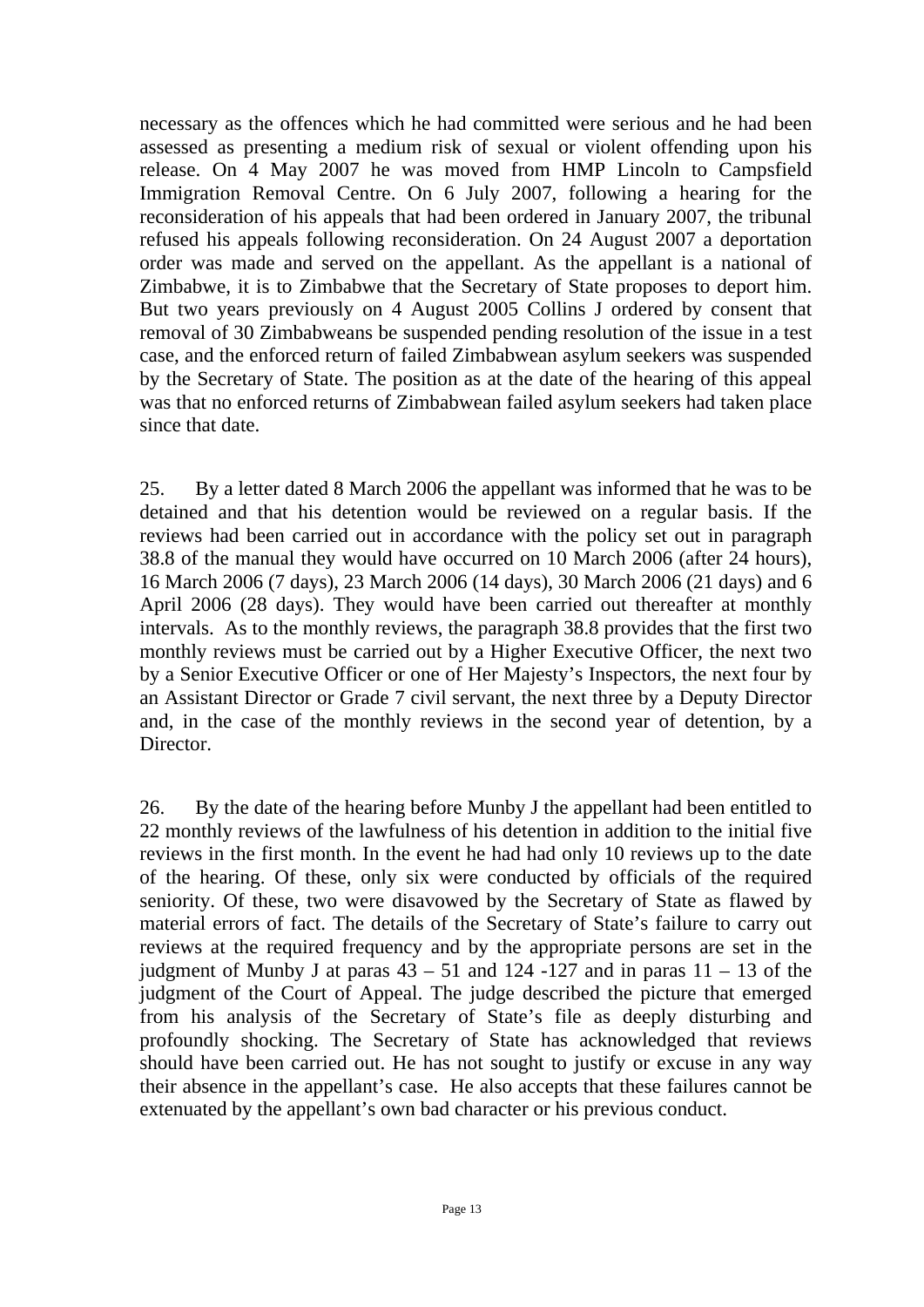27. It is now known, following disclosures that were made prior to the hearing of *R (WL) Congo v Secretary of State for the Home Department* [2010] EWCA Civ 111, [2010] 1 WLR 2168 by the Court of Appeal, that from April 2006 to September 2008 the Home Office applied an unpublished detention policy to all foreign national prisoners following the completion of their prison sentences pending their deportation. This followed the revelation on 25 April 2006 that during the past seven years over 1,000 such prisoners had been released from prison on completion of their sentences without being considered for deportation or deported. "Illegal migrants and paedophiles, a toxic mix. The tabloids will go bananas". The words of a contemporary diarist, *Chris Mullin, Decline and Fall*  (2010), p 94, capture the atmosphere of disaster that was engendered among ministers by this announcement. A few days later Charles Clarke was removed from his post and was replaced on 4 May 2006 as Home Secretary by Dr John Reid. A practice of blanket detention was then instituted with a ruthless determination that precluded consideration of the merits of any individual case and was wholly at odds with the presumption in the published policy in favour of temporary admission or temporary release. It remained in place until November 2007 when it was replaced by another unpublished policy which permitted release only in exceptional circumstances. It was not until 9 September 2008 that a revised detention policy was published. This course of events may explain the Secretary of State's failure to carry out reviews at the required frequency and by the appropriate persons in the appellant's case. But his case has been conducted throughout so far on the basis that the policy that was being applied to him was the published policy. The new issues that he has raised in light of these disclosures are presently stayed for determination by the High Court: see Laws LJ [2009] 1 WLR 1527, paras 42- 44.

#### *The issues*

28. Munby J held that the appellant was unlawfully detained for the periods which he specified by reason of the Secretary of State's failures to carry out the reviews required by rule 9(1) and the manual. The basis for that finding is to be found in the following passage in his judgment [2008] EWHC 98 (Admin), para 68:

"Integral to the scheme endorsed by Parliament in its approval of rule 9(1) of the Detention Centre Rules 2001, and integral to the policy laid down by the Secretary of State in paragraph 38.8 of the Operations Enforcement Manual, is the principle that someone is not to be detained beyond a certain period without there being a review undertaken at regular intervals and moreover, as required by the Secretary of State's policy, a review undertaken at increasing high levels of seniority within the Home Office as the period of detention grows. Those reviews are fundamental to the propriety of the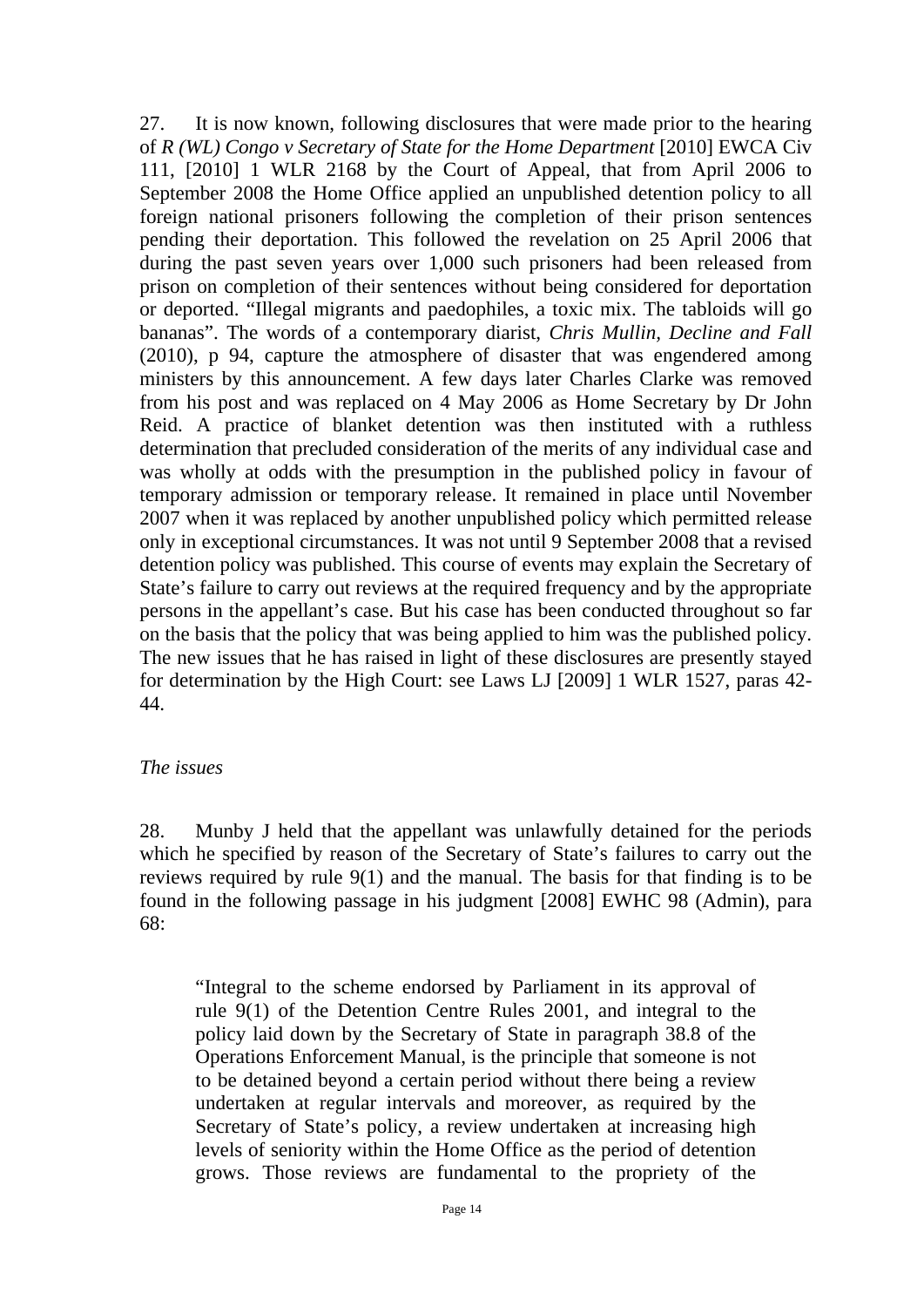continuing detention, they are required in order to ensure that the continuing detention can still be justified in the light of current, and perhaps, changed circumstances, and they are, in my judgment, a necessary prerequisite to the continuing legality of the detention."

In para 122 he said that, to the extent that the appellant's detention had been unlawful as a matter of domestic law it had also, by parity of reasoning, been unlawful by virtue of section 6 of the Human Rights Act 1998, and that there was nothing in the circumstances of his case to give him a remedy under section 6 where there would not be a remedy under domestic law. So in practical terms the claim under article 5 of the Convention added nothing.

29. In the Court of Appeal Laws LJ said that the issue was one of statutory construction: [2009] 1 WLR 1527, para 21. *Ex p Hardial Singh* showed that paragraph 2(2) of Schedule 3 to the 1971 Act was subject to implied limitations. The question, as he saw it, was whether a further limitation was to be found such that on a proper construction of paragraph 2(2) the power was subject to compliance with the rule and the manual: para 23. Summarising his conclusions, with which the other members of the court agreed, he said that compliance with the rules and the manual as such was not a condition precedent to a lawful decision pursuant to paragraph 2(2): para 25. The statute did not make it so, nor did the common law or the Convention. The *Hardial Singh* principles had to be complied with, but this was subject to control by the courts, principally by way of judicial review. In that event the particular context would be the vindication of those principles, but in this case it was plain that the appellant was held in compliance with them throughout the period of his detention.

30. Mr Husain accepted that the *Hardial Singh* principles had throughout been complied with. On the other hand there had been repeated failures to comply with the system of review set out in the manual. Paragraph 38.8 of the manual states that continued detention in all cases under Immigration Act powers must be subject to administrative review at regular intervals. These reviews were essential to the continued legality of the exercise by the Secretary of State of his discretion to detain. He accepted that not all public law errors or policy defaults will render detention unlawful. The question will always be whether the error is sufficiently linked to the decision to detain or to continue detention. In this case the reviews required by the policy must be seen as the authority on which continued legality of the detention rests. He accepted that if his case were to succeed at common law his case under article 5 would not add anything. But in case it were necessary to address this argument he submitted that the appellant was entitled to the implied protections prescribed by article 5(1)(f). There had been a clear breach of national procedural rules because the Secretary of State had failed to comply with the rules and with the published policy, which he was required to follow unless there were good reasons not to do so. This was irrespective of whether the requirements that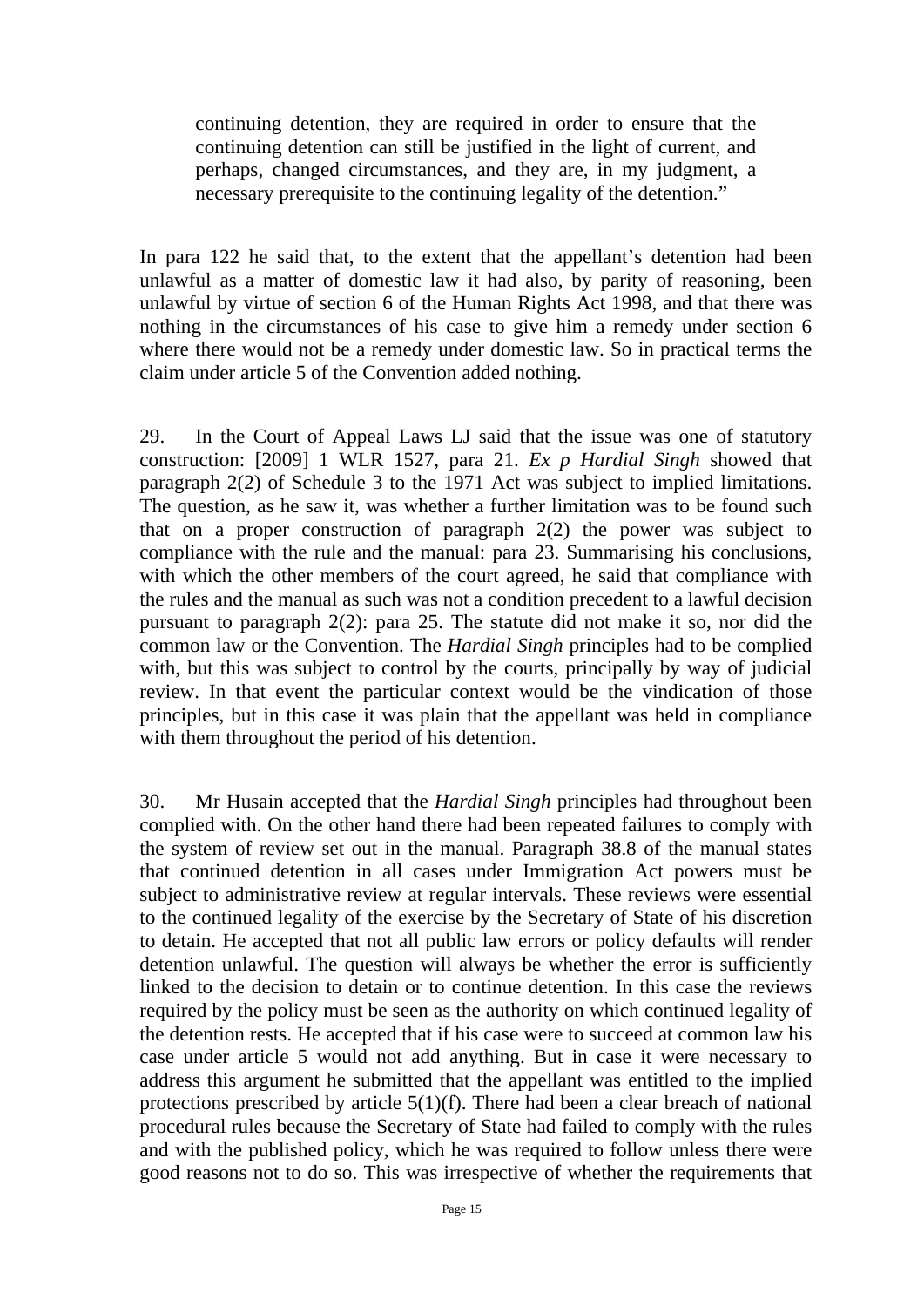had been breached were conditions precedent to the exercise of the power to detain.

31. As to the effect of the decision in *Lumba*, Mr Husain submitted that it was now clear that it was not a defence for the Secretary of State to show that the detention complied with the *Hardial Singh* principles and the requirements of the statute. Nor was it a defence for him to show that had the public law error not been committed the detainee would have been detained in any event. The serial failure to conduct the proper detention reviews was a material public law error, as it was essential to the legality of a temporarily unlimited and otherwise unchecked power to continue detention. The initial detention authority by the Secretary of State's executive order was to be contrasted with orders to detain by a court. The reviews were an important safeguard. The failure to conduct them amounted, on the facts of this case, to an abuse of the power to detain.

32. For the Secretary of State Mr Tam accepted that the *Hardial Singh*  principles imposed implied limits on the exercise of the powers of detention that were set out in the statute. But he submitted that there was no provision or rule that limited the Secretary of State's authority to detain in any other way. Things had not been done, probably in violation of his duty in public law, for which legal remedies might have been available. But the claim in this case was a very specific one. The question was not whether there had been a breach of the law. The appellant was seeking damages for false imprisonment. There was no basis for such a claim, as the detention was at all times within the original authority to detain under the powers that were to be found in the statute. That would have been plain from the documents that were available in his case had his continued detention had been challenged by judicial review.

33. In the light of the judgments in *Lumba*, the central question for the court was whether each relevant breach of the procedural requirement to review detention was material in public law terms, that is to say whether it bore on and was relevant to the decision to detain. There was a difference between a requirement that was procedural only and a failure to apply a substantive rule which was capable of affecting the decision to detain or not to detain. A pure omission to review detention at the times specified by the policy was not material, at least in a case such as this where, had the review been carried out, the application of the substantive rules would have resulted in a decision to continue detention. But he accepted that if that submission was rejected, an omission to make a new decision by way of a detention review which was material in the *Lumba* sense must inevitably have the effect that the next period of detention was not authorised and the tort of false imprisonment was made out.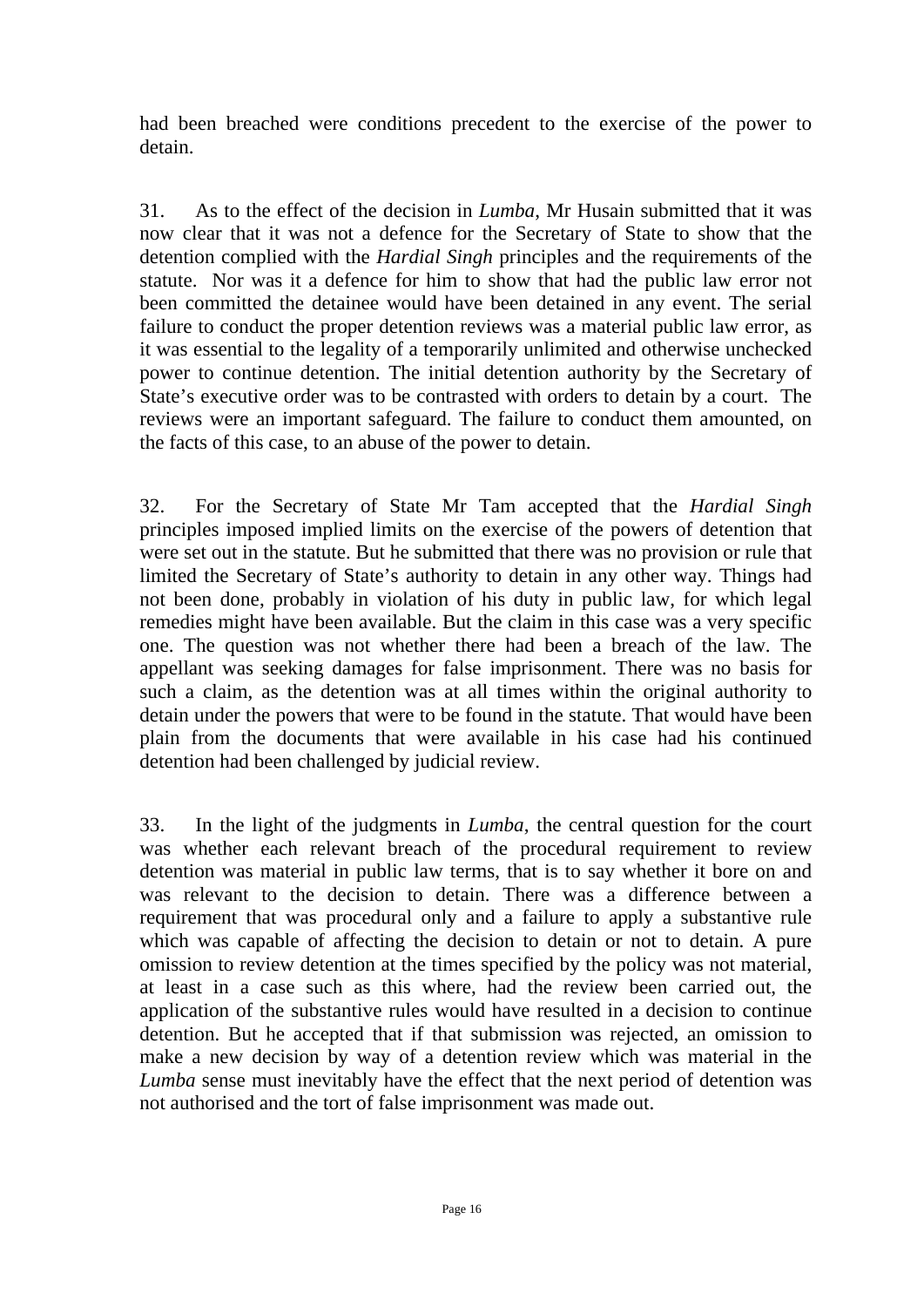34. The issue as to whether the appellant is entitled to damages, as focussed by these arguments, is a narrow one. It is common ground that the appellant was lawfully detained at the outset, as his detention was with a view to the making of a deportation order. There was a serious breakdown thereafter in the system of reviews mandated by the manual. But it is also common ground, as the judge found, that the *Hardial Singh* principles were complied with throughout the entire period. As Mr Tam points out, the continued detention could at all times have been justified by the Secretary of State had he been faced with an application for judicial review. Until 24 August 2007, when the deportation order was made and served on the appellant, the appellant was being detained under paragraph 2(2) pending the making of a deportation order. From that date onwards he was being detained under paragraph 2(3) because he had not been released on bail and the Secretary of State had not directed otherwise. On the other hand Mr Tam accepts that the breakdown in the system was a breach of a duty owed by the Secretary of State to the appellant in public law. The appellant could have obtained a mandatory order at any time requiring the reviews to be carried out if he had asked for this.

35. The focus of attention therefore is on the authority to detain. Is the review essential to the legality of the continued detention? Or is it a sufficient answer to the claim for damages for the Secretary of State to say that, unless and until he directed otherwise, the authority to detain is there throughout in terms of the statute? I have not found this an easy question to answer.

36. I do not accept the Court of Appeal's view that the question is one of statutory construction. We are dealing in this case with what the Secretary of State agrees are public law duties which are not set out in the statute. Of course it is for the courts, not the Secretary of State, to say what the effect of the statements in the manual actually is. But there is a substantial body of authority to the effect that under domestic public law the Secretary of State is generally obliged to follow his published detention policy. In *R (Saadi) v Secretary of State for the Home Department* [2001] EWCA Civ 1512, [2002] 1 WLR 356, para 7, Lord Phillips of Worth Matravers MR, delivering the judgment of the court, said that lawful exercise of statutory powers can be restricted, according to established principles of public law, by government policy and the legitimate expectation to which such policy gives rise. In *Nadarajah v Secretary of State for the Home Department* [2003] EWCA Civ 1768, [2004] INLR 139, para 54 the Master of the Rolls, again delivering the judgment of the court, said:

"Our domestic law comprehends both the provisions of Schedule 2 to the Immigration Act 1971 and the Secretary of State's published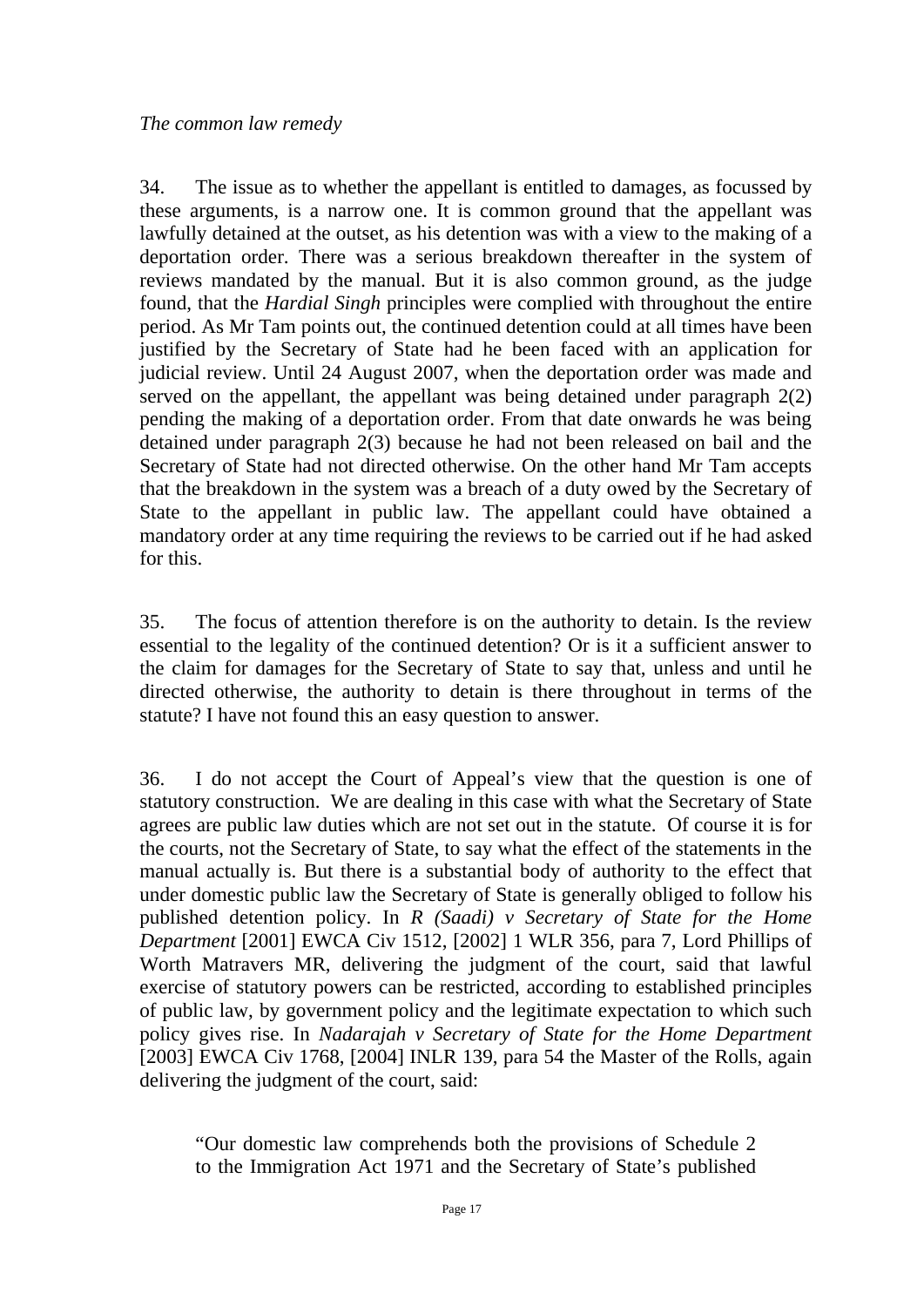policy, which, under principles of public law, he is obliged to follow."

In *D v Home Office (Bail for Immigration Detainees intervening)* [2005] EWCA Civ 38, [2006] 1 WLR 1003, para 132 Brooke LJ said that what the law requires is that the policies for administrative detention are published and that immigration officers do not stray outside the four corners of those policies when taking decisions in individual cases. Wade and Forsyth, Administrative Law 10<sup>th</sup> ed, (2009), pp 315-316 states that the principle that policy must be consistently applied is not in doubt and that the courts now expect government departments to honour their statements of policy. Policy is not law, so it may be departed from if a good reason can be shown. But it has not been suggested that there was a good reason for the failure of officials of the required seniority to review the detention in this case and to do so in accordance with the prescribed timetable.

37. Mr Husain submitted that the effect of the statements in the manual was not just to create a legitimate expectation that the reviews would be carried out. He said that, as the discretion to detain under the statute had to be exercised reasonably according to the *Hardial Singh* principles, the authority for continued detention was dependent on decisions taken each time it was reviewed. Moreover an unlawful detention was not rendered lawful because there were circumstances that might have made it lawful. He sought support for that proposition in Clarke LJ's observation in *Roberts v Chief Constable of the Cheshire Constabulary* [1999] 1 WLR 662, 666, that the detention in that case was unlawful because it was not reviewed until some event occurred to make it lawful. But that was a case where the plaintiff was detained under the Police and Criminal Evidence Act 1984, section 34(1) of which provided that a person arrested for an offence shall not be kept in detention except in accordance with the provisions of Part IV of the Act. Section 40, which was in Part IV, required reviews of the detention of person police custody at stated intervals. It was clear, as Clarke LJ said in the passage at p 666 that Mr Husain referred to, that the plaintiff was not being detained in accordance with the relevant provisions of the Act.

38. As Mr Husain pointed out, the Secretary of State accepts that where the authorising statute provides that a particular procedural step is a precondition to the legality of the detention a failure to carry out the required step means that the detention is unlawful and entitles the detainee to damages for false imprisonment. That is what was decided in *Roberts v Chief Constable of the Cheshire Constabulary* [1999] 1 WLR 662. But that case, as Mr Tam put it, was all about the statute. The situation in this case is quite different, as there is no mention of the need for reviews in relevant paragraphs in the authorising statute. I agree with both Laws LJ in the Court of Appeal, para 25, and Lord Brown (see para 100, below), that *Roberts* provides little, if any, assistance on the effect of the Secretary of State's failure to comply with his published policy.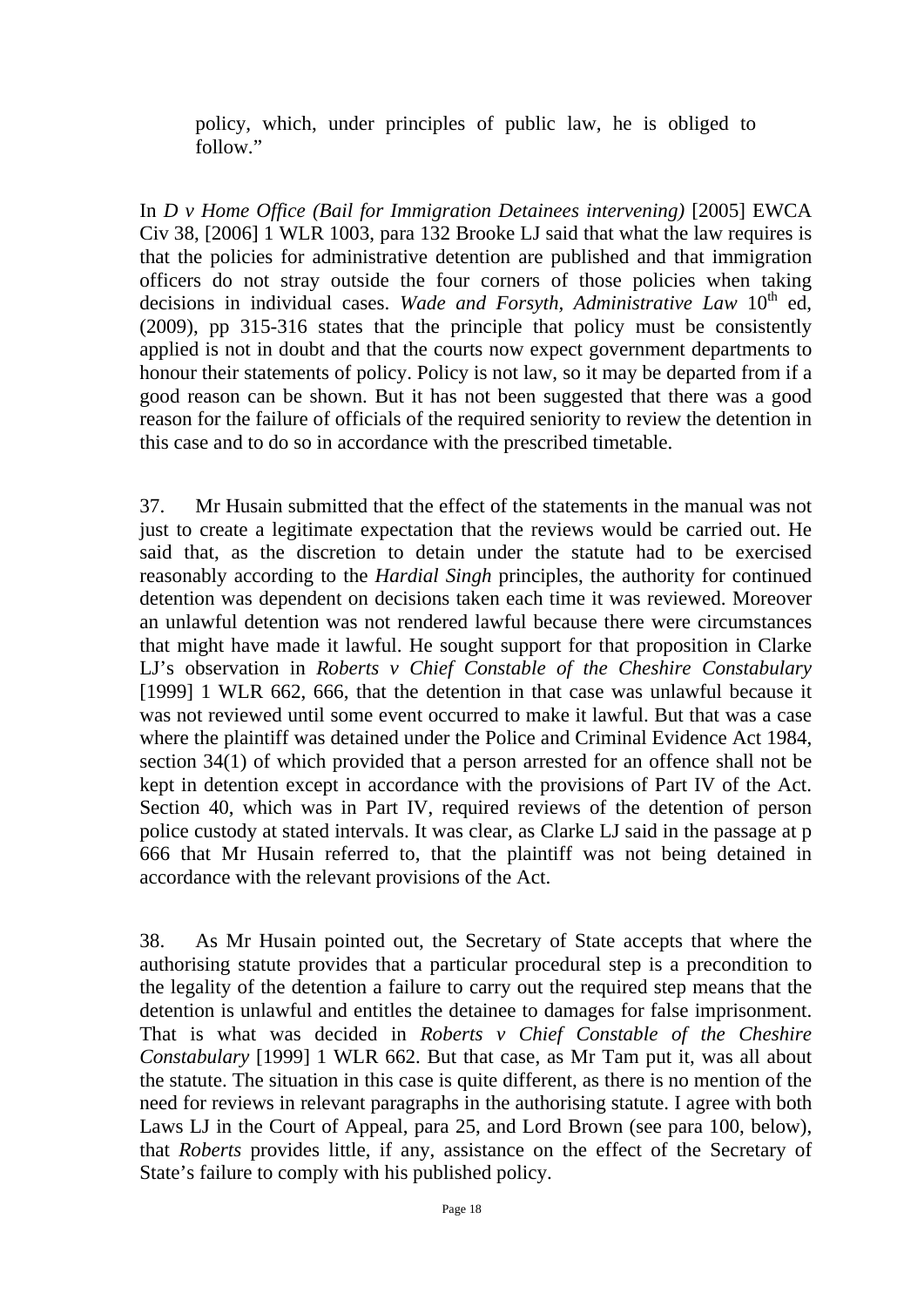39. On the other hand the appellant's argument that where the published policy is departed from the detention is unlawful finds some support in *Nadarajah v Secretary of State for the Home Department* [2004] INLR 139. Two appeals were before the court in that case. The appellants had both been detained on the ground that their removal from the United Kingdom was imminent. The Secretary of State's published policy was not to treat removal as imminent once proceedings which challenged the right to remove had been initiated. It was also the policy of the immigration service when considering the imminence of removal to disregard information from those acting for asylum seekers that proceedings were about to be initiated. But this policy had not been made public and it was held that the Secretary of State could not rely on it. In para 54 the Master of the Rolls, Lord Phillips of Worth Matravers, said that he was obliged to follow his published policy. Asking itself the question whether the appellants' detention had been lawful, the court held that it was not. In para 68, referring to *Nadarajah*'s case, Lord Phillips said:

"The only basis upon which the Immigration Service could treat his removal as imminent was by applying that aspect of the Secretary of State's policy which had not been made public, namely that no regard would be paid to an intimation that judicial review proceedings would be instituted. The Secretary of State cannot rely upon this aspect of his policy as rendering lawful that which was, on the face of it, at odds with his policy, as made public".

In other words, it was unlawful for him to depart from his published policy unless there were good reasons for doing so. In para 72, referring to the case of the other appellant, he said that his detention was unlawful for the same reason as Nadarajah's detention was unlawful. In consequence of that decision he was entitled to damages: see para 15.

40. In *Mohammed-Holgate v Duke* [1984] AC 437, 443, Lord Diplock said that the *Wednesbury* principles are applicable not only in proceedings for judicial review but also for the purpose of founding a cause of action at common law for trespass by false imprisonment. It may be that not every public law error will justify resort to the common law remedy in every case. But I do not think that it is necessary to show that there was bad faith or that the discretion was exercised for an improper purpose in the present context. Where there is an executive discretion to detain someone without limit of time, the right to liberty demands that the cause of action should be available if the discretion has not been lawfully exercised. In *R v Deputy Governor of Parkhurst Prison, Ex p Hague* [1992] 1 AC 58 Lord Bridge of Harwich said that the tort of false imprisonment has two ingredients: the fact of imprisonment and the absence of lawful authority to justify it. The requirements of the 1971 Act and *Hardial Singh* principles are not the only applicable law with which the Secretary of State must comply. *Nadarajah*'s case shows that lawful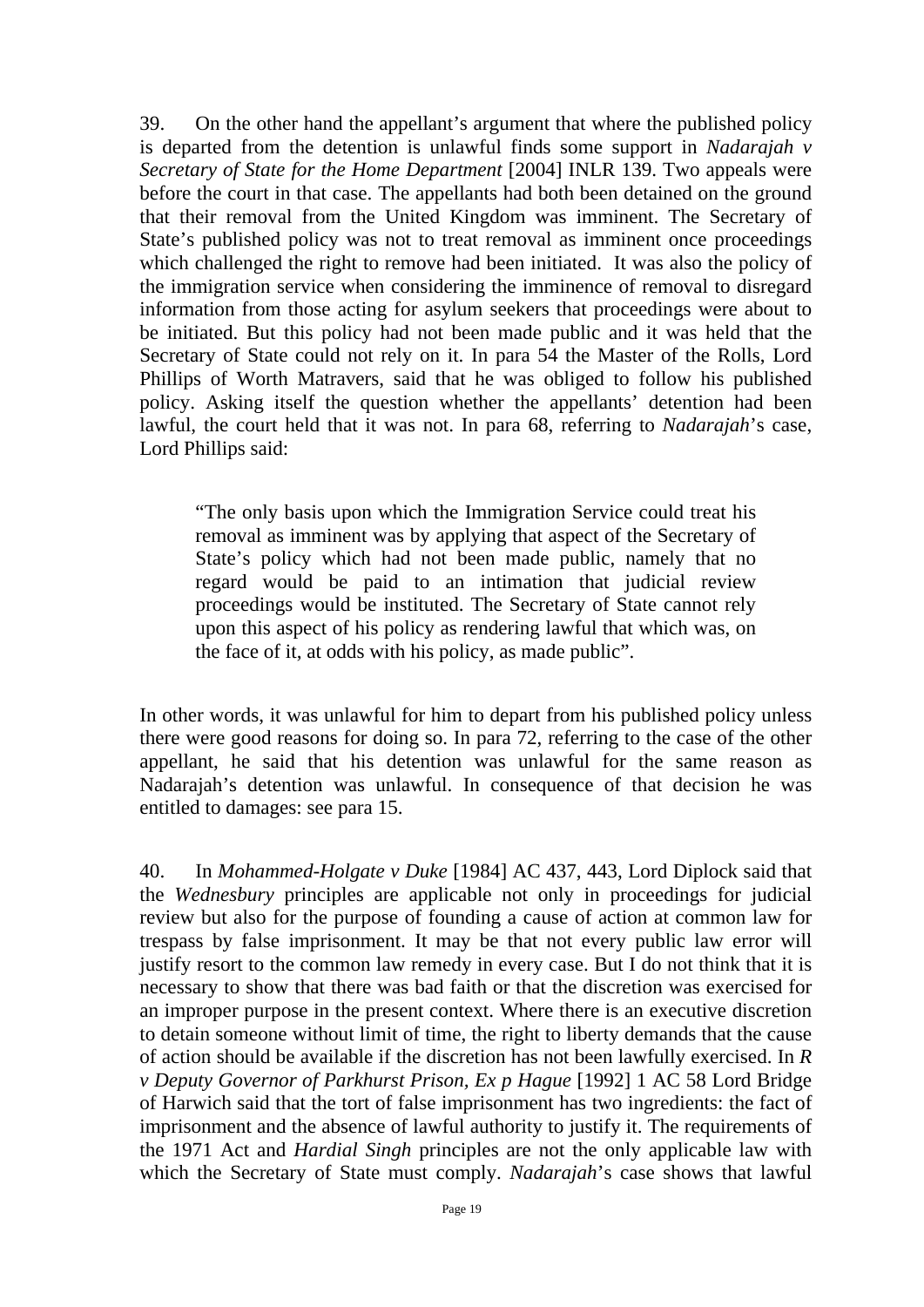authority for an executive power of detention may also be absent when there is a departure from the executive's published policy.

41. As Lord Brown points out, the published policy in *Nadarajah'*s case entitled the detainee to release because it narrowed the grounds on which the power of detention was exercisable: para 107, below. In this case the policy was different because it was concerned not with the grounds for detention but with procedure. All it did was to provide that the detention would be reviewed by designated officers at regular intervals. Of course I agree with him that the policies are different. But I do not think that this difference means that *Nadarajah* offers no assistance in this case. On the contrary, it seems to me to indicate that a failure by the executive to adhere to its published policy without good reason can amount to an abuse of power which renders the detention itself unlawful. I use this expression to describe a breach of public law which bears directly on the discretionary power that the executive is purporting to exercise. The importance of the principle that the executive must act within the law was emphasised by Lord Bingham in his seminal Sir David Williams lecture, *The Rule of Law* [2007] CLJ 67, 72, when he said:

"The broader and more loosely-textured a discretion is, whether conferred on an official or a judge, the greater the scope for subjectivity and hence for arbitrariness, which is the antithesis of the rule of law. This sub-rule requires that a discretion should ordinarily be narrowly defined and its exercise capable of reasoned justification."

42. That is a proposition which can be applied to this case. The published policy narrowed the power of executive detention by requiring that it be reviewed regularly. This was necessary to meet the objection that, unless it was implemented in accordance with a published policy, the power of executive detention was being applied in a manner that was arbitrary. So it was an abuse of the power for the detainee to be detained without his detention being reviewed at regular intervals. Applying the test proposed by Lord Dyson in *Lumba*, it was an error which bore on and was relevant to the decision to detain throughout the period when the reviews should have been carried out: [2011] 2 WLR 671, para 68.

## *The authorities relied on by the Secretary of State*

43. Mr Tam referred to a series of cases where detention was held not to be unlawful despite errors of public law. In *R v Deputy Governor of Parkhurst Prison, Ex p Hague* [1992] 1 AC 58 the appellant Hague had been segregated under a procedure which was not lawful which it was claimed amounted to false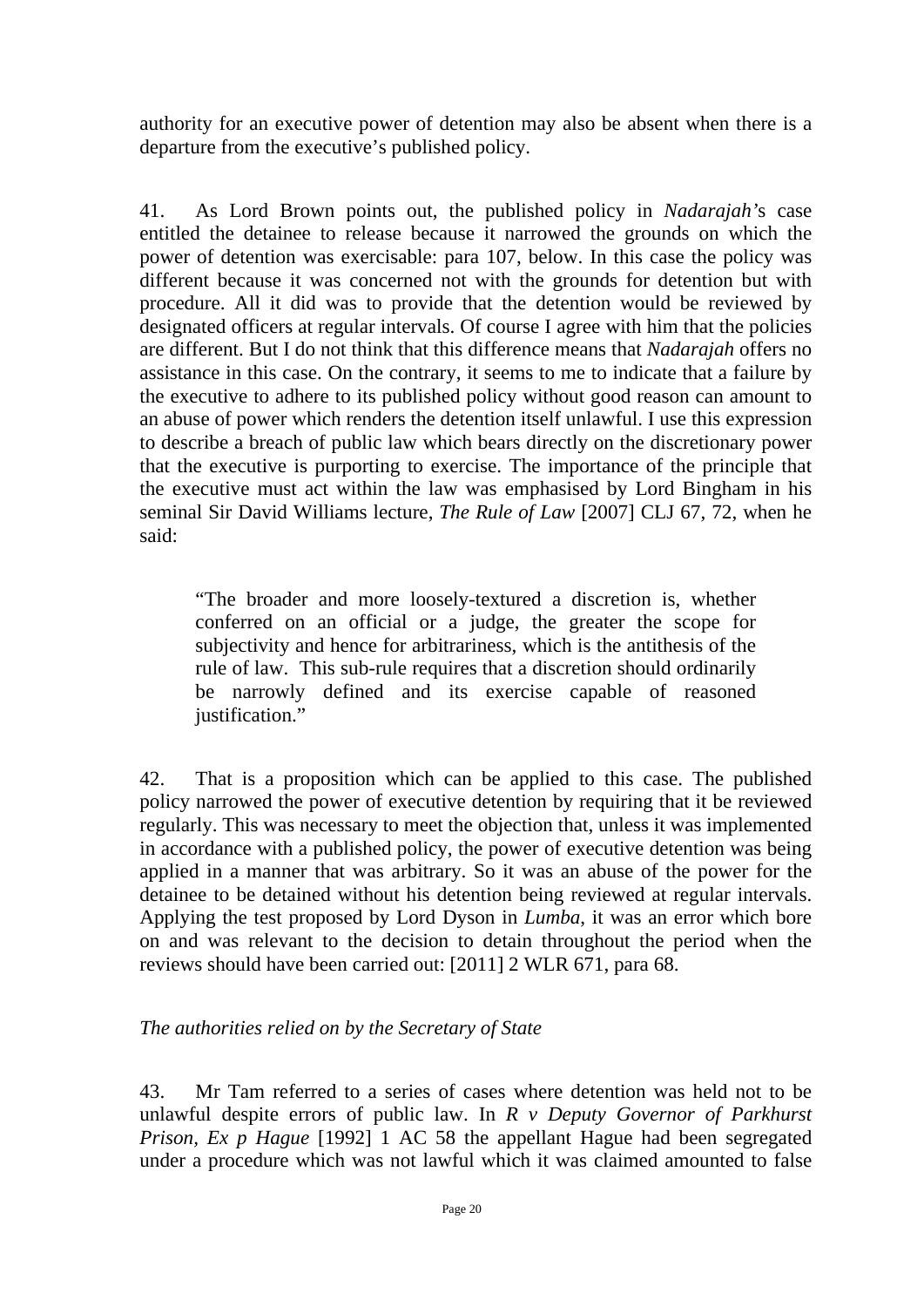imprisonment, and another prisoner named Weldon claimed that he had been falsely imprisoned and battered by certain prison officers. Those claims were rejected, in short because the sentence of imprisonment provided lawful authority for the prisoner's detention, that this could not be read as subject to any implied term with respect to the prison rules and that an otherwise lawful detention was not rendered unlawful by the conditions of detention. Mr Tam said that it was authority for the view that a public law error made in relation to a person's detention may entitle the person to seek judicial review but does not necessarily give rise to a remedy in damages. I would not quarrel with that proposition, but it begs the question whether the present case is one where a remedy in damages is available.

44. *Cullen v Chief Constable of the Royal Ulster Constabulary* [2003] UKHL 39, [2003] 1 WLR 1763 was a case about the right of access to a solicitor. The appellant was arrested under section 14(1)(b) of the Prevention of Terrorism (Temporary Provisions) Act 1982. He asked to see a solicitor but his right to do so was deferred while he was in police custody. In contravention of the relevant statute the deferral was made before the appellant requested access and he was not given the reasons for delaying access. He claimed damages for false imprisonment. Lord Hutton said in para 48 that he saw no substance in this submission as he had been lawfully arrested and after his arrest was lawfully detained under the provisions of the statute. The premature authorisation and the breach of the requirement for reasons to be given did not render the detention unlawful. Lord Millett said in para 61 that compliance was not a condition of lawful detention. This decision indicates that the critical question is likely to be whether breaches of this kind undermine the lawful authority for the detention. On the view that was taken of the statute that applied in that case, they did not. The facts of this case, which concerns the Secretary of State's discretion to maintain detention in accordance with his published policy, are quite different.

45. In *R (Saadi) v Secretary of State for the Home Department* [2002] UKHL 41, [2002] 1 WLR 3131, which was concerned with the lawfulness of detention under paragraphs 2(1) and 16(1) of Schedule 2 to the 1971 Act, Lord Slynn of Hadley said at para 48 that the Secretary of State's giving of no or wrong reasons did not affect the legality of the detention. Mr Tam said that no hint was given in that case that this failure gave rise to a problem as to its legality. But Collins J said that it was not argued in that case that the muddle about reasons rendered the decision to detain unlawful: [2001] EWCA Civ 1512, [2002] 1 WLR 356, para 16. Nor was the effect of a failure to review in issue.

46. In *R (Munjaz) v Mersey Care NHS Trust* [2003] EWCA Civ 1036, [2004] QB 395 two psychiatric patients challenged the lawfulness of the policy on seclusion that was applied in their respective hospitals. Referring to what was decided in *R v Deputy Governor of Parkhurst Prison, Ex p Hague* [1992] 1 AC 58,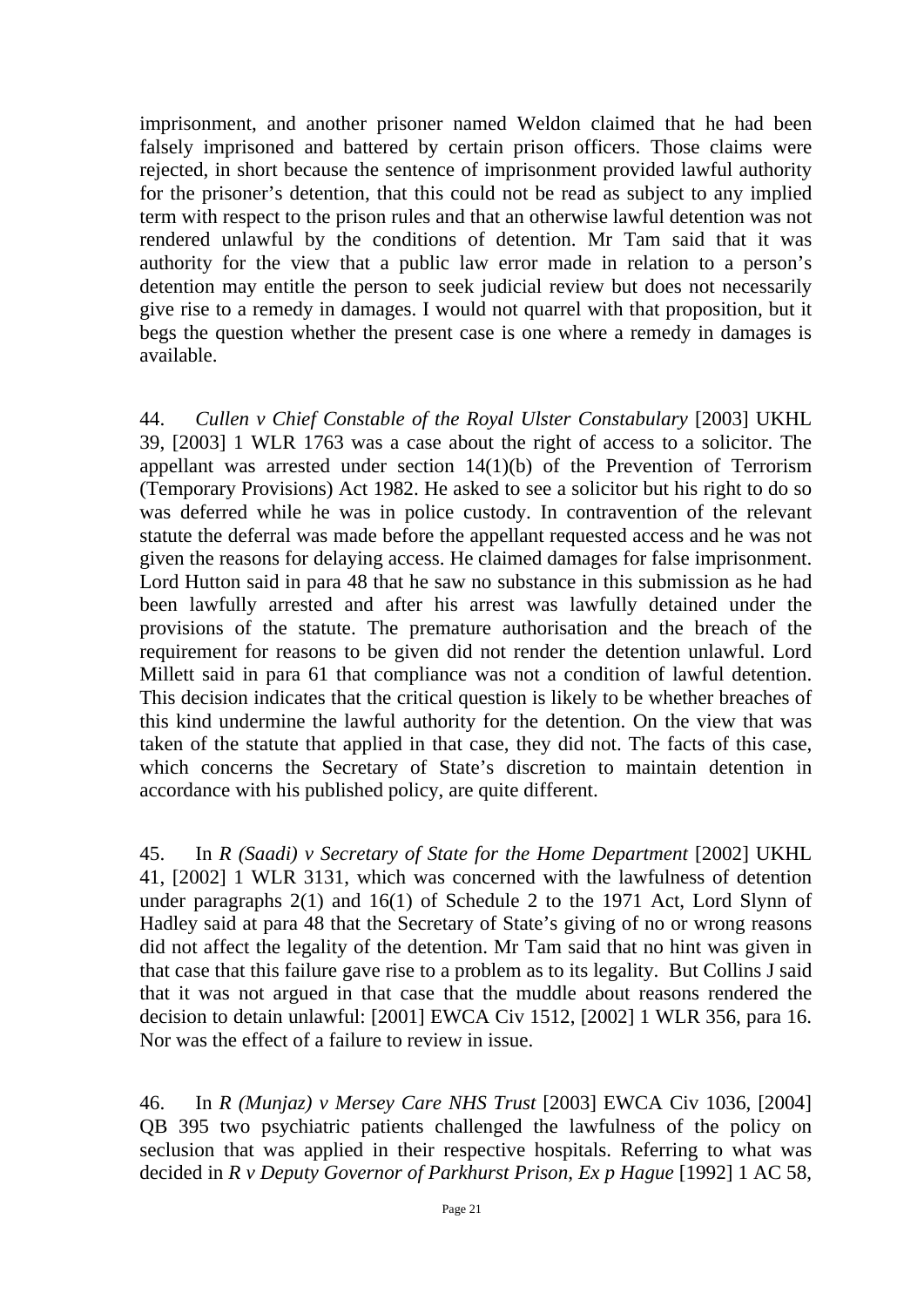Hale LJ said that a person who had been deprived of his liberty in pursuance of a lawful power to detain cannot through the medium of a tort of false imprisonment complain about the conditions in which he is detained, at least by those who are lawfully detaining him: para 49. There had been a breach of the statutory code of practice, but this did not amount to false imprisonment: para 82. Mr Tam said that these observations supported his argument. But he accepts that *Hague, Cullen* and *Munjaz*, were not concerned with the question whether the person concerned should be detained at all, but only with the conditions of detention (*Hague* and *Munjaz*) or the ancillary matter of legal advice while in detention (*Cullen*). It should also be noted that in *Munjaz*, para 77, Hale LJ said that if an individual decision has been taken unlawfully in public law terms and results in actions which are tortious if taken without lawful excuse, then tortious remedies will be available. The context is different, of course. And the claim for a remedy under the tort of false imprisonment was rejected. But her observation is entirely consistent with what was said in *Nadarajah v Secretary of State for the Home Department*: see para 39, above.

47. The question as to the lawfulness of continued detention was directly in issue in *R (Walker) v Secretary of State for Justice (Parole Board intervening)* [2009] UKHL 22, [2010] 1 AC 553. That case arose out of the Secretary of State's failure to provide the systems and resources that prisoners serving indeterminate sentences for public protection needed to demonstrate to the Parole Board by the time of the expiry of their tariff periods that it was not longer necessary for the protection of the public for them to remain in detention. There was a breach of the Secretary of State's public law duty to provide these facilities. But, as I noted in para 5, counsel for the prisoners accepted that they were unable to challenge the legality of the warrant which authorised their continued detention. That provides the context for the passage in the speech of Lord Brown of Eaton-under-Heywood in paras 36 and 37 on which Mr Tam relies, where he said:

"36. It is one thing to say – as indeed is now undisputed – that the Secretary of State was in breach (even systemic breach) of his public law duty to provide such courses as would enable IPP prisoners to demonstrate their safety for release and, to some extent at least, course enabling them to reduce the risk they pose, duties inherent in the legislation (the legislation's 'underlying premise' as Laws LJ described it [2008] 1 All ER 138, paras 24, 50); quite another to say that such breach of duty results in detention being unlawful. I respectfully agree with the Court of Appeal that it does not."

37. The remedy for such breach of public law duty – indeed the only remedy, inadequate in certain respects it may be – is declaratory relief condemning the Secretary of State's failures and indicating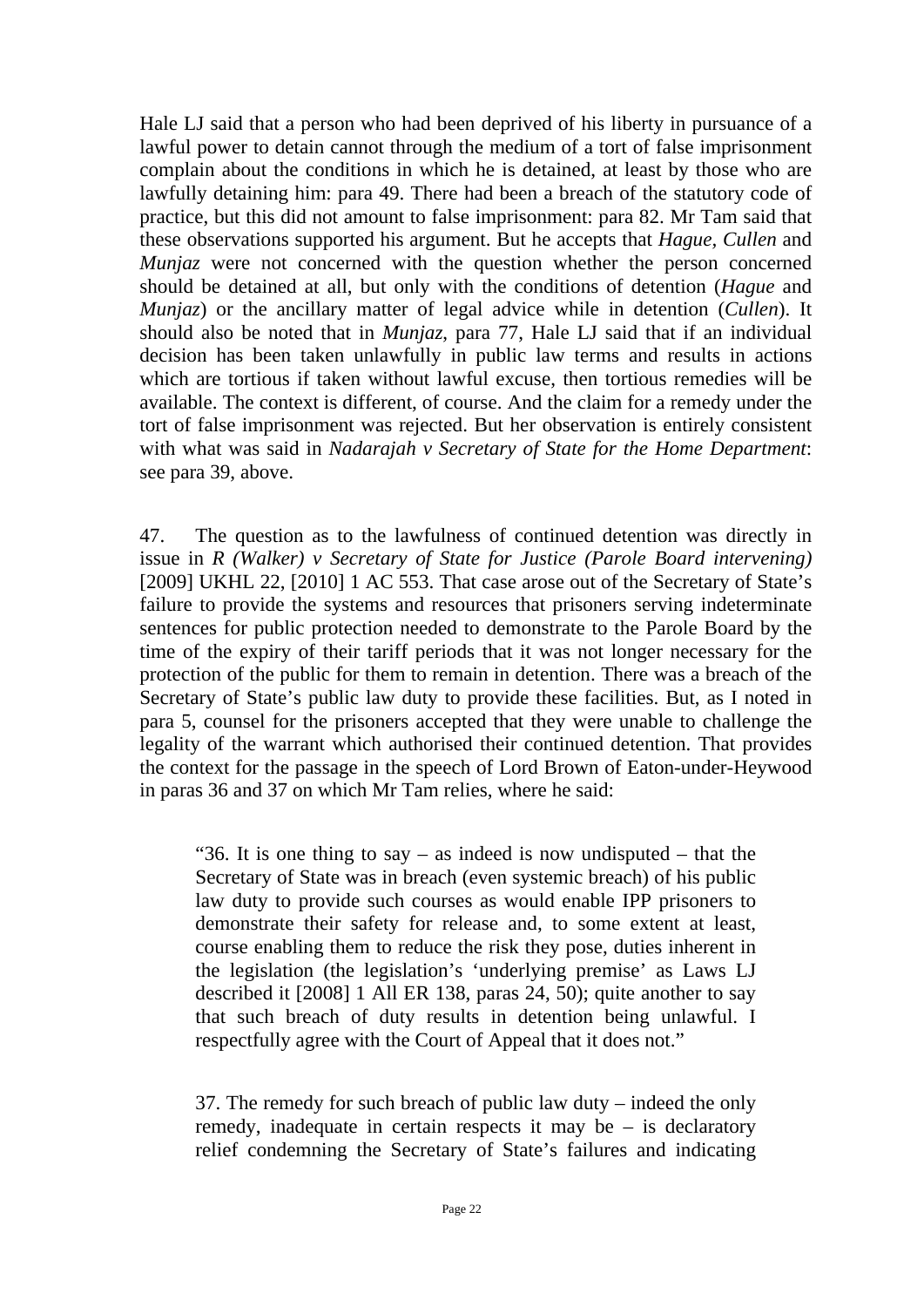that he is obliged to do more… Past failures do not sound in damages"

48. In my own speech in *Walker*, para 6, I said that in terms of the statute the detention was lawful until the Parole board gave a direction for the prisoner's release. The default position was that until the direction was given the protection of the public required that the prisoner should be confined. I do not think that Lord Brown's observations can be applied to the different statutory regime that we are concerned with it this case. I agree with him that *Walker* is no more helpful to the respondent's case than *Roberts* is to the appellant: para 104, below. For the same reason I do not think that the decision in *Dunn v Parole Board* [2008] EWCA Civ 374, [2009] 1 WLR 728, where the Court of Appeal applied the same approach where the Parole Board had failed to conduct a timely review and the appellant remained in detention as authorised by the statute, is of any assistance in this case.

# *Discussion*

49. I cannot find in these authorities anything that requires us to hold that the claim for damages for false imprisonment is untenable or which points conclusively in the other direction. I would start therefore with principle that must lie at the heart of any discussion as to whether a person's detention can be justified. The liberty of the subject can be interfered with only upon grounds that the court will uphold as lawful: *R v Governor of Brockhill Prison, Ex p Evans (No 2)* [2001] 2 AC 19, 35; see also *Tam Te Lam v Superintendent of Tai A Chau Detention Centre* [1997] AC 97, per Lord Browne-Wilkinson at p 111B. In *Ex p Evans (No 2)*, p 42, Lord Hobhouse of Woodborough said:

"Imprisonment involves the infringement of a legally protected right and therefore must be justified. If it cannot be lawfully justified, it is no defence for the defendant to say that he believed that he could justify it."

We are dealing in this case with the power of executive detention under the 1971 Act. It depends on the exercise of a discretion, not on a warrant for detention issued by any court. That is why the manner of its exercise was so carefully qualified by Woolf J in *Hardial Singh*. The power to detain must be exercised reasonably and in a manner which is not arbitrary. If it is not, the detention cannot be lawfully justified.

50. The initial decision to detain will be held to be lawful if it is made under the authority of the Secretary of State pending the making of a deportation order. But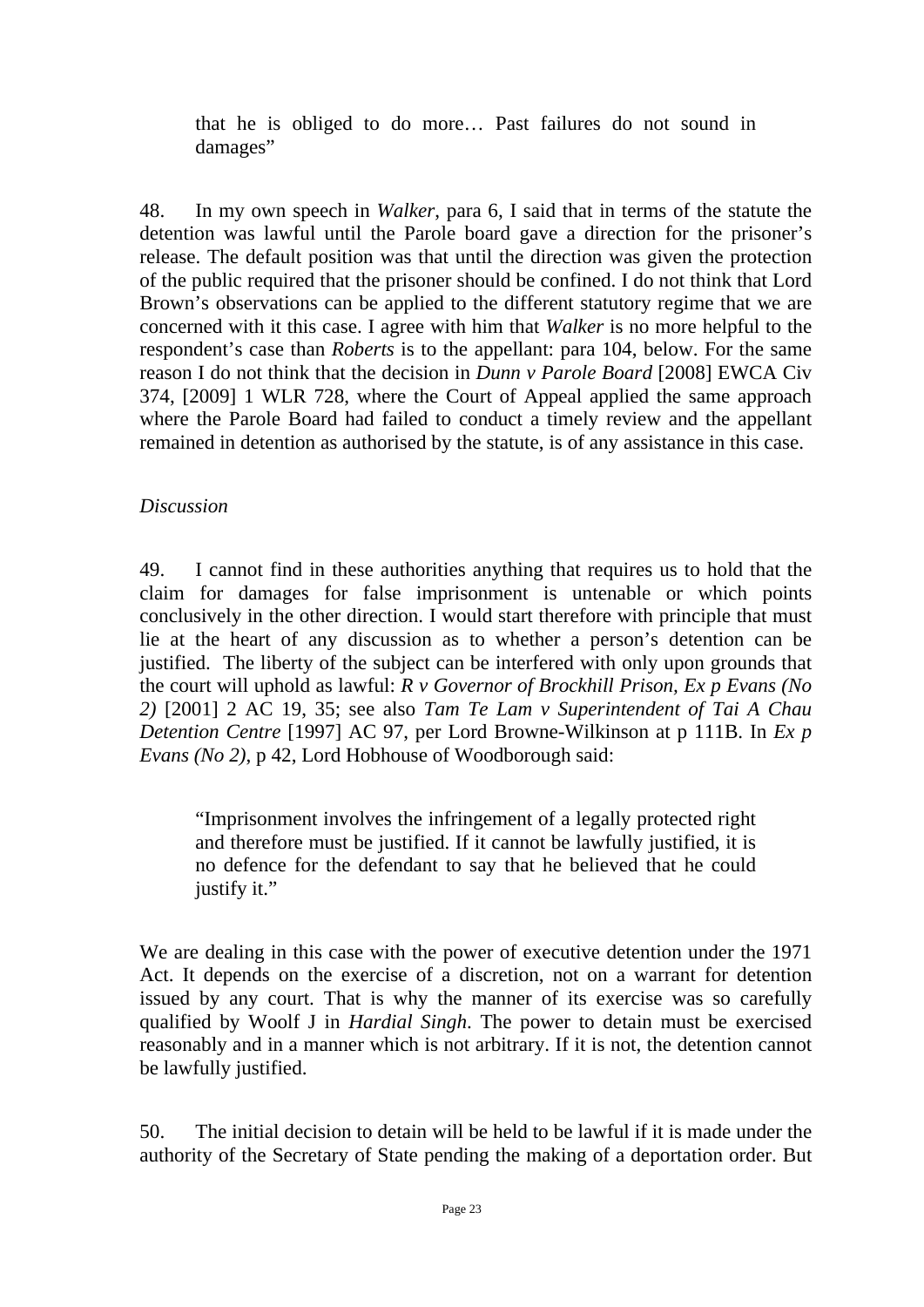it cannot be asserted, in the light of what was said in *Hardial Singh*, that the initial decision renders continued and indefinite detention lawful until the deportation order is made whatever the circumstances. Nor can it be said that it has that effect after the deportation order is made pending the person's removal from the United Kingdom when the person is being detained under paragraph 2(3). The authority that stems from the initial decision is not unqualified.

51. The question then is what is to be made of the Secretary of State's public law duty to give effect to his published policy. In my opinion the answer to that question will always be fact-sensitive. In this case we are dealing with an executive act which interferes with personal liberty. So one must ask whether the published policy is sufficiently closely related to the authority to detain to provide a further qualification of the discretion that he has under the statute. Unlike the 2001 Rules, chapter 38 of the manual is concerned with the lawfulness of the detention. That is made clear in the opening paragraphs: see para 18, above. It has been designed to give practical effect to the *Hardial Singh* principles to meet the requirement that, to be lawful, the measures taken must be transparent and not arbitrary. It contains a set of instructions with which officials are expected to comply: see Schedule 2 to the 1971 Act, para 1(3). As I see it, the principles and the instructions in the manual go hand in hand. As Munby J said in para 68, the reviews are fundamental to the propriety of continued detention. The instructions are the means by which, in accordance with his published policy, the Secretary of State gives effect to the principles. They are not only commendable; they are necessary.

52. The relationship of the review to the exercise of the authority is very close. They too go hand in hand. If the system works as it should, authorisation for continued detention is to be found in the decision taken at each review. References to the authority to detain in the forms that were issued in the appellant's case illustrate this point. Form IS 151F, which is headed "Monthly Progress Report to Detainees", concludes at the top of page 3 of 3 with the words "Authority to maintain detention given", on which the officer's comments are invited and beneath which his decision is recorded. The discretion to continue detention must, of course, be exercised in accordance with the principles. But it must also be exercised in accordance with the policy stated in the manual. The timetable which paragraph 38.8 sets out is an essential part of the process. These are limitations on the way the discretion may be exercised. Following the guidance that *Nadarajah v Secretary of State for the Home Department* [2004] INLR 139 provides (see paras 39 and 40, above), I would hold that if they are breached without good reason continued detention is unlawful. In principle it must follow that tortious remedies will be available, including the remedy of damages.

53. There remains however the question of causation: what if the Secretary of State is able to show that, despite the failure to give effect to the policy, continued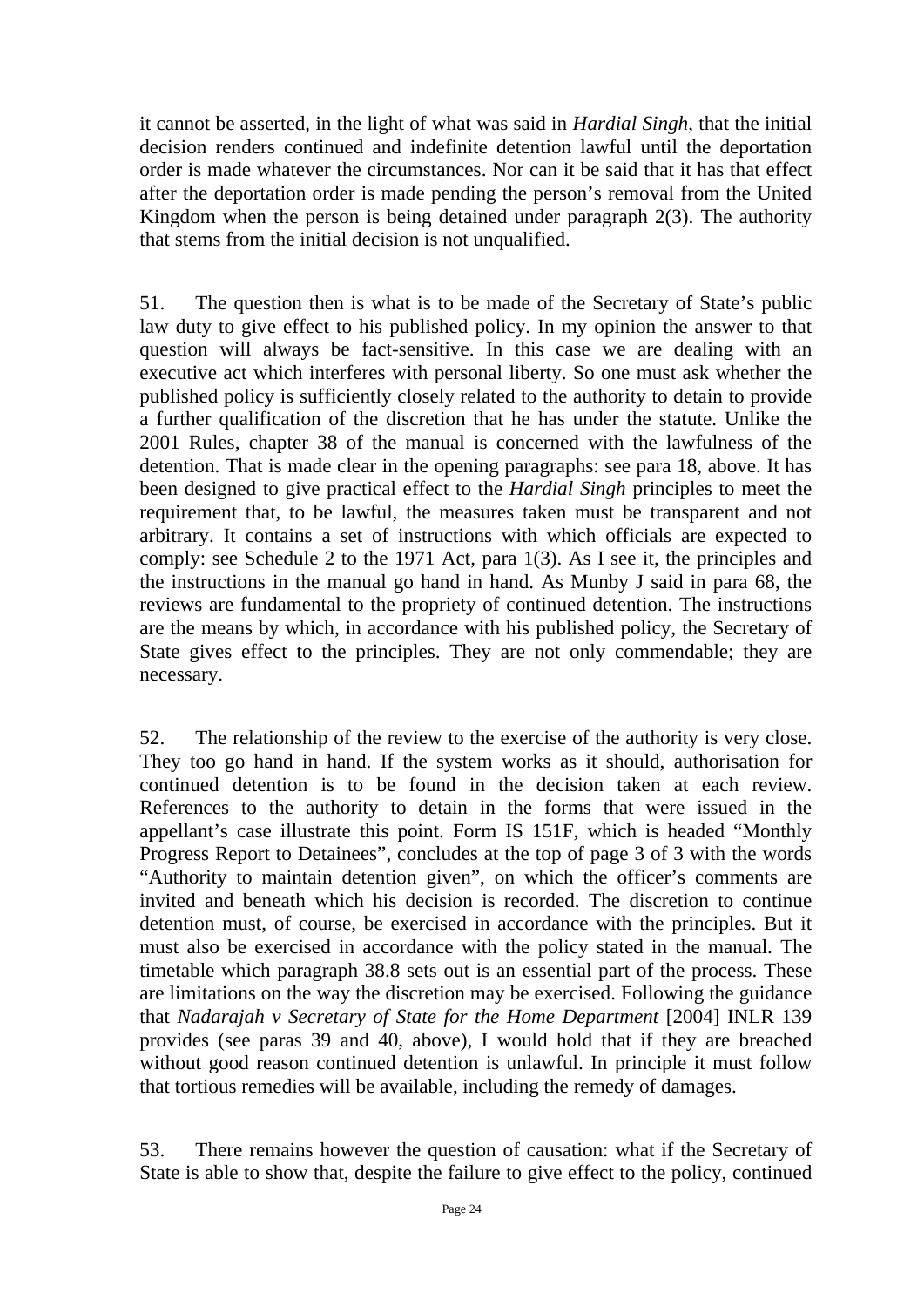detention was nevertheless compatible with the *Hardial Singh* principles? Is it an answer for the Secretary of State to say that, as he could have authorised continued detention had lawful procedures been followed, no tort was committed? Is there room in such a situation for an award of damages?

54. These questions are brought into sharp focus in this case. Mr Husain accepts that the Secretary of State would have been able to justify the need for the appellant's detention under the *Hardial Singh* principles at all times had he been required to do so. But in *Roberts v Chief Constable of the Cheshire Constabulary* [1999] 1 WLR 662, 667, Clarke LJ said that it was nothing to the point to say that the detention would have been lawful if a review had been carried out or that there were grounds which would have justified detention. The statutory requirement with which he was dealing in that case existed in order to ensure that members of the public were not detained except in certain defined circumstances. In all other circumstances, he said, every member of the public is entitled to his liberty. I would apply that reasoning to this case. It is true that the reviews were not required by the statute. But there was a public law duty to give effect to the provisions about reviews in the manual. If the reviews were not carried out – unless for good reason, which is not suggested in this case – continued detention was not authorised by the initial decision to detain. It is no defence for the Secretary of State to say that there were good grounds for detaining the appellant anyway. Unless the authority to detain was renewed under the powers conferred by the statute he was entitled to his liberty. The decision in *Lumba* leads inevitably to this conclusion.

55. As for the question of damages, the decision on this point in *Lumba* was that the appellants were entitled to no more than nominal damages as their detention was at all times justifiable. But this cannot be assumed to be so in every case, and in this case the facts have still to be established. So I would not foreclose entirely the possibility that the appellant in this case is entitled to more than a purely nominal award. The public law duty exists for the protection of everyone, from the most undeserving to the most vulnerable. The detention of children, those suffering from physical or mental illness and those who have been traumatised by torture are perhaps the most obvious examples. Paragraph 38.8 states that children are reviewed on a regular basis to ensure that the decision to detain is based on the current circumstances of the case and that detention remains appropriate. This sentence makes explicit in the case of children what must be taken to be the purpose of the reviews in all cases. The difference is that the system provides for more frequent reviews in the case of children. In any event, false imprisonment is a trespass against the person which is actionable without proof of special damage: *Murray v Ministry of Defence* [1988] 1 WLR 692, 701-702, per Lord Griffiths; *Roberts v Chief Constable of the Cheshire Constabulary* [1999] 1 WLR 662, 666- 669, per Lord Clarke.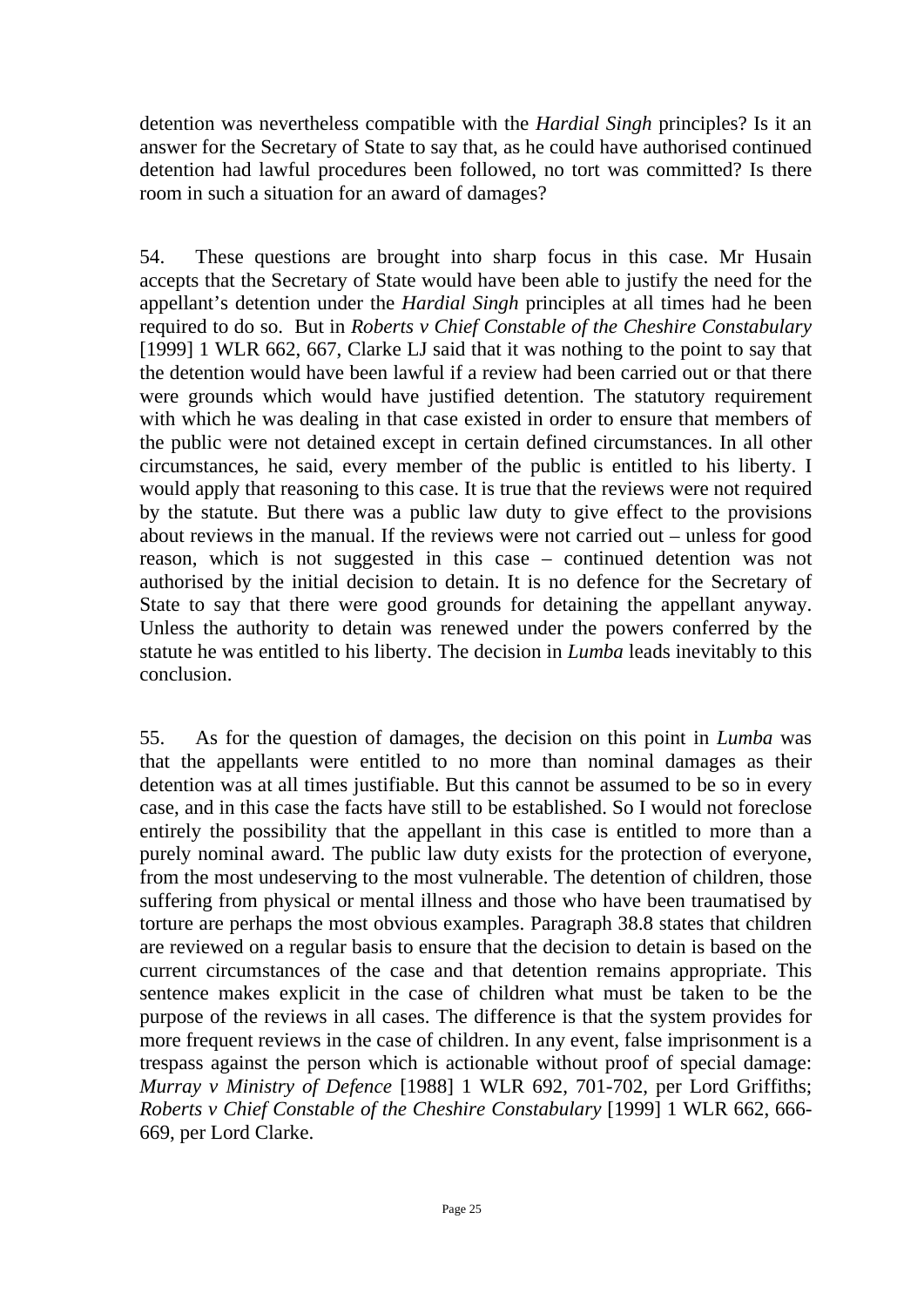56. There may well be issues as to quantum in cases of that kind. As Smith LJ said in *Iqbal v Prison Officers Association* [2009] EWCA Civ 1312, [2010] QB 732, para 83, an award of damages for false imprisonment is based on normal compensatory principles: see also *Langley v Liverpool City Council* [2005] EWCA Civ 1173, [2006] 1 WLR 375, para 70. It may be that the conclusion in this case will be that an award of nominal damages is all that is needed to recognise that the appellant's fundamental rights have been breached. But that does not affect the issue of principle.

57. I would hold therefore that the appellant is entitled to the remedy he seeks at common law. There will, of course, have to be an inquiry as to the quantum of damages if the amount is not agreed.

## *Article 5*

58. The appellant's alternative claim is that he has an enforceable right to compensation under article 5(5) of the Convention. He maintains that his detention did not satisfy the requirements of article  $5(1)(f)$ . It was not "lawful", and it was not "in accordance with a procedure prescribed by law". He relies on what the Grand Chamber said in *Saadi v United Kingdom* (2008) 47 EHRR 17, para 74, and in *A v United Kingdom* (2009) 49 EHRR 29; Application No 3455/05, 19 February 2009, para 164 as to what was needed to avoid the detention being branded as arbitrary. The protections referred to in these passages are, as Mr Husain points out, redolent of the *Hardial Singh* principles.

59. It is agreed on both sides that the article 5 claim adds nothing to the claim at common law if that claim succeeds: see *R (I) v Secretary of State for the Home Department* [2003] INLR 196, per Simon Brown LJ at para 8; *R (Munjaz) v Mersey Care NHS Trust* [2004] 2 QB 395, per Hale LJ at para 70. Indeed there are reasons for thinking that the *Hardial Singh* principles are in some respects more favourable to detainees than Strasbourg requires, as Lord Brown indicates: see para 94, below; *Chahal v United Kingdom* (1996) 23 EHRR 413, para 112; *Saadi v United Kingdom*, para 72. So, as I would hold that the appellant succeeds on his common law claim, I propose to say no more about this alternative, except to note that article 5(5) gives a right to compensation where there has been a contravention of any of the provisions of the article. This would have provided the appellant with a remedy if, although there was a breach of the public law duty to conduct reviews, he was not entitled to claim damages at common law for false imprisonment. As it is, for the reasons I have given, I consider that he is entitled to that remedy and at least to nominal damages.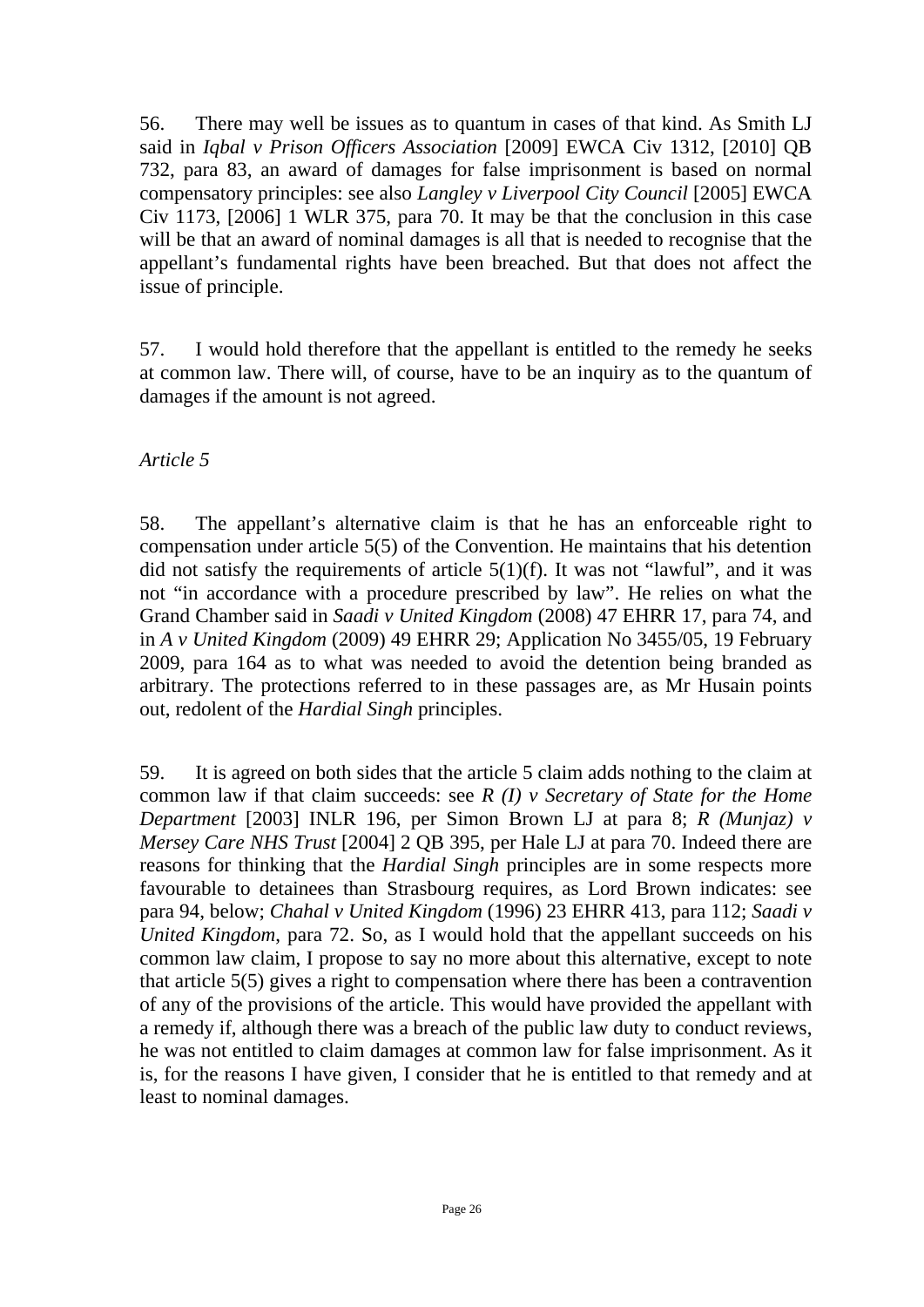### *Conclusion*

60. For these reasons, and for those given by Lady Hale and Lord Kerr with which I am in full agreement, I would allow the appeal. I would restore the declaration that was made by Munby J that the appellant's detention by the Secretary of State was unlawful for the periods stated by him, except for a period of one month beginning on 6 December 2007 when the only defect in the decision to continue detention was that the review was carried out by an official of the wrong grade: see *R* (*Lumba v Secretary of State for the Home Department* [2011] 2 WLR 671, para 68 per Lord Dyson. I would also restore his orders as to the assessment, if the parties are not agreed, of the quantum of damages.

# **LADY HALE**

61. Mr Shepherd Kambadzi may not be a very nice person. He is certainly not a very good person. He has overstayed his welcome in this country for many years. He has abused our hospitality by committing assaults and sexual assault. It is not surprising that the Home Secretary wishes to deport him. But in *R (Roberts) v Parole Board* [2005] UKHL 45, [2005] 2 AC 738, para 84, Lord Steyn quoted the well-known remark of Justice Frankfurter in *United States v Rabinowitz* (1950) 339 US 56, p 69, that "It is a fair summary of history to say that the safeguards of liberty have frequently been forged in controversies involving not very nice people". Lord Steyn continued: "Even the most wicked of men are entitled to justice at the hands of the state". And I doubt whether Mr Kambadzi is the most wicked of men.

62. He had come to the end of the time he was due to serve as a result of his crimes. He may even have been expecting to be released from prison on 8 March 2006. If so, it must have come as a cruel shock when he was kept in prison (indeed for many months in the same prison where he had been serving his sentence), because the Home Secretary had decided to make a deportation order against him and at the same time to exercise the power to authorise his detention under paragraph 2(2) of Schedule 3 to the Immigration Act 1971. This gives the Secretary of State an apparently open-ended power to authorise the detention of a person who has been served with a notice of intention to deport "pending the making of the deportation order". The order was in fact made more than a year later, after which Mr Kambadzi was detained under paragraph 2(3) of the Schedule, which again gives an apparently open-ended power to authorise detention "pending his removal or departure from the United Kingdom".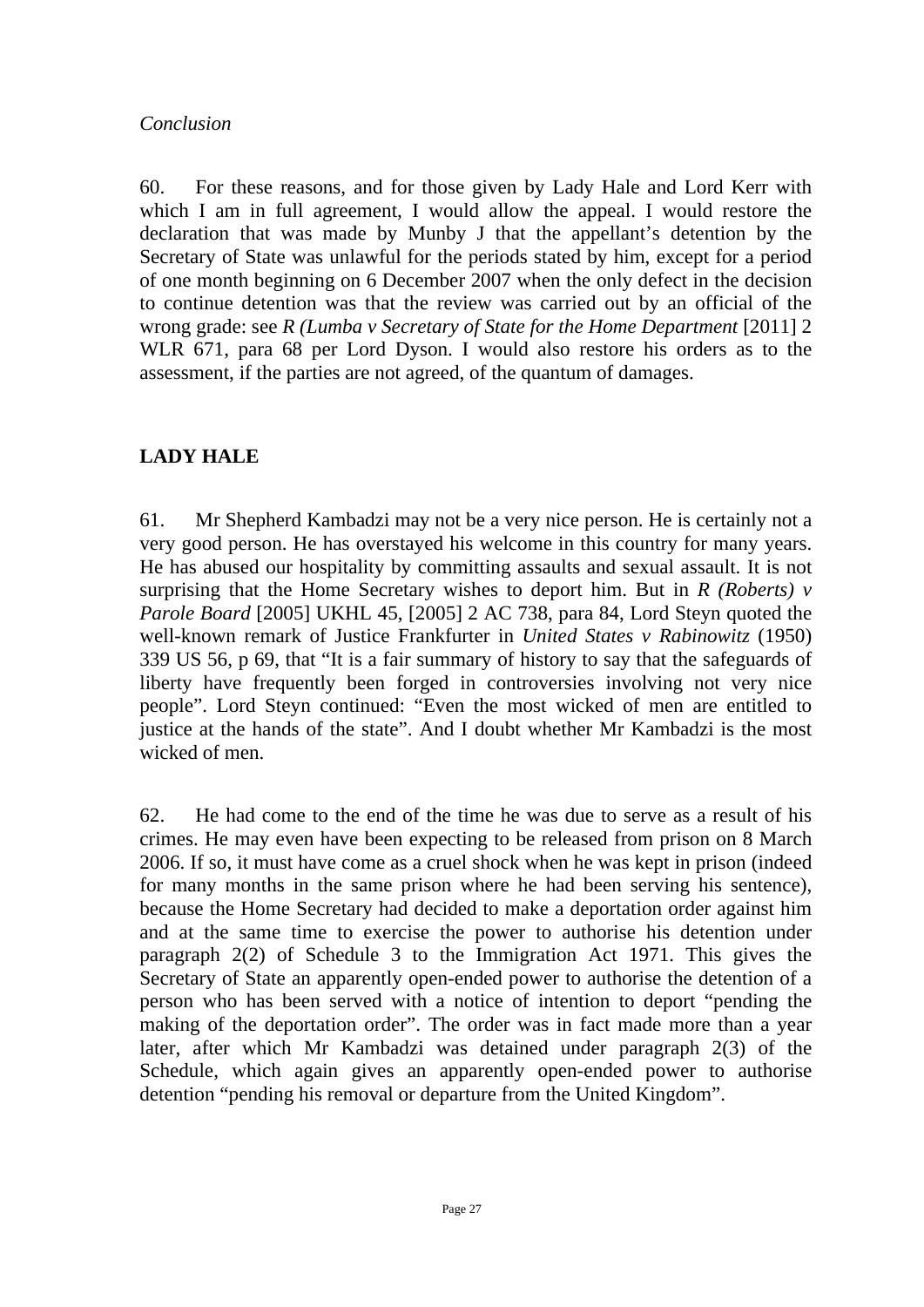63. No court had ordered or authorised or approved this detention. The trial judge who sentenced Mr Kambadzi for his crimes had not even recommended it. A Government official decided to lock him up, on the face of it until a Government official decided to take the next step. But no-one suggests that paragraph 2 of Schedule 3 gives the Government an unlimited power to authorise a person's indefinite detention without trial. Everyone knows that there are limits. Everyone also knows that if those limits are exceeded, the detention becomes unlawful. Everyone also knows that a person who is unlawfully detained is entitled, not only to be released, but to claim compensation for having been unlawfully detained. The person responsible for the unlawful detention is liable even if he acted in good faith and without any negligence: see *R v Governor of Brockhill Prison, Ex p Evans (No 2)* [2001] 2 AC 19 (compare the statutory protection given to those who detain mentally disordered or incapacitated people under the Mental Health Act 1983 or the Mental Capacity Act 2005: see s 139(1) and Schedule A1, para 3 respectively). All this is "Hornbook law".

64. The only question, therefore, is what the limits are to the Home Secretary's powers. In particular, are there procedural as well as substantive limits? The substantive limits were established as long ago as 1983, in the powerful extempore judgment of Woolf J in *R v Governor of Durham Prison, Ex p Hardial Singh*  [1984] 1 WLR 704, and approved by the Privy Council in *Tan Te Lam v Superintendent of the Tai A Chau Detention Centre* [1997] AC 97. The detention has to be "pending" the deportation order or the removal, as the case may be, and cannot therefore be imposed for any other purpose. If it becomes clear that the purpose cannot be carried out, the detention becomes unlawful. In *Tan Te Lam*, above, the detention of these particular Vietnamese boat people became unlawful once it was clear that the Vietnamese Government did not regard them as Vietnamese nationals and would not have them back. It was also held in *Hardial Singh* that the Secretary of State cannot detain a person for longer than is reasonable in all the circumstances. This can depend upon the reasons for the delay. The Secretary of State has to "exercise all reasonable expedition to ensure that the steps are taken which will be necessary to ensure the removal of the individual within a reasonable time": *Hardial Singh*, at p 706F. If the Secretary of State is dragging his feet, then the period may become unreasonable. But if the detainee is unjustifiably stringing things out, for example by launching an obviously bogus asylum claim, it will not.

65. In this case, Munby J held that the Home Secretary did indeed intend to deport Mr Kambadzi and that this was still a possibility. He had been detained for a very long time (22 months by the time that Munby J decided the case in January 2008). But for most of that time he had been pursuing a claim for asylum, which was clearly bogus, through all possible appellate routes. Thereafter he could not be deported because the Home Secretary had temporarily suspended removals to Zimbabwe. But there remained some prospect of achieving this. Hence the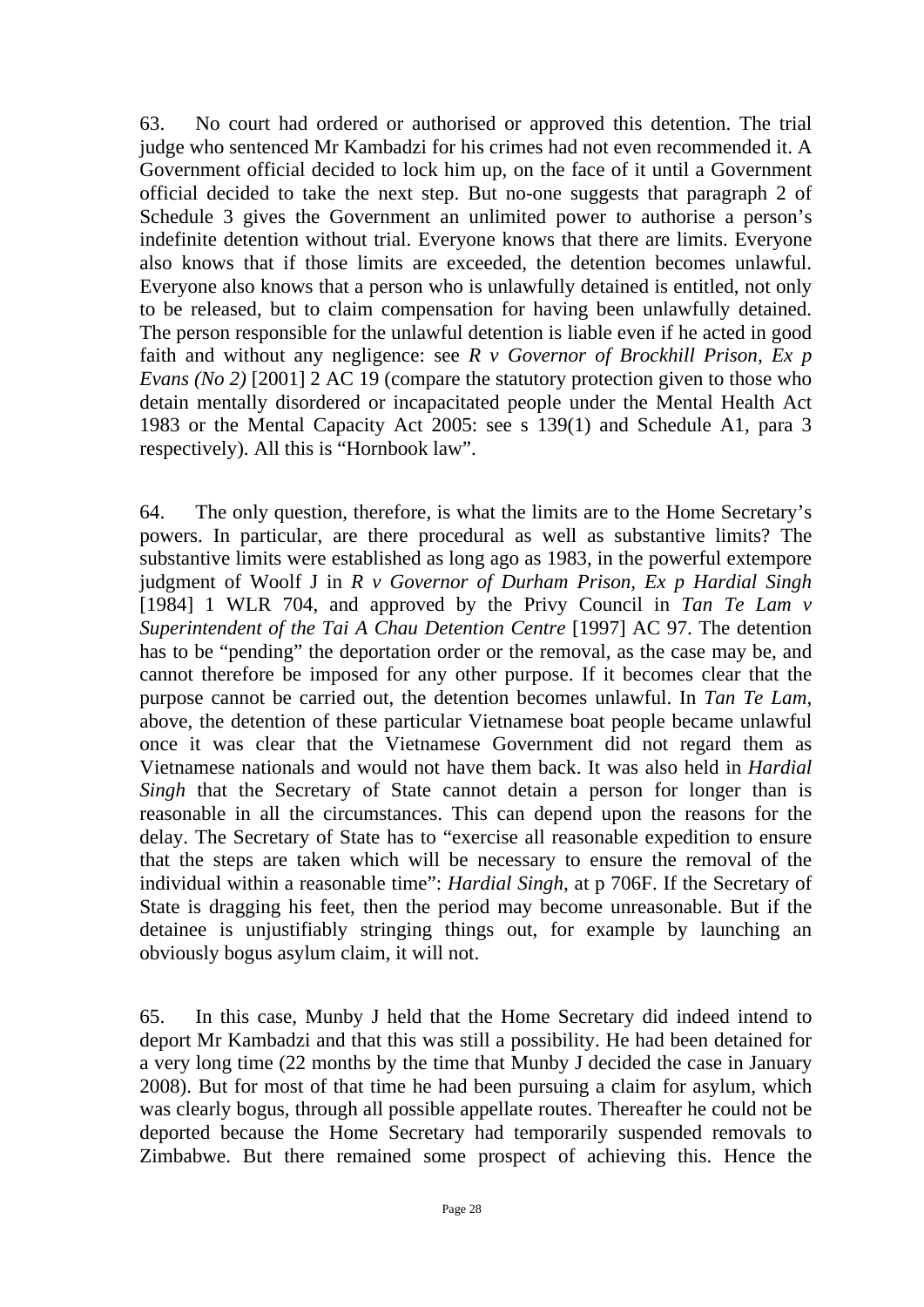detention was substantively justified in accordance with the *Hardial Singh* principles.

66. But Munby J held that the detention had, for much of those 22 months, been unlawful because of the failure of the Secretary of State's officials to conduct the regular reviews laid down in his own Operations Enforcement Manual. No-one doubts that the failure to conduct these reviews was unlawful, and that the Secretary of State could have been obliged by judicial review proceedings to comply with his stated policy, unless he had a good reason not to do so in the individual case: see the Court of Appeal's judgment in this case at [2009] EWCA Civ 1204, [2009] 1 WLR 1527, para 25. The issue is whether that unlawful failure has also rendered the detention unlawful.

67. The Manual seemed to think that it did. It stated that the purpose of the reviews was to ensure that the detention continued to be justified: see para 38.3.4. Further than that, it declared, at para 38.1:

"To be lawful, detention must not only be based on one of the statutory powers and accord with the limitations implied by domestic and Strasbourg case law but must also accord with this stated policy."

68. The Court of Appeal took the same view in *Nadarajah v Secretary of State for the Home Department* [2003] EWCA Civ 1768, [2004] INLR 139. At para 54, Lord Phillips stated that:

"Our domestic law comprehends both the provisions of Schedule 2 to the Immigration Act 1971 and the Secretary of State's published policy, which, under principles of public law, he is obliged to follow."

The failure to follow that published policy rendered the detentions unlawful in that case. The policy which was in question there related to the considerations that the Secretary of State would take into account in deciding to detain. It went further than the bare bones of the *Hardial Singh* principles.

69. *Nadarajah* was a case principally brought under article 5 of the European Convention on Human Rights. The question, therefore, was whether the detention was "lawful" in the sense that it complied with the Convention standards of legality. It is not surprising that the Court held that, to be "lawful", a decision to detain had to comply, not only with the statute, but also with the Secretary of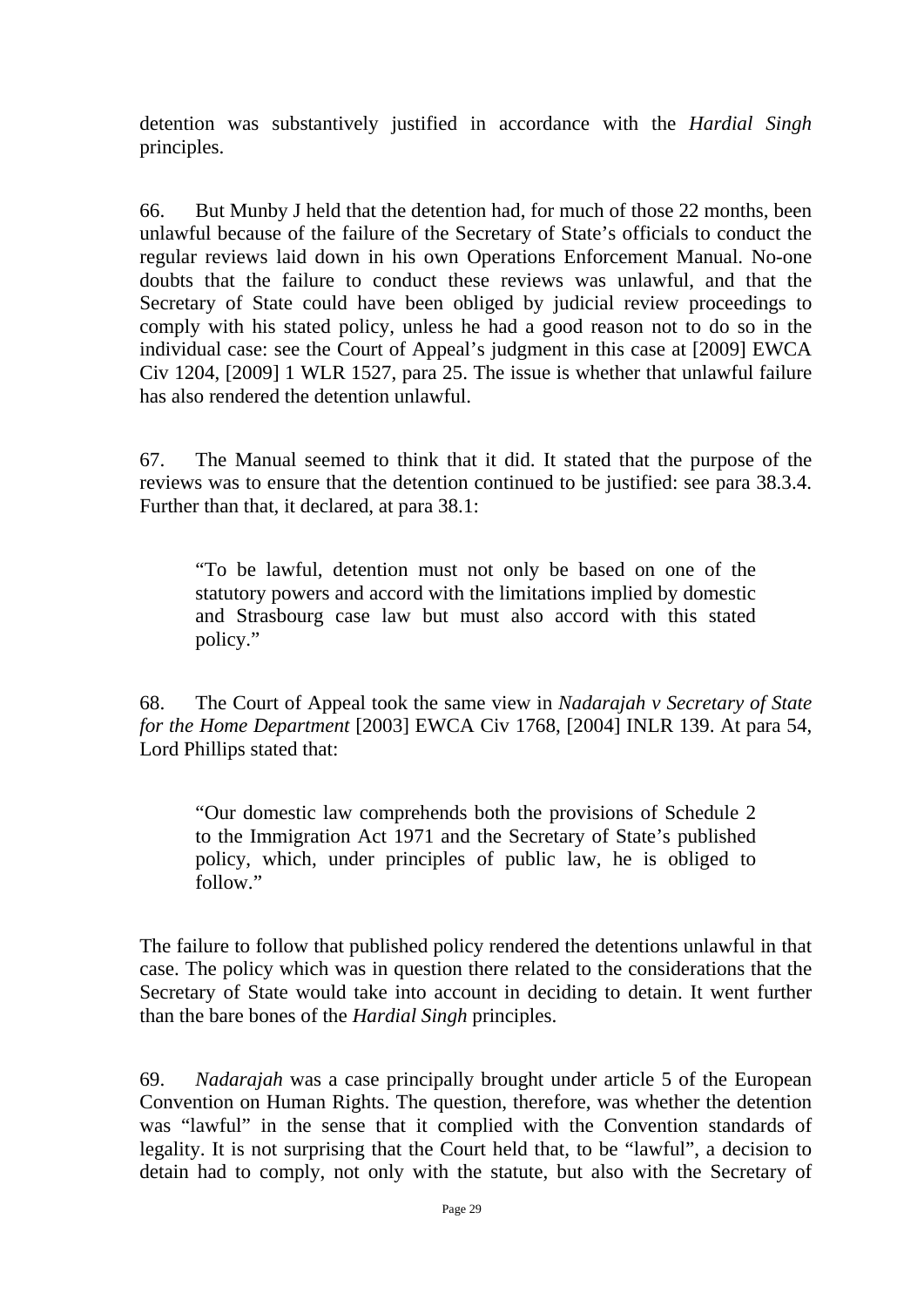State's published policy. But it is also not surprising that the majority of this Court has now held, in *R (Lumba and Mighty)* v *Secretary of State for the Home Department* [2011] UKSC 12; [2011] 2 WLR 671, that a failure to comply with the Secretary of State's published policy may also render detention unlawful for the purpose of the tort of false imprisonment. While accepting that not every failure to comply with a published policy will render the detention unlawful, I remain of the view that "the breach of public law duty must be material to the decision to detain and not to some other aspect of the detention and it must be capable of affecting the result – which is not the same as saying that the result would have been different had there been no breach" (see the *Lumba* case, para 207). The question remains, however, whether a material breach of a public law duty to conduct regular reviews – that is, a procedural obligation – has the same consequence as a material breach of a public law duty to detain only if certain criteria are fulfilled. For the sake of the argument before this Court, we have to assume that the case falls into the former category – breach of a procedural obligation – even though the co-incidence of timing and the evidence of the secret policy which emerged in *Lumba* might suggest that the real reason why the reviews were not conducted as required by the policy was that they would be a waste of time – all these people were going to be detained under the new and secret criteria in any event. But might there be a distinction between the substantive limitations on the power to detain and the procedural requirements for exercising it?

70. Sometimes a statute puts the effect of a failure to follow procedural requirements beyond doubt. The Police and Criminal Evidence Act 1984, section 34(1), states that "A person . . . shall not be kept in police detention except in accordance with the provisions of this Part of this Act"; those provisions require regular reviews; failure to conduct those reviews on time renders detention beyond the time when they should have been conducted unlawful: see *Roberts v Chief Constable of the Cheshire Constabulary* [1999] 1 WLR 662, CA. Sometimes a statute does not say in so many words that failing to comply with one of its procedural requirements will render the resulting detention unlawful, but the courts will construe the statute to mean that it does. An example is the prohibition in the Mental Health Act 1983, section 11(4)(a), of making an application for compulsory admission to hospital if the patient's nearest relative objects: *Re S-C (Mental Patient: Habeas Corpus)* [1996] QB 599, CA. In these cases, it is irrelevant that the person concerned could have been lawfully detained had the correct procedures been followed. Sometimes, however, the court will conclude that the lawfulness of detention does not depend upon the fulfilment of a particular statutory requirement. For example, in *R (D) v Secretary of State for the Home Department* [2006] EWHC 980 (Admin), it was common ground that failing to comply with the requirement in the (Immigration) Detention Centre Rules 2001 SI 2001/238 that immigration detainees be given a medical examination within 24 hours of arrival did not render the detention unlawful unless the detainees could show that it would have led to their earlier release.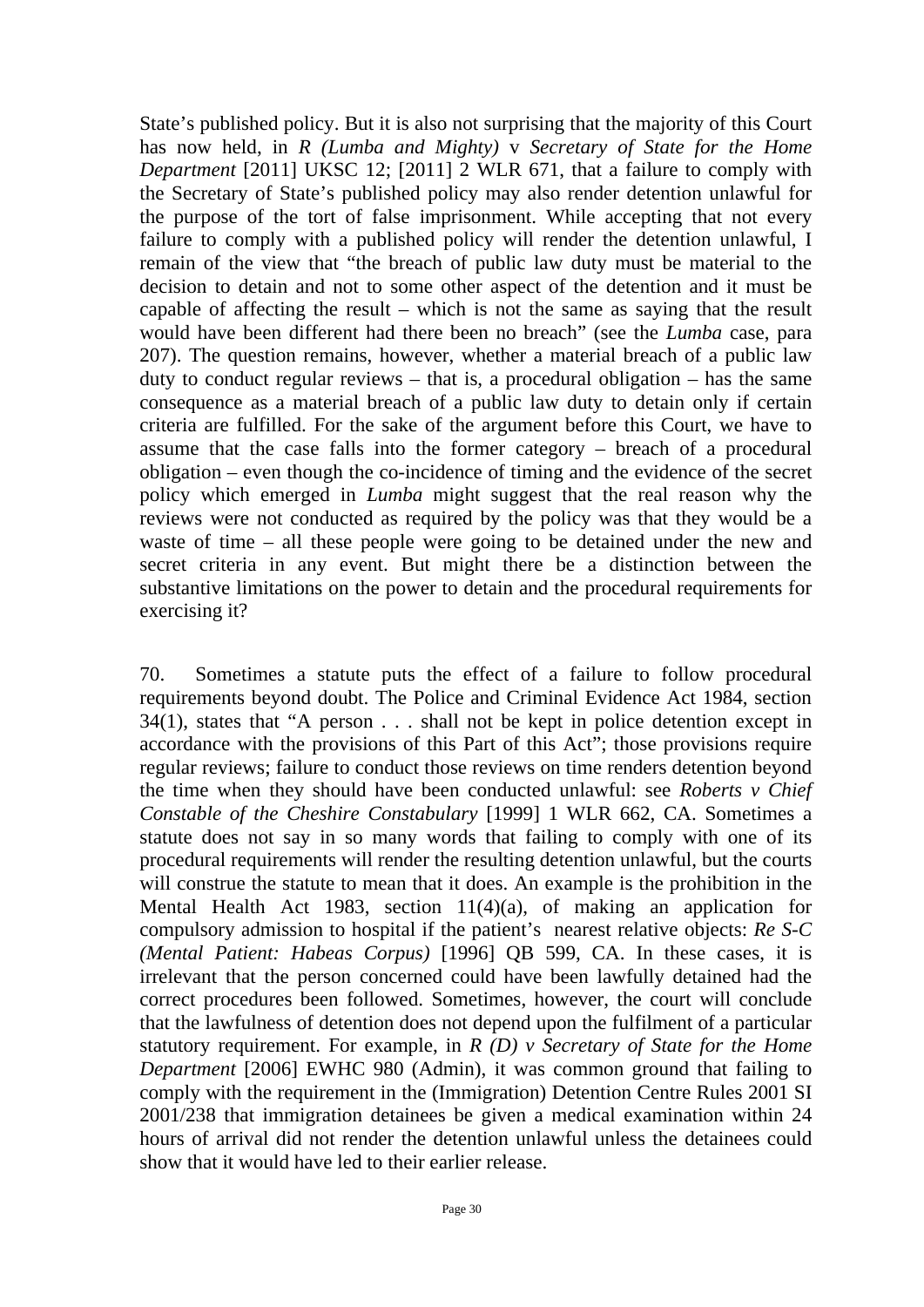71. In short, there are some procedural requirements, failure to comply with which renders the detention unlawful irrespective of whether or not the substantive grounds for detention exist, and some procedural requirements, failure to follow which does not have this effect. If the requirement is laid down in legislation, it will be a matter of statutory construction into which category it falls. A clear distinction can be drawn between a requirement which goes to whether or not a person is detained and a requirement which goes to the conditions under which a person is detained. If the grounds exist for detaining a person in a mental hospital, for example, and the procedures have been properly followed, it is not unlawful to detain him in conditions of greater security than are in fact required by the nature and degree of his mental disorder.

72. The same analysis applies to requirements which are imposed, not by statute, but by the common law. There are some procedural requirements which go to the legality of the detention itself and some which do not. The common law imposed a requirement that an arrested person be told, at the time, the real reason why he was being arrested. It did so for the very good reason that the arrested person had to know whether or not he was entitled to resist arrest. Mr Leachinsky was told that he was being arrested under the Liverpool Corporation Act 1921, but this Act gave the police officers no power to arrest him without a warrant. They did have power to arrest him on reasonable suspicion of having committed a felony. But, as they had not told him this, his detention was unlawful and he was entitled to damages for false imprisonment: see *Christie v Leachinsky* [1947] AC 573. As Lord Simonds put it, at p 592, "if a man is to be deprived of his freedom he is entitled to know the reason why".

73. It is not statute, but the common law, indeed the rule of law itself, which imposes upon the Secretary of State the duty to comply with his own stated policy, unless he has a good reason to depart from it in the particular case at the particular time. Some parts of the policy in question are not directly concerned with the justification and procedure for the detention and have more to do with its quality or conditions. But the whole point of the regular reviews is to ensure that the detention is lawful. That is not surprising. It was held in *Tan Te Lam*, above, that the substantive limits on the power to detain were jurisdictional facts, so the Secretary of State has to be in a position to prove these if need be. He will not be able to do so unless he has kept the case under review. He himself has decided how often this needs to be done. Unless and until he changes his mind, the detainees are entitled to hold him to that. Just as Mr Leachinsky's detention was unlawful even though there were in fact good grounds for arresting him, the detainees' detention is unlawful during the periods when it has not been reviewed in accordance with the policy, irrespective of whether or not the review would have led to their release. In my view, Munby J was right to hold that the reviews were "fundamental to the propriety of the continuing detention" and "a necessary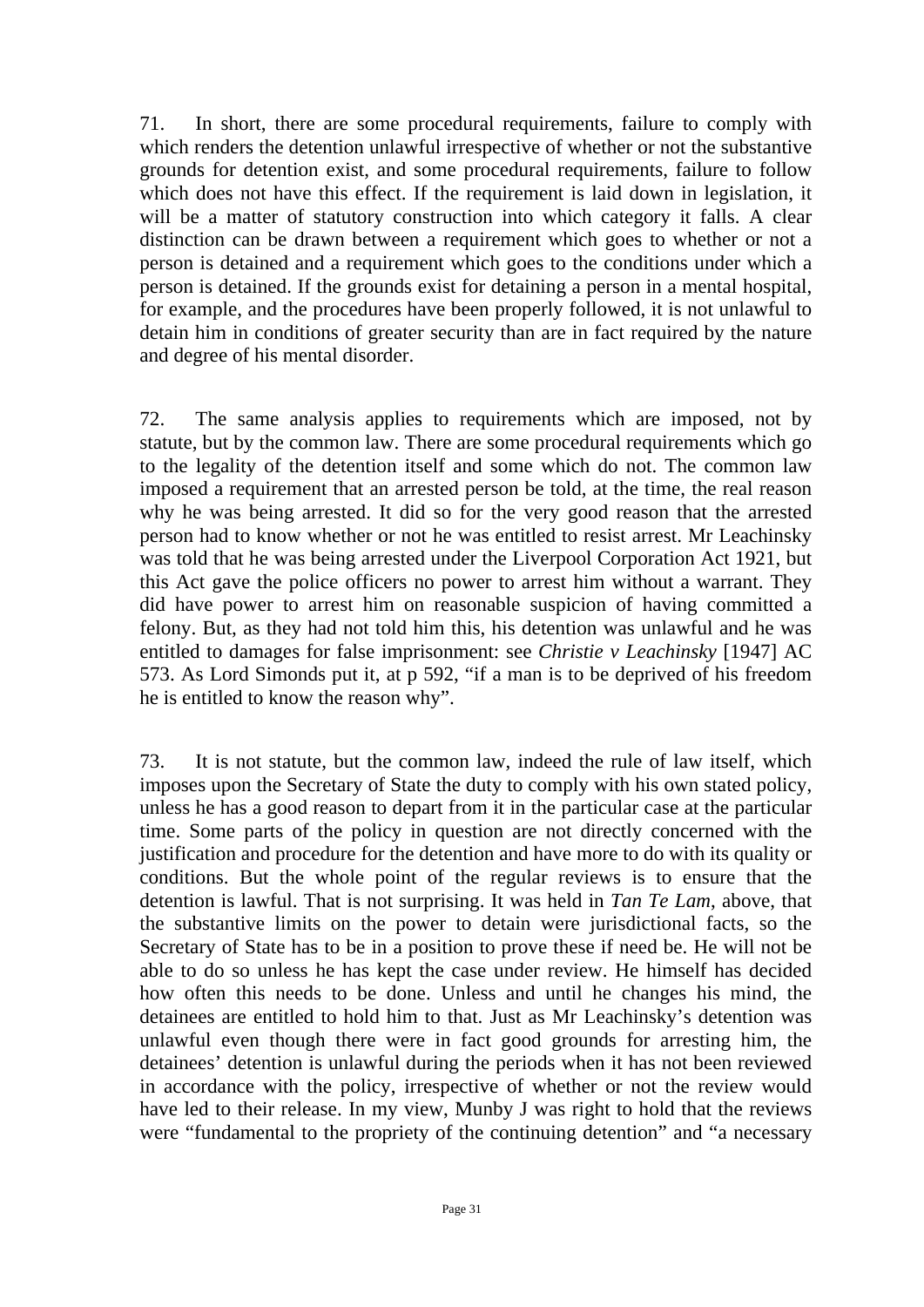prerequisite to the continuing legality of the detention": see [2008] EWHC 98 (Admin), para 68.

74. It follows also, from the decision in *Lumba*, that the fact – if it be a fact – that had the requisite reviews been held, the decision would have been the same makes no difference. However, the result of any review, had it been held, cannot be irrelevant to the quantum of damages to which the detainee may be entitled. False imprisonment is a trespass to the person and therefore actionable *per se*, without proof of loss or damage. But that does not affect the principle that the defendant is only liable to pay substantial damages for the loss and damage which his wrongful act has caused. The amount of compensation to which a person is entitled must be affected by whether he would have suffered the loss and damage had things been done as they should have been done. A differently constituted majority in *Lumba* has now clearly rejected the view, taken by some members of the Court, that deliberate breaches of constitutional rights might attract a conventional sum in vindicatory damages even if the officials' conduct were not so egregious as to attract exemplary or punitive damages. That view has, of course, to be respected.

75. I have reached these conclusions without reference to the Strasbourg case law under article 5 of the European Convention on Human Rights. I did initially think that article 5 might supply the answer to what, on any view, is not an easy question. Article 5 lays down an exhaustive list of the circumstances in which a person may be deprived of his liberty. These include, in article 5(1)(f), "the lawful arrest or detention of a person … against whom action is being taken with a view to deportation or extradition". The requirement of lawfulness is not limited to complying with the substantive and procedural provisions of the domestic law. The Convention itself imports extra requirements in order to ensure that the detention is not arbitrary. Some of these are procedural. Thus the detention of persons "of unsound mind" under article  $5(1)(e)$ , even if formally authorised, must be regularly reviewed in order to ensure that the criteria for detention still exist: see *X v United Kingdom* (1982) 4 EHRR 118. A principle of domestic law which allows people to be *de facto* detained without any formality at all contravenes article 5(1)(e) (as well as article 5(4)) even though the criteria for detention do exist: see *HL v United Kingdom* (2005) 40 EHRR 761.

76. The Strasbourg court has not yet (so far as we are aware) addressed the procedural protection which may be required in order to prevent detention by the executive under article 5(1)(f) becoming arbitrary. The notion of arbitrariness for the purpose of article  $5(1)(f)$  is, however, different from the notion of arbitrariness for the purpose of article  $5(1)(b)$ , (d) and (e). It does not require that the detention be necessary in order to achieve the stated aim: see *Chahal v United Kingdom*  (1997) 23 EHRR 413; *Saadi v United Kingdom* (2008) 47 EHRR 427. But in *Chahal*, the Court did endorse the *Hardial Singh* principles, which incorporate a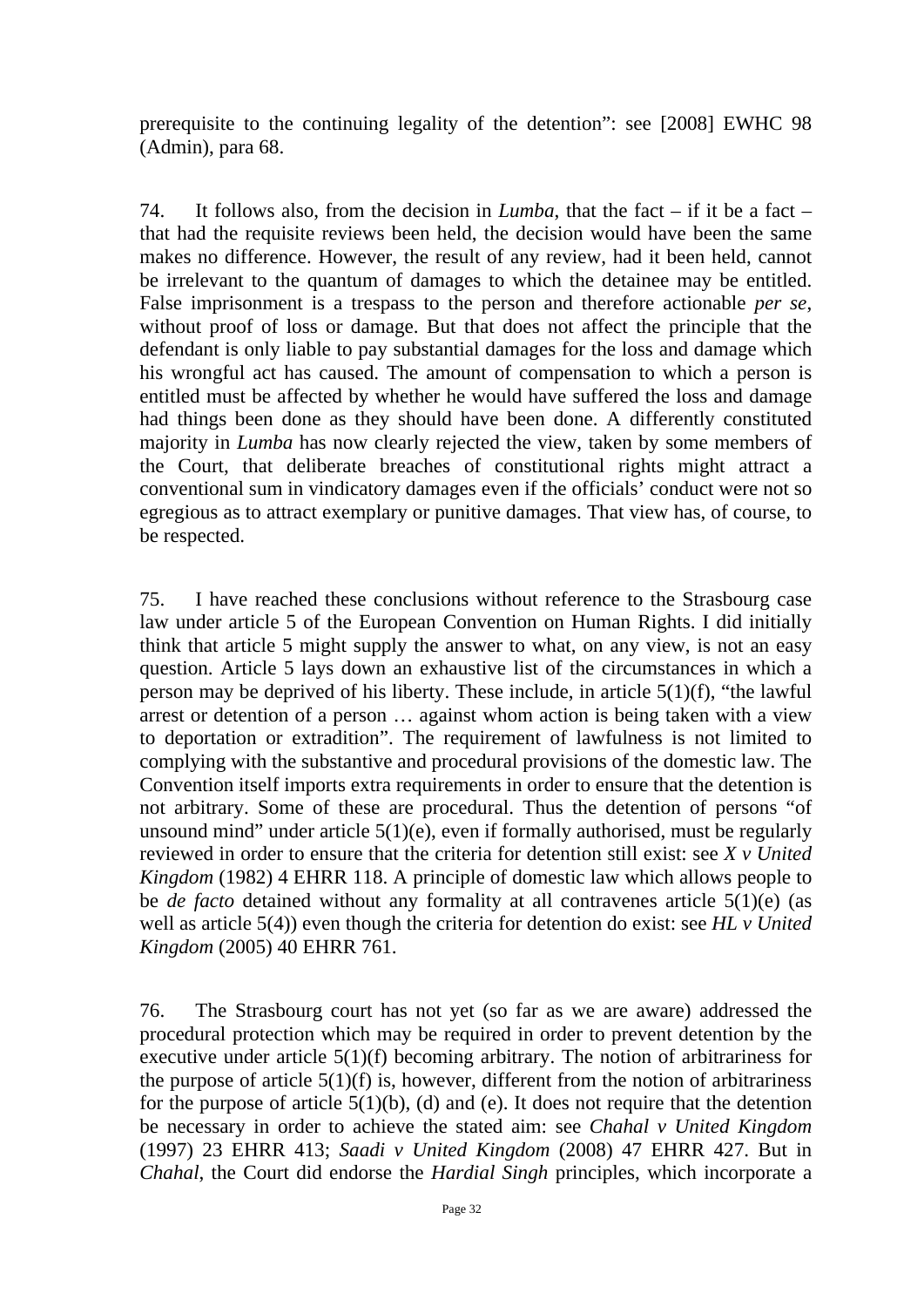reasonable time limit on the detention. It is not impossible, therefore, that the Court would also impose a requirement for regular reviews. But it cannot be assumed that it would do so, or that it would expect these to be as rigorous as those which the Secretary of State has imposed upon himself. Thus, while the article 5 jurisprudence does not detract from the conclusions reached on domestic law, it does not add anything to them.

77. For those reasons, I would allow the appeal and make the order proposed by Lord Hope, although I would not hold out much hope that Mr Kambadzi will be entitled to more than a nominal sum in damages. My reasons for reaching this conclusion are, I believe, no different from those of Lord Hope and Lord Kerr. But because the Court is so narrowly divided, I thought it necessary to reason the matter through for myself. The decision in *Lumba* has confirmed and strengthened me in these conclusions, although I acknowledge that, as this case was presented to us, the departure from published departmental policy was of a different kind from the departure in that case. Nevertheless, it was so obvious and so persistent and so directly related to the decision to continue to detain that it was clearly "material" in the *Lumba* sense. Whether in reality it was a *Lumba* case is not for this Court to decide.

# **LORD KERR**

78. I agree with Lord Hope that this appeal should be allowed for the reasons that he has given. I also agree that the anonymity order should be set aside. As Lord Hope has said, it may be safely assumed that an asylum seeker will be alive to the risks that disclosure of his identity will entail and his stance on the question of anonymity, especially if he expresses no desire that it be maintained, will be of importance in striking the balance between avoiding unnecessary risks to the asylum seeker's safety and the principle of open justice.

79. The critical question in this appeal is whether compliance with the duty to review underpins the legality of the detention. It is accepted that there is a duty to review. It is further accepted that this duty had not been complied with. Does that make the detention unlawful? The respondent says that it does not, arguing that the situation encountered here is not comparable to that which demands compliance with a statutory obligation on which the condition of lawfulness of the detention depends. It is suggested that a failure to observe a public law duty should not render unlawful a hitherto lawful detention because there can be no sufficient nexus between such a failure and the lawfulness of the detention.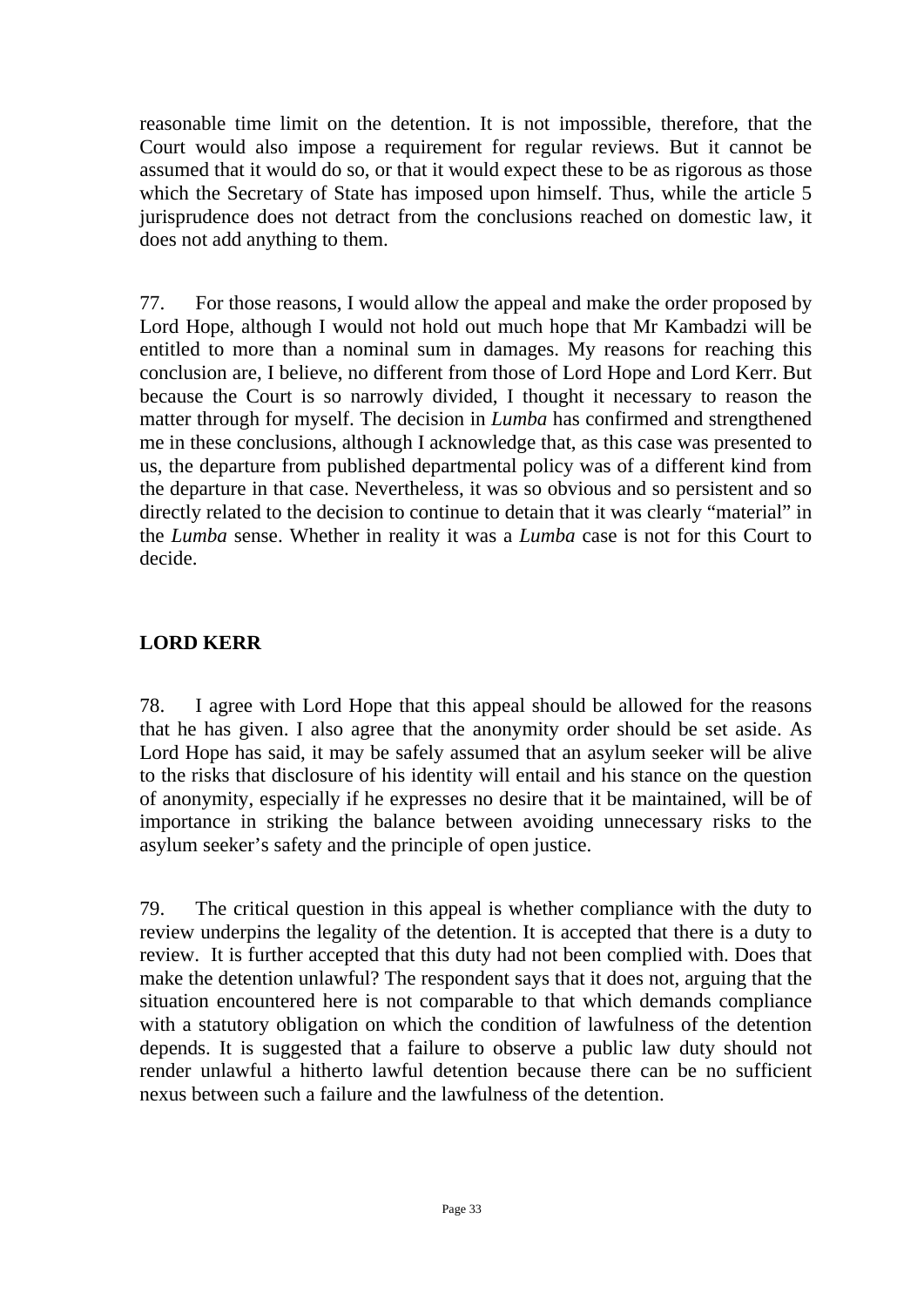80. One can acknowledge the initial appeal of the respondent's argument. If a statute prescribes certain conditions that must be met in order that a person may be lawfully held in detention, where one of those conditions remains unfulfilled, the detention may be regarded as automatically unlawful. By contrast, the failure to fulfil a duty owed at public law will not necessarily render invalid a detention made on foot of a valid authorisation. The essential question must be whether there is an adequate connection between compliance with the duty and the lawfulness of the detention. The respondent's argument proceeds on the premise that there can never be such a close link. The appellant's case is that it depends on the circumstances – some public law duties are so closely linked to the continued legality of the detention that a failure to comply with them transforms it from a condition of lawfulness to one which is unlawful.

81. The case can be approached in a relatively simplistic way. The appellant has a legal entitlement to have the justification for his detention reviewed. This is not disputed. Likewise it is not challenged that where there has been a violation of that right, the appellant must have a remedy. Is that remedy to be confined to a declaration and/or an injunction? And if he is entitled to these forms of relief, why should he not be entitled to maintain an action for damages for false imprisonment? Given that what is at stake is the appellant's liberty; that there is a presumption in favour of his release; that scrupulous adherence to the review standards is clearly contemplated in the language of the policy document; and that, plainly, these are considered to be vital safeguards of the detainee's interests, I can discern no reason in principle to restrict the availability of all remedies that the law will conventionally afford for unlawful detention. On the contrary, it appears to me that access to the full panoply of such remedies is required in order that those fundamental interests are afforded proper protection.

82. Another way of approaching the questions that arise on the appeal is to ask whether the initial authority to detain could be regarded as comprehensive of the issues which are germane to the continued lawfulness of detention. Quite clearly, detention which is lawful initially can be transformed to a condition of illegality – see *R v Governor of Durham Prison Ex p Hardial Singh* [1984] 1 WLR 704*.* In his argument to this court on behalf of the Secretary of State, Mr Tam QC has asserted that where the detention is initially lawful, it cannot become unlawful, absent an undermining of the initial authority to detain. But there was no undermining of the initial authority in that sense in *Hardial Singh* yet the initially lawful detention became unlawful. That transformation occurred by a means other than by operation of an express statutory pre-condition or by the extinction of the initial authority to detain.

83. In *Hardial Singh* it was held that there were implicit limitations on the statutory power to *continue to detain*. If, for instance, the original purpose of detention *viz* to deport became incapable of fulfilment, the detainee could no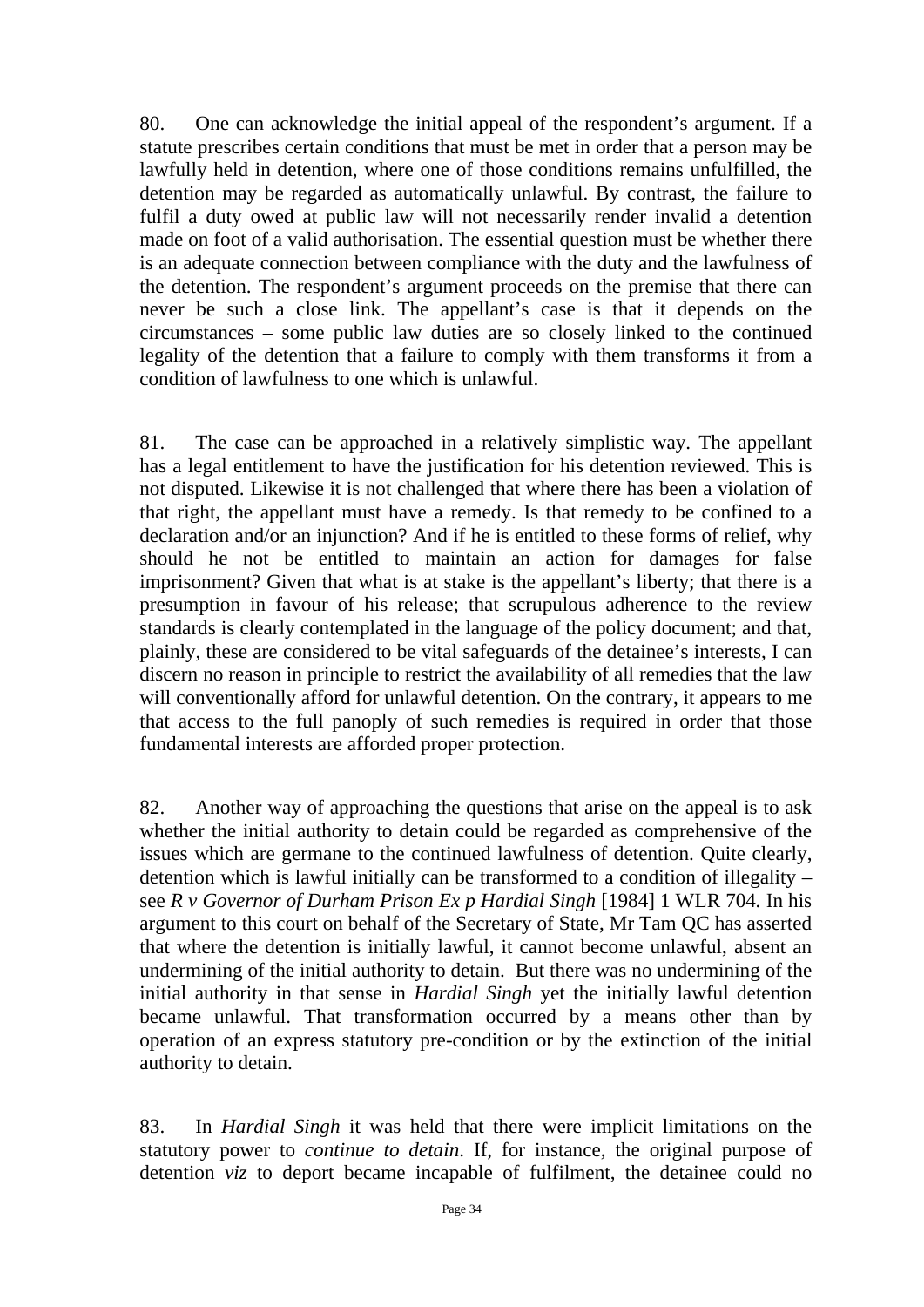longer be lawfully held. Why should implicit limitations in the form of an effective review of the continuing justification for detention not be recognised in the present case? Where someone is detained beyond the immediate post-detention period, there may be two aspects to the question whether his detention is lawful. First there must be an initial valid authorisation; secondly, there must be compliance with such public law duties as touch directly on the question of whether he should continue to be detained. That proposition can perhaps be best exemplified in the context of a review of the justification of the reasons for continued detention by considering the purpose of that review.

84. One starts with the unexceptionable proposition that it would be indisputably unlawful to hold someone in detention if there was no justification for it. Since, self evidently, an original justification for detention may prove, in light of events and circumstances that occur subsequently, to no longer obtain, periodic review of the justification for continued detention is required. The purpose of the review is to determine whether there are still good grounds to continue to hold the person in detention. If the review discloses that there are no such grounds, continued detention is unquestionably illegal. A person detained after it had been shown that there was no good reason for his continued detention would undoubtedly have the right to claim compensation for false imprisonment.

85. As Lord Hope has said, support for the proposition that a departure from published policy as to detention will render it unlawful is to be found in *R (Nadarajah) v Secretary of State for the Home Department* [2004] INLR 139. Lord Brown has sought to distinguish that case from the present appeal on the basis that in *Nadarajah* the grounds on which the power of executive detention could be exercised had been "narrowed" but that no such narrowing of powers occurred here. But if the published policy in *Nadarajah* narrowed the grounds on which someone could be lawfully detained, why should the same consequence not accrue in the present case? In *Nadarajah* the stated policy was to release those whose removal was not imminent. Here it is to the effect that persons will only be detained if there is continuing justification for it, as verified by a prescribed system of review. Lord Brown suggests that in *Nadarajah* the detainee was entitled to release and in the present case that the appellant was entitled 'merely' to be reviewed for release. I respectfully disagree that such a distinction can be drawn. The essence of the appellant's entitlement was that he *would be* released unless continued justification for his detention existed. The review was the means by which the existence of the justification was to be established. It is not comprehensive of the detainee's entitlement. As in *Nadarajah* the appellant in the present case is entitled to be released in accordance with the terms of the relevant policy, if justification for his continued detention no longer obtains.

86. What if no review takes place? If it is illegal to hold a person in detention where it has been established that there are no good grounds for doing so, can it be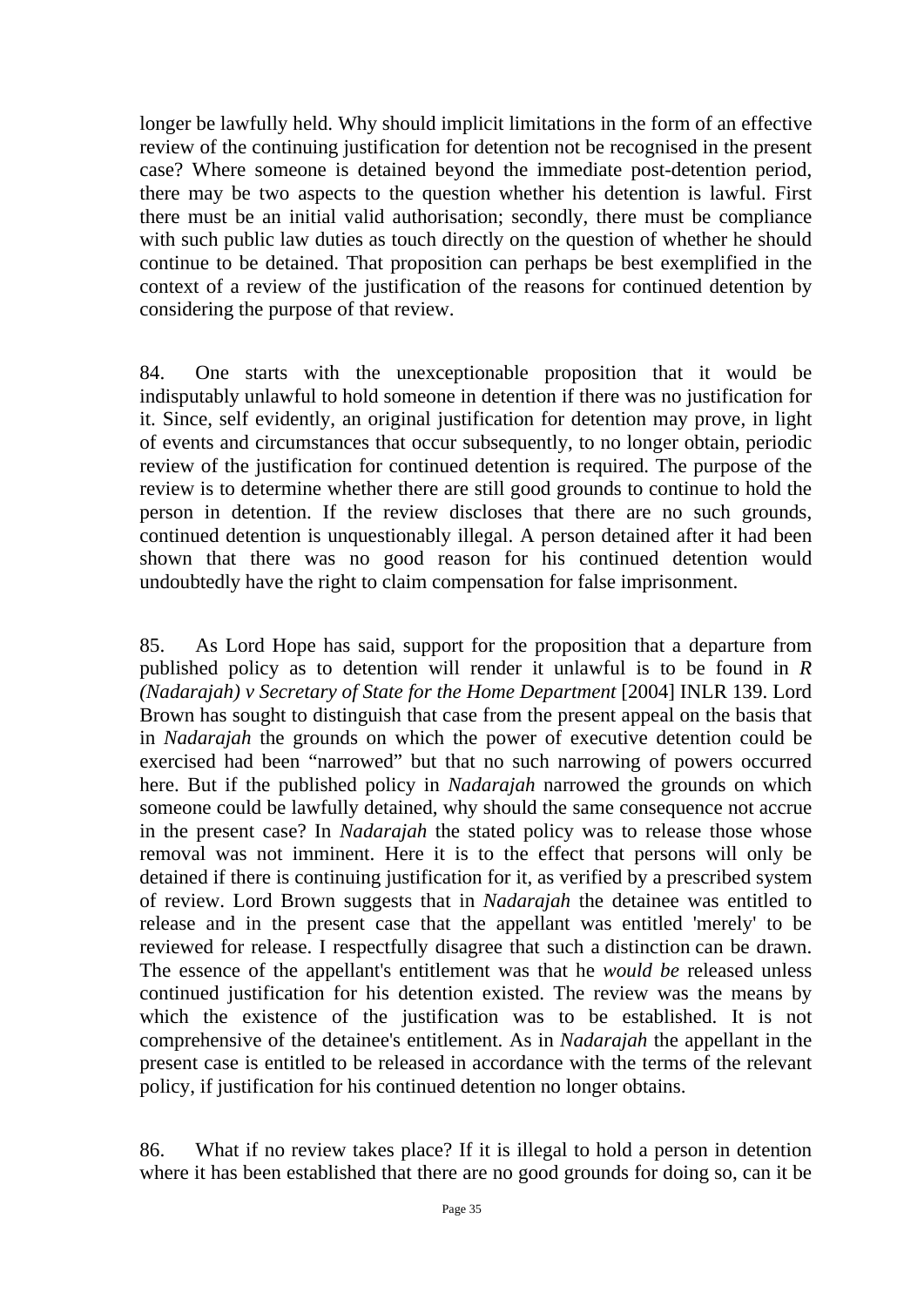lawful to hold someone without examining whether such grounds continue to exist? In my view it cannot. Since it has been recognised that, in cases such as the appellant's, periodic review is necessary in order to vouch the continued justification for detention, where that review does not take place, the detention can no longer be considered justified. The justification for continued detention cannot be said to exist and, absent such justification, the detention is unlawful. Likewise, in my opinion, where the review does take place but does not partake of the quality or character required to justify the continuance of detention, it becomes unlawful and gives rise to a right to claim false imprisonment.

87. I believe that Munby J was right in his characterisation of the system of review as being integral to the lawfulness of the detention (para 68 of his judgment). It was not only so stated in the policy document, this concept pervades the entire approach of government to this type of detention. I accept, of course, that the Executive cannot make law and that the policy document should not be construed as a statute but it is not irrelevant that the Home Secretary made an unequivocal statement that failure to comply with the policy would be a breach of the law. This surely provides the foundation for a finding that the requirement of review is intimately connected to the continuing lawfulness of the detention and that it therefore constitutes an implicit limitation on the statutory power to detain.

88. The majority in *R (Lumba and Mighty) v Secretary of State for the Home Department* [2011] UKSC 12; [2011] 2 WLR 671, has held that causation is not a necessary ingredient for liability. In that case the argument on behalf of the detained persons was put in this way: a public law error that bears directly on the decision to detain will mean that the authority for detention is ultra vires and unlawful, and will sound in false imprisonment. That argument was accepted by the majority of the court in *Lumba*. The public law error in the present case bore directly on the decision to detain in that it was made without the necessary review of the justification for detention.

89. As the majority in *Lumba* also held, however, causation is relevant to the question of the recoverability of damages. For the reasons that I gave in my judgment in that case, I consider that if it can be shown that the claimant would not have been released if a proper review had been carried out, this must have an impact on the quantum of compensation and that nominal damages only will be recoverable.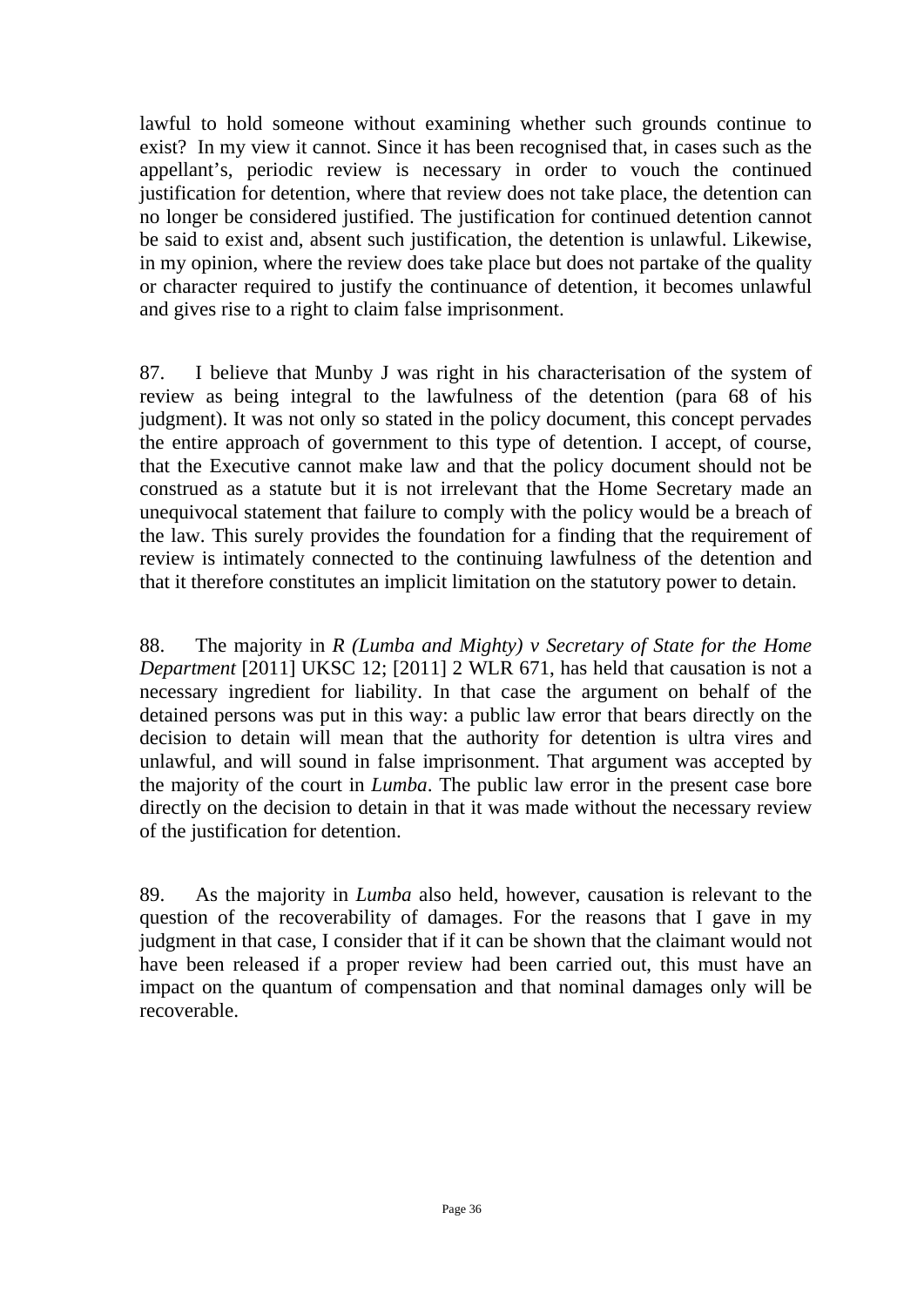# **LORD BROWN (with whom Lord Rodger agrees)**

90. Does a failure to comply with a published policy periodically to review the exercise of a statutory power of executive detention constitute not merely the breach of a public law duty but in addition the tort of false imprisonment? Does it, in other words, undermine the lawfulness of continuing detention? That essentially is the issue before the Court on this appeal.

91. Lord Hope's judgment contains a very full account of the facts, the arguments and the authorities relevant to this appeal so that my own judgment can be correspondingly short. The Immigration Act 1971, as amended, (the 1971 Act) provides (by paragraphs 2(2) and (3) of Schedule 3) that, in a case like this, once notice of intention to deport has been given, the Secretary of State may detain the person "pending the making of the deportation order" (paragraph 2(2)) and, once the deportation order has been made, the detainee "shall continue to be detained ["pending his removal or departure"] unless he is released on bail or the Secretary of State directs otherwise" (paragraph 2(3)).

92. One suspects that when these provisions were enacted nearly 40 years ago Parliament envisaged the deportation process taking place within a comparatively short timescale, perhaps months at most. As it is, however, the process regularly stretches to years and not infrequently the position arises where, for one reason or another, it proves impossible for a considerable time to deport anyone to a particular country because of conditions there. In the past this has been true at various times of Somalia, of Afghanistan, of Iraq, and of Kosovo. Since 2005 it has also been true of Zimbabwe which is why this appellant, although given notice of an intention to deport him on 8 March 2006, and made subject to a deportation order on 24 August 2007, remains in this country to this day. More particularly, this is the background to his detention under Schedule 3 to the 1971 Act (following completion of a prison sentence) from 8 March 2006 to 13 June 2008 when, after 27 months of Schedule 3 detention, he was finally released on bail.

93. That the Secretary of State's power to detain people under paragraph 2 of Schedule 3 (the paragraph 2 power as for convenience I shall call it) is not unlimited is plain and undisputed. This was first established by Woolf J in *R v Governor of Durham Prison Ex p Hardial Singh* [1984] 1 WLR 704, approved by the Privy Council in *Tan Te Lam v Superintendent of Tai A Chau Detention Centre*  [1997] AC 97 and subsequently distilled by Dyson LJ in *R (I) v Secretary of State for the Home Department)* [2003] INLR 196, para 46 into four propositions (which, again for convenience, I shall call the *Hardial Singh* principles), as follows: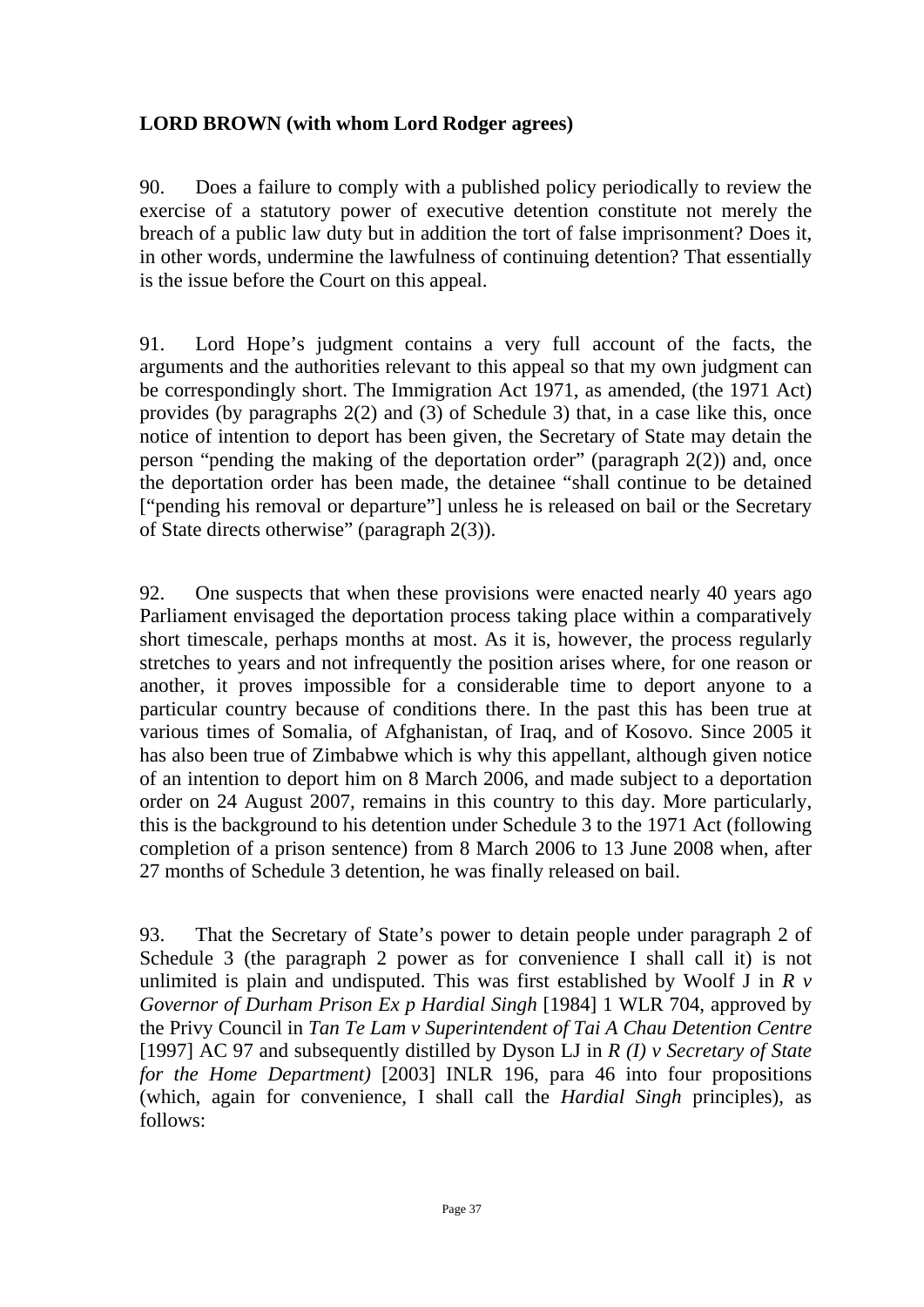"(i) The Secretary of State must intend to deport the person and can only use the power to detain for that purpose.

(ii) The deportee may only be detained for a period that is reasonable in all the circumstances.

(iii) If, before the expiry of the reasonable period, it becomes apparent that the Secretary of State will not be able to effect deportation within that reasonable period, he should not seek to exercise the power of detention.

(iv) The Secretary of State should act with reasonable diligence and expedition to effect removal."

94. Although suggested by the appellant to be broadly similar to the protections implied by the ECtHR into article  $5(1)(f)$  of the Convention to ensure proportionality and guard against arbitrariness, to my mind the *Hardial Singh* principles, certainly as applied in a succession of later cases, are in fact more favourable to detainees than Strasbourg requires. In particular Strasbourg has consistently stated that there is "no requirement that the detention be reasonably considered necessary, for example to prevent the person concerned from committing an offence or fleeing" (para 72 of the Grand Chamber's judgment in *Saadi v UK* (2008) 47 EHRR 427, following *Chahal v UK* (1996) 23 EHRR 413, para 112). Domestic case law, by contrast, holds that with regard to the second *Hardial Singh* principle – "the deportee may only be detained for a period that is reasonable in all circumstances" – "[t]he likelihood or otherwise of the detainee absconding and/or re-offending [is] an obviously relevant circumstance" (my iudgment in *I* at para 29, echoed by Dyson LJ at paras 48 and 49).

95. I may note at this point that, notwithstanding that the full width of the *Hardial Singh* principles was clearly recognised by Munby J in the present case (paras 79-120), his conclusion was that none of them had been breached at any time, a conclusion unchallenged in the Court of Appeal. It follows that not merely was the appellant in a formal sense a person liable to be detained under the third Schedule (in the same way that the unsuccessful appellant in *R (Khadir) v Secretary of State for the Home Department* [2006] 1 AC 207 was held "liable to detention" and thus eligible for temporary admission under the second Schedule – even though it might well have been unreasonable and in breach of the *Hardial Singh* principles actually to have detained him); here the appellant was liable to be detained in the fuller sense that throughout the period of his detention it would have been a lawful and reasonable exercise of the paragraph 2 power actually to detain him.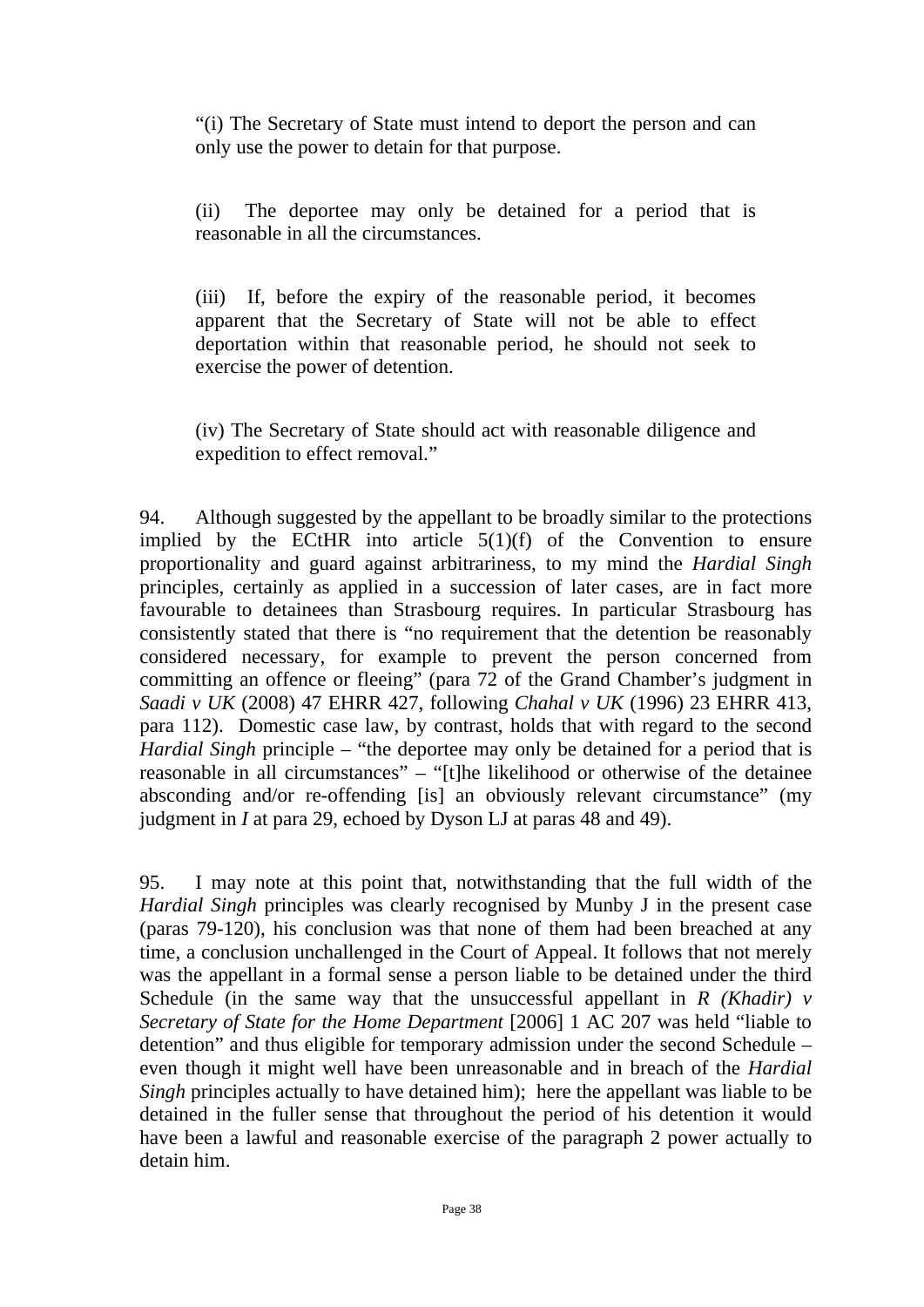96. On what basis, then, is it said that the appellant's detention was *un*lawful so as to give rise to a claim for damages for false imprisonment? The argument revolves around the Secretary of State's published policy: chapter 38 of the Department's Operations Enforcement Manual (the OEM) under the heading "Detention and Temporary Release".

97. The policy (at 38.3) includes "a presumption in favour of temporary admission or temporary release", provides that "[t]here must be strong grounds for believing that a person will not comply with conditions of temporary admission or temporary release for detention to be justified" and that "[a]ll reasonable alternatives to detention must be considered before detention is authorised", and dictates that "[o]nce detention has been authorised, it must be kept under close review to ensure that it continues to be justified". Paragraph 38.8 then specifies how both the initial detention and any continued detention thereafter are to be authorised and kept under review, expressly providing both for the frequency and for the level of seniority of the reviews required. In the event, as Munby J recorded (para 48), although entitled (by the date of the first instance hearing) to no fewer than 22 monthly reviews of the lawfulness of his detention, the appellant had had the benefit of only ten reviews, of which only six were conducted by officials of the requisite seniority, and of those six, two had had to be disavowed as fatally flawed.

98. Paragraph 38.1 of the policy, headed "General", states:

"To be lawful, detention must not only be based on one of the statutory powers and accord with the limitations implied by domestic and Strasbourg case law but must also accord with this stated policy."

In a sense the question now before us is quite simply: is that statement accurate? Munby J in effect held that it was, not only as to the substantive requirements to justify continuing detention but as to the review requirements also. At para 68 of his judgment, having referred to rule 9(1) of the Detention Centre Rules (which, like Lord Hope, I think to be of only peripheral relevance) he continued:

"[I]ntegral to the policy laid down by the Secretary of State in paragraph 38.8 of the Operations Enforcement Manual, is the principle that someone is not to be detained beyond a certain period without there being a review undertaken at regular intervals and moreover, as required by the Secretary of State's policy, a review undertaken at increasingly high levels of seniority within the Home Office as the period of detention grows longer. Those reviews are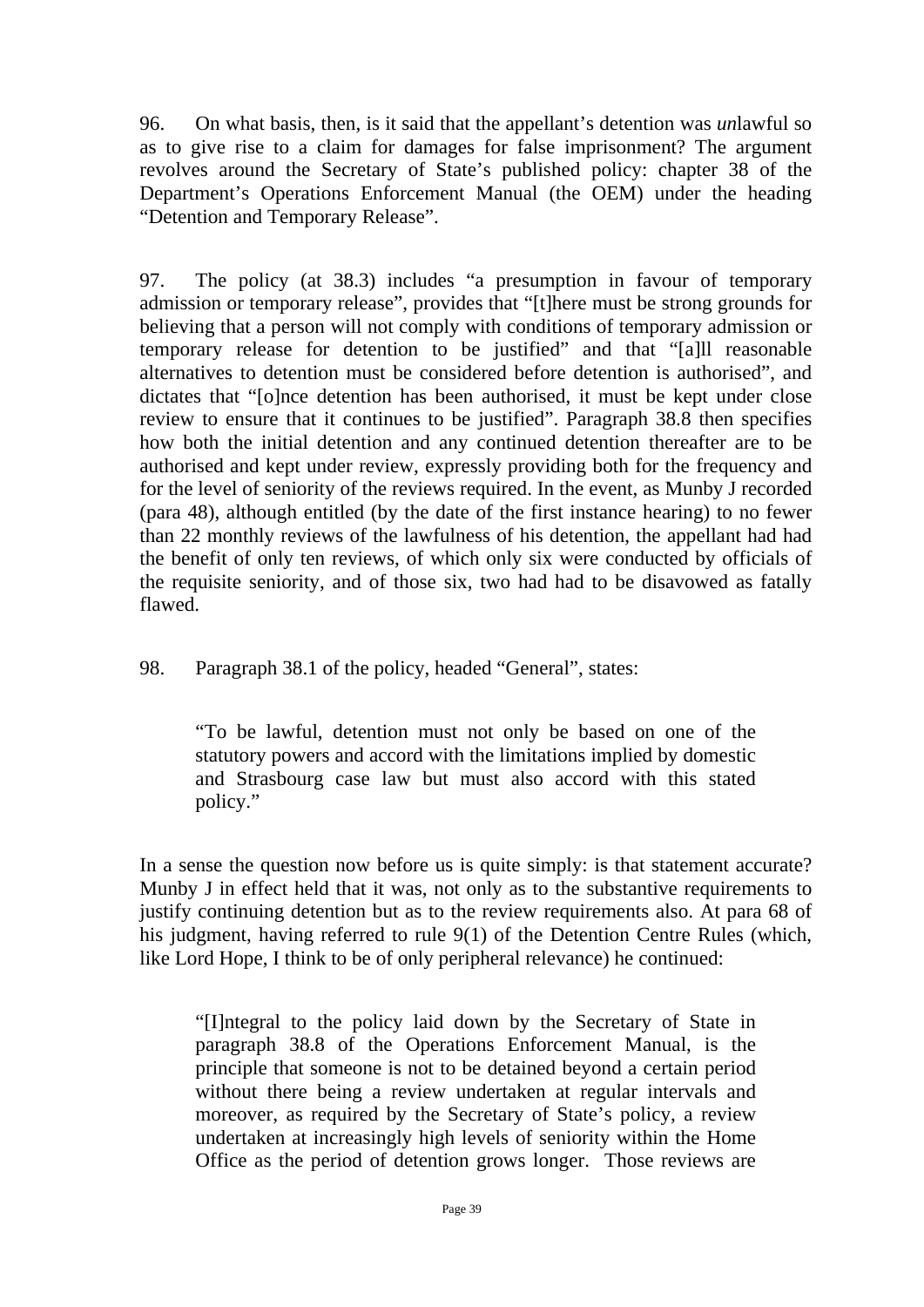fundamental to the propriety of the continuing detention, they are required in order to ensure that the continuing detention can still be justified in the light of current, and perhaps changed, circumstances, and they are, in my judgment, a necessary prerequisite to the continuing legality of the detention."

99. That paragraph identifies the critical question: is the holding of the reviews required by the OEM "a necessary prerequisite to the continuing legality of the detention"? In addressing this question it is convenient first to distinguish the present case from certain other authorities strongly relied upon by the respective parties. The appellant (supported by the Intervener) seeks to pray in aid the Court of Appeal's decision in *Roberts v Chief Constable of the Cheshire Constabulary* [1999] 1 WLR 662. The case turned on the proper construction of Part IV of the Police and Criminal Evidence Act 1984 (the Part containing each of the sections to which I now refer). The detainee, following arrest, was initially kept in police detention pursuant to section 37. Section 40(1) provided that: "Reviews of the detention of each person in police detention in connection with the investigation of an offence shall be carried out periodically in accordance with the following provisions of this section." Section 40(3)(a) provided that "the first review shall be not later than six hours after the detention was first authorised". Central to the decision that, no such review within six hours having taken place, the detainee's continued detention (until the point two hours, twenty minutes later when his detention *was* reviewed) had been unlawful (notwithstanding that had he been reviewed at the six-hour point he clearly would still have been detained), was section 34(1) which provided that: "A person arrested for an offence shall not be kept in police detention except in accordance with the provisions of this Part of this Act."

100. Munby J appears to have thought *Roberts* strongly supportive of the appellant's case. Laws LJ, giving the leading judgment in the Court of Appeal, thought otherwise. As he pointed out ([2009] 1 WLR 1527, para 25):

"[T]he requirement of periodic review, on the proper construction of the statute, had to be satisfied as a condition precedent to the legality of the suspect's detention. It was made so by the express terms of section 34(1). But there is no analogue to section 34(1) of PACE to be found in paragraph 2(2) of Schedule 3 to the Immigration Act 1971. There is no reference in the sub-paragraph, express or implied, to the Rules or the manual or to any Rules that might be made under powers in the Immigration Act or to any manual, or instructions, that might be issued by the Secretary of State. I cannot see how compliance with the letter of the Rules or manual could be said to be a sine qua non of a lawful exercise of the power to detain unless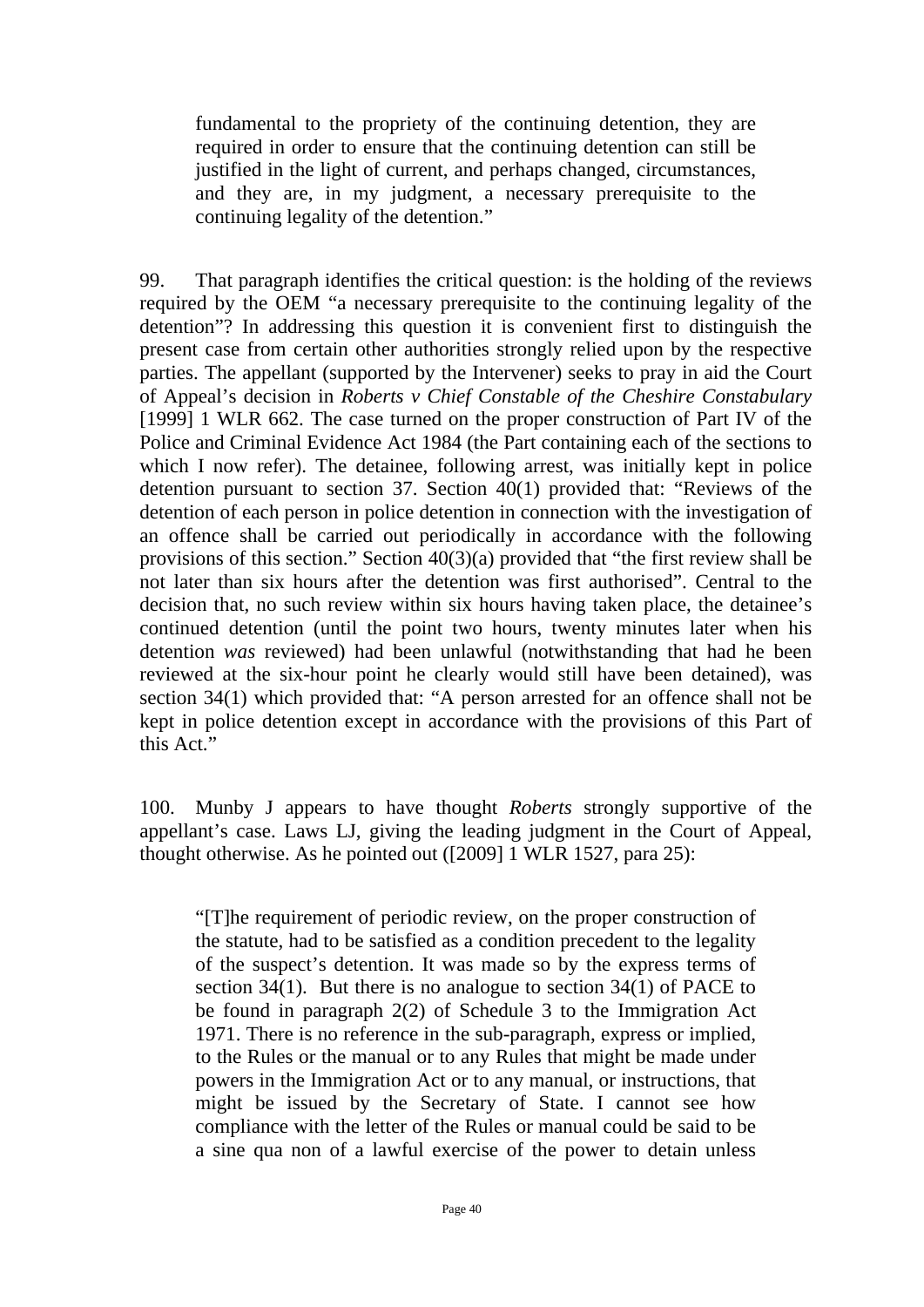paragraph 2(2) (or other main legislation) made it so. But it does not".

I agree with Laws LJ that *Roberts* provides little if any assistance to the appellant here.

101. The respondent for his part seeks to rely on *R (Walker) v Secretary of State for Justice (Parole Board intervening)* [2010] 1 AC 553 in support of his argument that a failure in the review process does not undermine the legality of (the unreviewed) continuing detention. *Walker* was concerned with a number of appeals by IPP prisoners justifiably complaining of the Secretary of State's systemic failures to provide the necessary resources and systems to enable such prisoners to demonstrate to the Parole Board that they could safely be released. The Divisional Court held in one of the cases, *R (Wells) Parole Board* [2008] 1 All ER 138, para 47: "To the extent that the prisoner remains incarcerated after tariff expiry without any current and effective assessment of the danger he does or does not pose, his detention cannot in reason be justified. It is therefore unlawful."

102. The Court of Appeal and the House of Lords disagreed. As I put it (at paras 36-37):

"It is one thing to say – as, indeed, is now undisputed – that the Secretary of State was in breach (even systemic breach) of his public law duty to provide such courses as would enable IPP prisoners to demonstrate their safety for release and, to some extent at least, courses enabling them to reduce the risk they pose, duties inherent in the legislation (the legislation's 'underlying premise' [as it was described in the court below]); quite another to say that such breach of duty results in detention being unlawful. I respectfully agree with the Court of Appeal that it does not.

The remedy for such breach of public law duty – indeed the only remedy, inadequate though in certain respects it may be – is declaratory relief condemning the Secretary of State's failures and indicating that he is obliged to do more."

103. By the same token, submits Mr Tam QC, the undisputed (and here too systemic) breaches of the Secretary of State's public law duty to review, consistently with his published policy, the justifiability of the appellant's (and doubtless very many other detainees') continuing detention, although (as in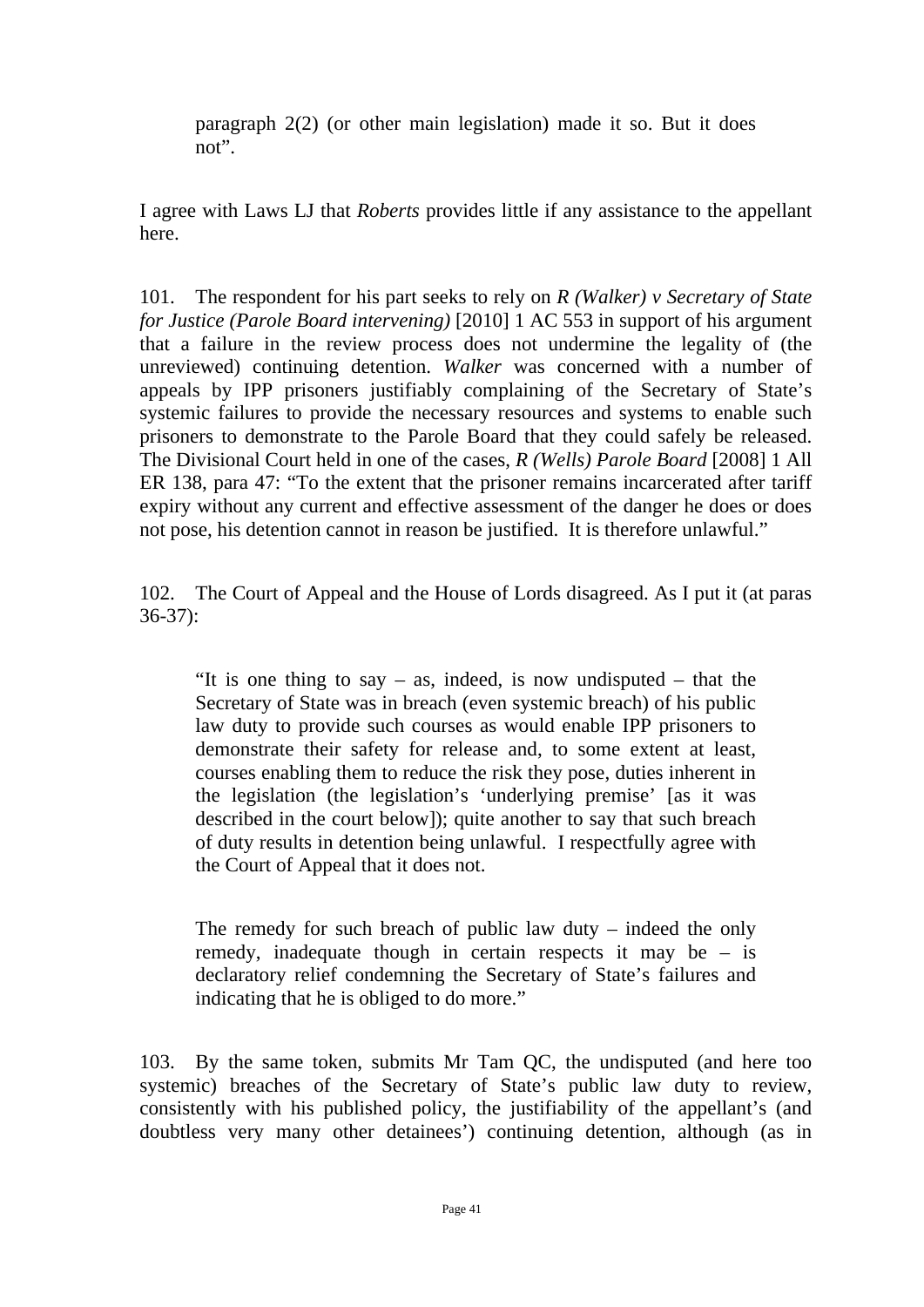*Walker*) deeply to be regretted and strongly to be condemned, does not result in the unreviewed detention being unlawful.

104. To my mind, however, *Walker* is no more helpful to the respondent's case than *Roberts* is to the appellant's. Again, as in *Walker*, the primary legislation made the position clear: IPP prisoners were expressly made subject to the statutory requirement (under section 28 of the Crime (Sentences) Act 1997) that they were not to be released until the Parole Board was satisfied that their continuing confinement was no longer necessary for the protection of the public. In the same way that Schedule 3 to the 1971 Act contains no analogue to section 34(1) of PACE, so too it contains no analogue to section 28 of the 1997 Act.

105. Laws LJ below identified (at para 21) the essential question here to be: "What is the reach [of the paragraph 2 power]" and characterised it as "a question of statutory construction". At paragraph 35 he summarised his conclusions upon the question as follows:

"(i) Compliance with the Rules and manual as such is not a condition precedent to a lawful detention pursuant to paragraph 2(2). Statute does not make it so (contrast section 34(1) of PACE, and the *Roberts* case [1999] 1 WLR 662). Nor does the common law, or the law of the Convention. (ii) Avoidance of the vice of arbitrary detention by use of the power conferred by paragraph 2(2) requires that in every case the *Hardial Singh* principles should be complied with. (iii) It is elementary that the power exercised, being an act of the executive, is subject to the control of the courts, principally by way of judicial review. So much is also required by Convention article 5(4). The focus of judicial supervision in the particular context is upon the vindication of the *Hardial Singh* principles. (iv) In the event of a legal challenge to any particular case the Secretary of State must be in a position to demonstrate by evidence that those principles have been and are being fulfilled. However the law does not prescribe the form of such evidence. Compliance with the Rules and the manual would be an effective and practical means of doing so. It is anyway the Secretary of State's duty so to comply. It is firmly to be expected that hereafter that will be conscientiously done."

106. Mr Raza Husain's attack upon that paragraph centres upon the proposition that, following the initial exercise of the paragraph 2 power, the Secretary of State has a continuing discretion whether to maintain the detention and is under a duty to exercise that discretion regularly in accordance with the published policy. So much Mr Tam accepts and, indeed, he further accepts that every failure to review a detention by the specified time or by the specified level of decision-maker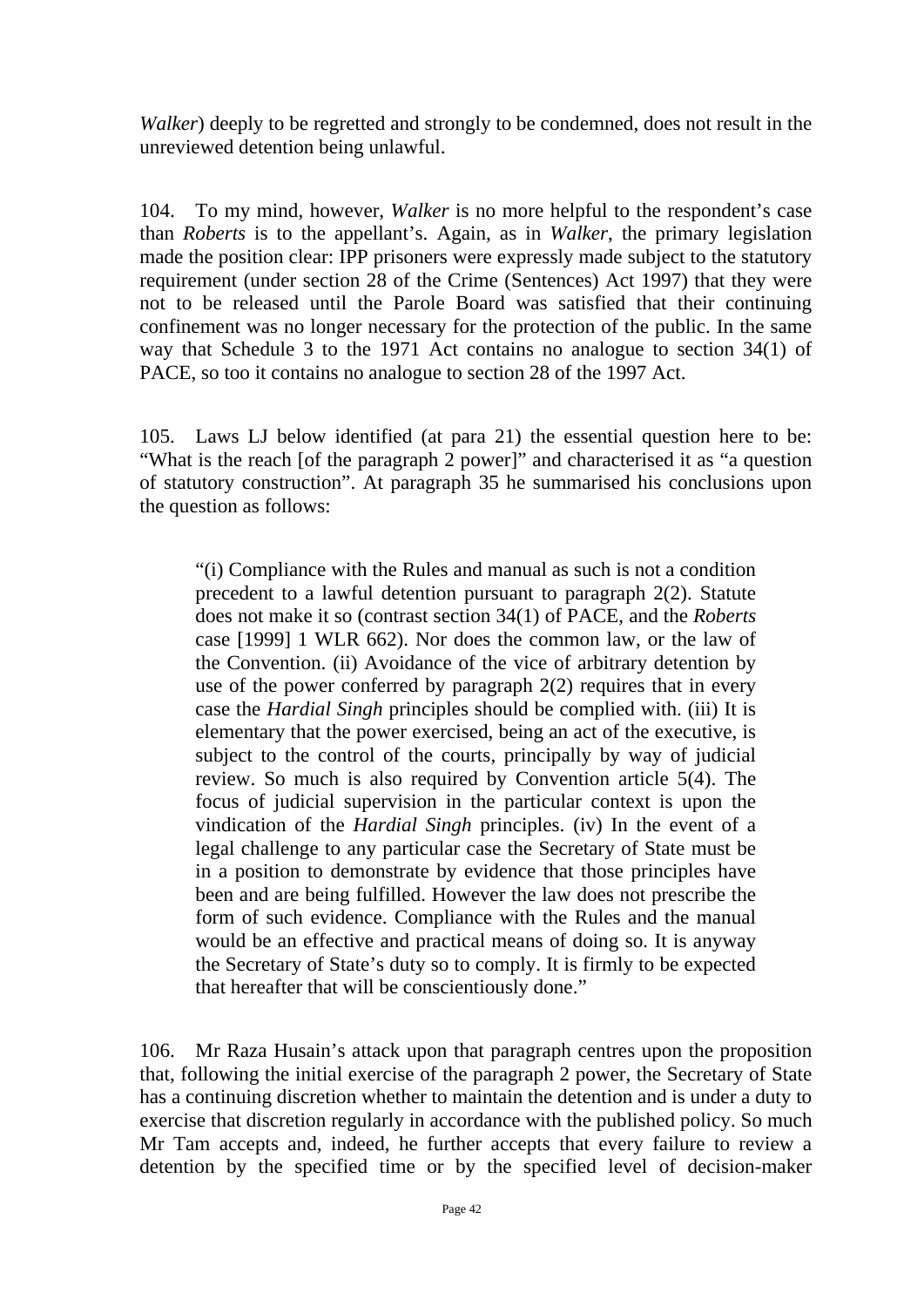constitutes a breach of the Secretary of State's public law duty. Of course, as Mr Husain recognises, not all breaches of public law duties arising in the context of detention would render its continuation unlawful – see, for example, *Cullen v Chief Constable of the Royal Ulster Constabulary* [2003] 1 WLR 1763. The key question, he submits, is whether the breach is sufficiently closely linked to the detention decision. Here, he contends, it plainly was. The authority (*Roberts* aside) upon which Mr Husain principally relies is the decision of the Court of Appeal in *R (Nadarajah) v Secretary of State for the Home Department* [2004] INLR 139 (a report dealing also with Amirthanathan's appeal – I shall call them respectively N and A). That case too concerned the Secretary of State's detention policy under chapter 38 of the OEM but not, as here, the review provisions - rather the statement that one of the reasons for detaining an asylum-seeker is that his removal from the UK is imminent. What was not part of the published policy and so was not publicly known was the Department's further policy, when considering the imminence of removal, to disregard information from those acting for asylumseekers that proceedings were about to be instituted, however credible that information might be. N's solicitors had given notice of his intention to seek judicial review of the Secretary of State's decision to certify his case as manifestly unfounded. A's solicitors similarly had notified his intention to exercise his right of appeal against the Secretary of State's rejection of his Human Rights Act claim to remain. The detentions of both – on the ground that their removal was imminent – were held unlawful. It was, said the Court of Appeal (at para 68), "at odds with [the Secretary of State's] policy, as made public". Additionally, in A's case, it was clear that he had in fact been kept detained so as to facilitate the obtaining of the documentation needed for his removal. This too was "at odds with the Secretary of State's policy, as made public" (para 72).

107. I confess that for a time I was persuaded by the appellant's argument and thought it supported by the authority of *Nadarajah*. In the end, however, I have reached the contrary view. *Nadarajah* now seems to me clearly distinguishable. Not because, as the Court of Appeal noted in that case at para 69, had N's solicitor been aware of the Secretary of State's unpublished policy she would have instituted judicial review proceedings earlier, so that the departure from the published policy was in fact causative of N's continued detention. Rather *Nadarajah* is distinguishable because it is one thing, as there, to adopt a published policy which in substance narrows the grounds on which an executive power of detention is exercisable (the stated policy there being to release those whose removal was not imminent); quite another, as here, to have a policy and programme for review which dictates only the procedure whereby detention will regularly be reviewed. In the former case, under the published policy the detainee was entitled to release; in the latter case, he was not – he was entitled merely to be reviewed for release. Naturally, upon the intended reviews, the detainee would be released if, as a matter of substance, his continuing detention were found no longer justifiable according to the published policy. The difference, however, seems to me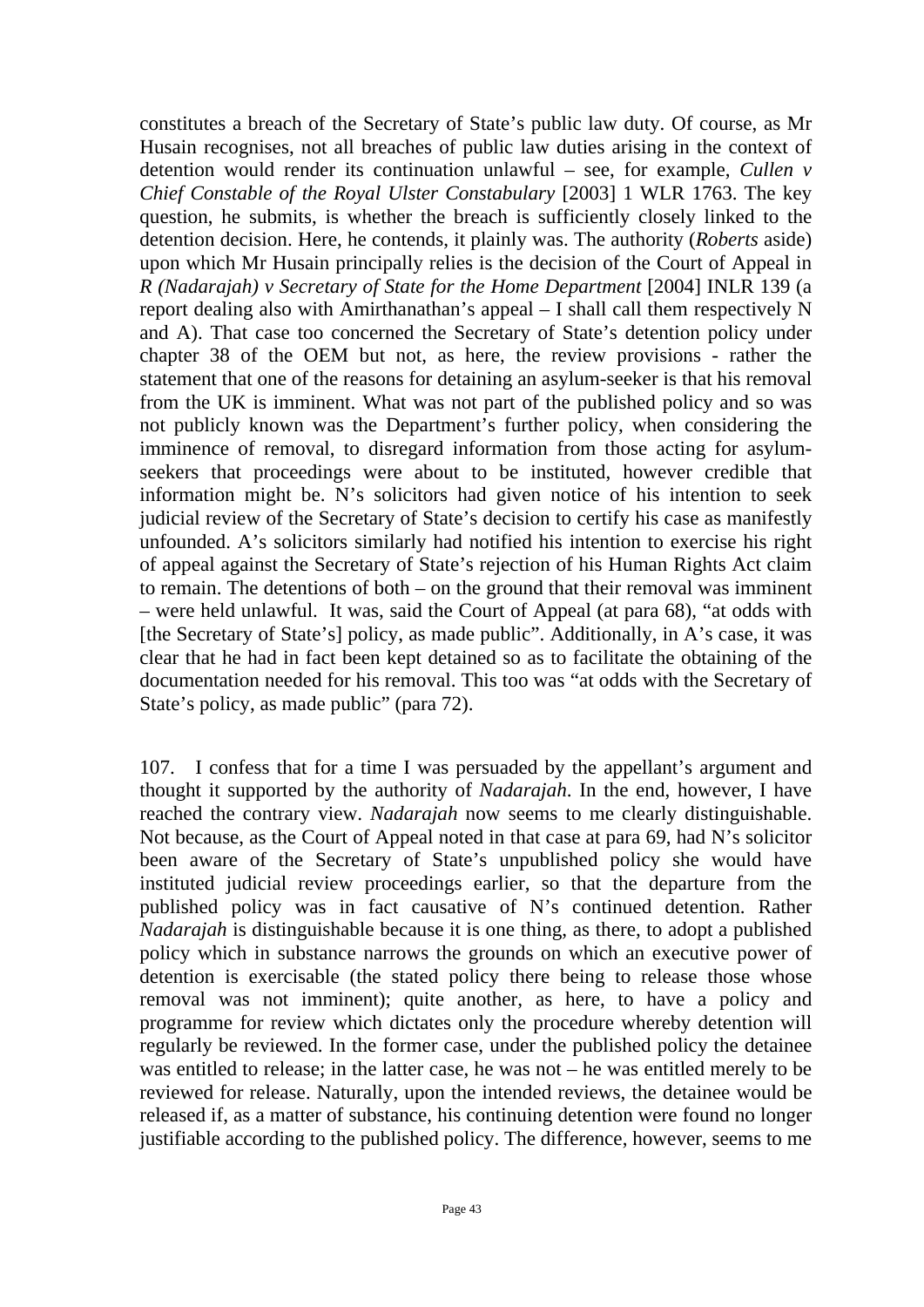crucial. In the one case a breach of policy renders continuing detention unlawful. In the other it does not.

108. Lady Hale, at para 72 of her judgment, suggests an analogy between the present case and *Christie v Leachinsky* [1947] AC 573 which established the common law requirement that an arrested person be told, at the time, the reason for his arrest. For my part I find the suggestion unpersuasive. As Lady Hale herself observes, the requirement was imposed "for the very good reason that the arrested person had to know whether or not he was entitled to resist arrest". Lord Simonds put it thus (p591): "it is the corollary of the right of every citizen to be thus free from arrest [unless, that is, someone has the right to arrest him] that he should be entitled to resist arrest unless that arrest is lawful. How can these rights be reconciled with the proposition that he may be arrested without knowing why he is arrested? " – and a little later (p.592): "... the subject is entitled to know why he is deprived of his freedom, if only in order that he may, without a moment's delay, take such steps as will enable him to regain it." No such consideration arises or could arise in the present content. Their Lordships in *Christie v Leachinsky* would, I think, be astonished at the suggestion that any failure to give effect to a selfimposed requirement for periodic review of the continuing detention of those awaiting deportation similarly renders that detention unlawful. I fear that they would be scarcely less surprised by the further suggestion (at para 77 of Lady Hale's judgment) that, assuming such detention to be unlawful, it is to be compensated by no more than a nominal sum in damages. Indeed it seems to me that that very suggestion illustrates the ineptness of the proposed analogy between the two cases in the first place. The majority's proposed solution to this case would quite simply devalue the whole concept of false imprisonment.

109. Nothing that I have said should be taken to depreciate the desirability and importance of reviews under chapter 38 nor to excuse the Department's lamentable failures to conduct them, certainly in the appellant's case and very probably in a host of others. As the courts below rightly observed, these matters go to the liberty of the subject and "the picture which emerges is deeply disturbing, indeed profoundly shocking" (Munby J, para 137). One obvious consequence of such serial failures is that it creates a substantially greater risk of detainees bringing successful proceedings for breach of the *Hardial Singh* principles (or, indeed, assuming they are still more favourable to detainees, the Secretary of State's published policy statements going to the substantive criteria for release, as in *Nadarajah* itself) – principles and statements to which the reviews are intended and likely to give effect. And, of course, as the *Hardial Singh* line of authority (and, indeed, *Nadarajah)* clearly establishes, a successful claim on these grounds carries with it a right to damages for false imprisonment, a right to damages, moreover, which, unlike that arising upon a failure to review such as envisaged by the majority (and, indeed, such as arose in *Roberts* – see p669H), would naturally be untroubled by any question of causation.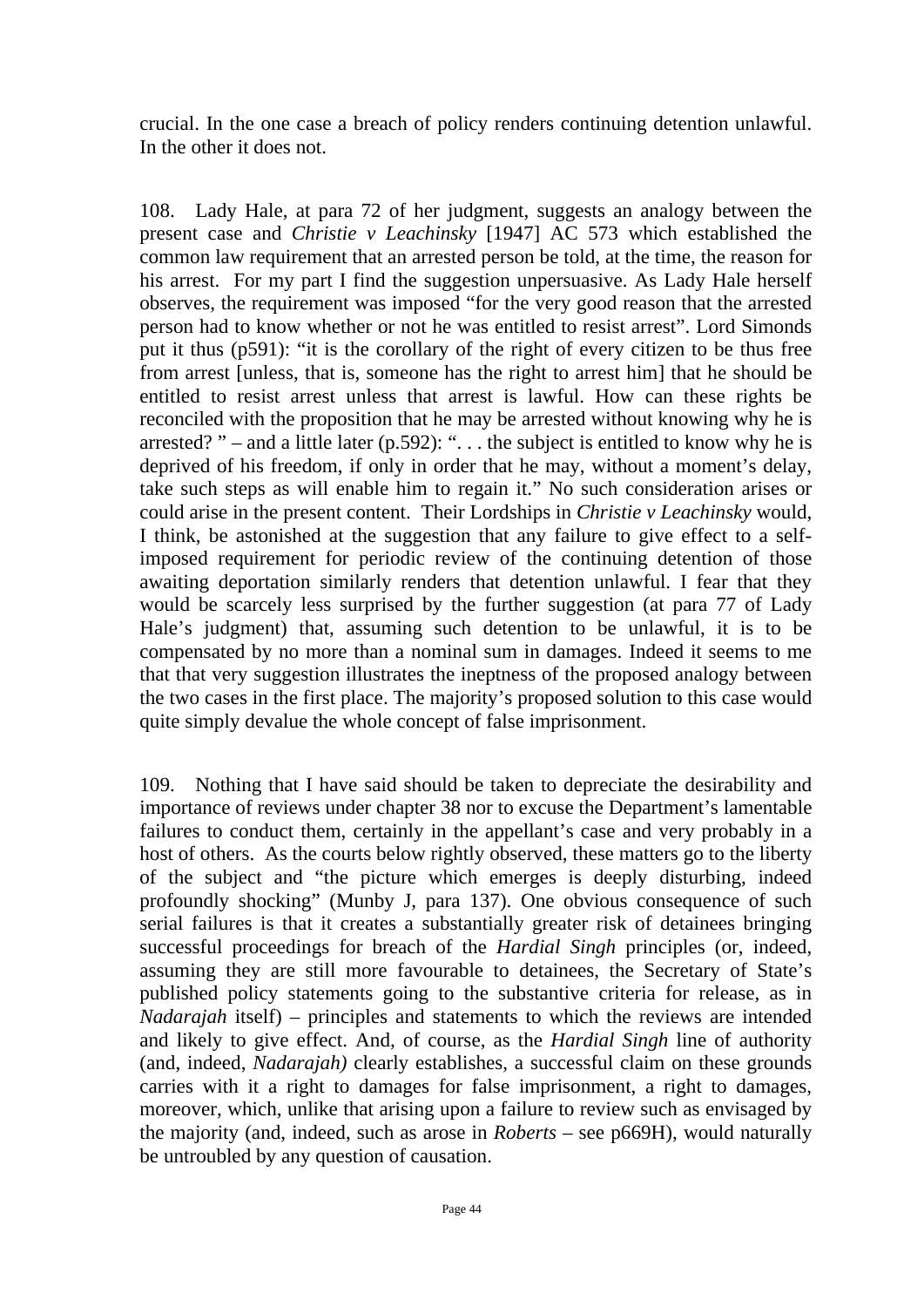110. I recognise, of course, that, on this approach, it is only in cases where the detainee can show that he should have been released that the respondent will be required to pay, financially, for failures in the review process. Where, as here, all that can be shown is a series of public law breaches – failures to comply with his own published policy as to reviews – the only remedy, as in *Walker*, is by way of declaratory relief. Unsatisfactory though in one way this is, to treat a failure in the review process (perhaps merely a review held a day late or by someone of insufficient seniority and perhaps in respect of an obviously dangerous detainee) as of itself giving rise (as in *Roberts*) to a claim for false imprisonment would to my mind be unsatisfactory too.

111. There may well be altogether too many people (above all children and other likewise vulnerable people) locked up awaiting deportation. Plainly a wise Secretary of State would instigate and operate a practicable and robust system for minimising the use made of the paragraph 2 power. As it is, like any other public body failing to comply with their published policy, he commits a breach of his public law duty, always a regrettable state of affairs. That said, however, a detainee, once properly detained, in my opinion remains lawfully imprisoned unless and until released on bail or by the Secretary of State's direction or he establishes an entitlement to release pursuant to the *Hardial Singh* principles or other substantive policy statements governing how the Secretary of State will exercise his paragraph 2 power. This appellant could establish no such entitlement. In my judgment he remained lawfully imprisoned until he was bailed.

112. It will be noted that I have not hitherto referred to article  $5(1)(f)$  of the Convention save only to observe (at para 94) that domestic law is in fact more favourable to detainees awaiting deportation than Strasbourg requires. Since it now appears that this is to be a minority judgment, I need say no more than that there is nothing in the existing Strasbourg jurisprudence which would warrant a conclusion that a failure to give effect to the Secretary of State's self-imposed requirement for detention reviews would result in unlawful detention under the Convention irrespective of whether it constitutes false imprisonment under the common law. (I do not think I am in disagreement with the majority as to this – see, for example, para 76 of Lady Hale's judgment.) Nor, of course, is there any question here of a breach of article 5(4) of the Convention: the requirements of that provision are amply satisfied by the detainee's right to seek bail or, indeed, judicial review.

113. I would dismiss this appeal.

114. The above (paras 90-113) is the judgment I wrote before an enlarged court of nine of us in November 2010 heard, and subsequently, on 23 March 2011, gave judgment in, *R (Lumba and Mighty) v Secretary of State for the Home Department* [2011] UKSC 12; [2011] 2 WLR 671 ("*Lumba*"). Given that a majority of the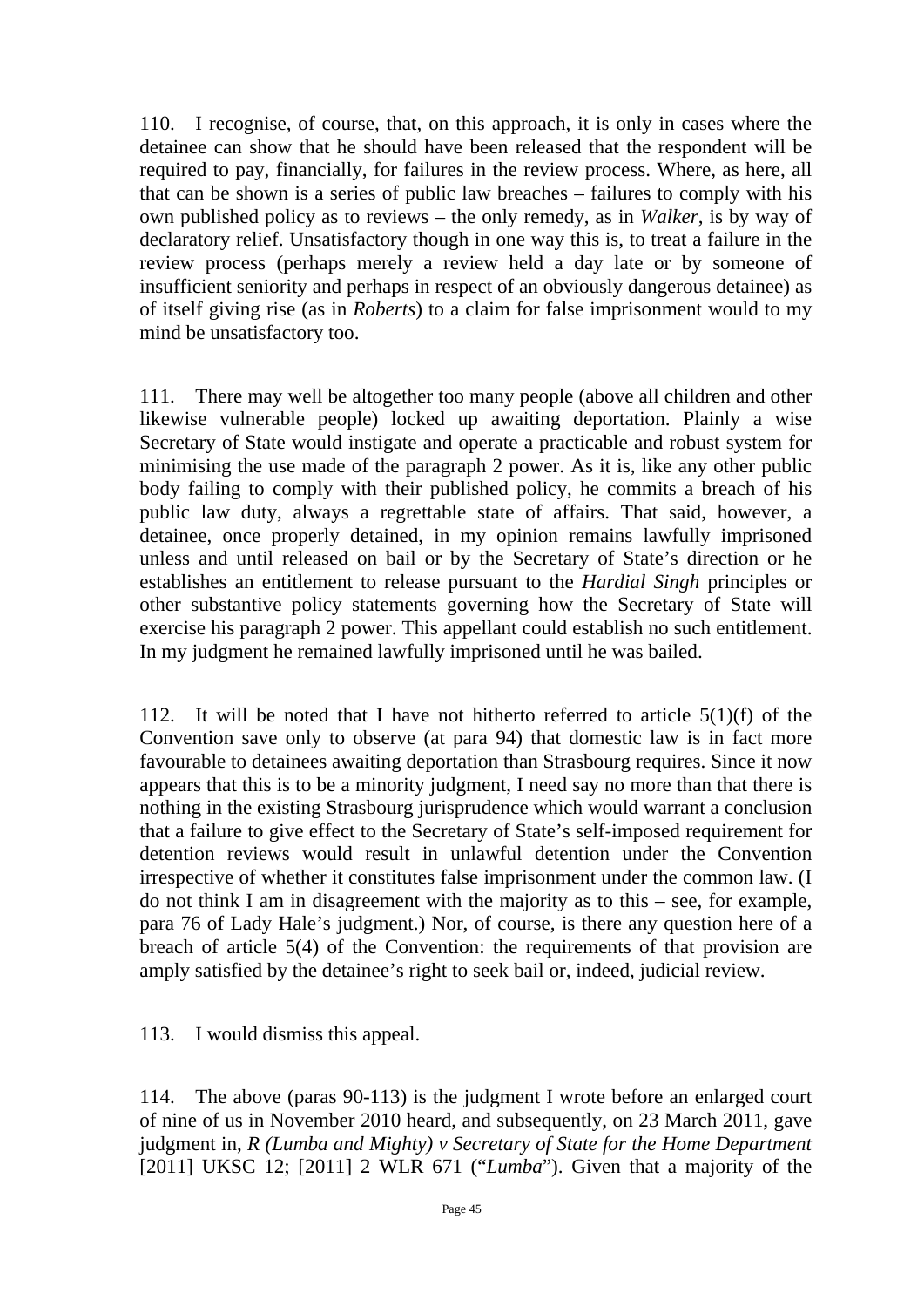court (6:3) held that the particular public law breaches committed by the Secretary of State there resulted in the appellants being falsely imprisoned – albeit a differently constituted majority (also 6:3) held that they can recover no more than nominal damages – should I (must I) now change my judgment and agree with the majority that Mr Kambadzi too was falsely imprisoned?

115. I have concluded not: it by no means follows from the majority view on liability in *Lumba* that there is liability here too and to my mind it would be still more undesirable to find liability established here than the minority of us thought it to be in *Lumba* itself.

116. That the two cases are different is plain enough. As Lord Dyson observed in para 61 of his lead judgment:

"A somewhat similar problem arose in *R (SK Zimbabwe) v Secretary of State for the Home Department*… In that case the unlawfulness lay in the failure of the Secretary of State to comply with her policy which prescribed the *procedural* requirements for reviews of FNPs who are already in detention. The present case concerns the *substantive* requirements for the initial detention of FNPs as well as their continued detention."

Lady Hale too (para 198) recognised that on the issue of liability *Lumba* "is a stronger case than is still before the court in *SK (Zimbabwe)* because the illegality alleged (and now admitted) went to the criteria for detention rather than to the procedure for authorising it."

117. Although, obviously, the court in *Lumba* was not required to consider the consequences in terms of liability of a public law failure to comply with the Secretary of State's self-imposed requirements for the review of continuing detention, there appear to me a number of passages in the judgments of those holding liability to be established there, strongly suggesting that they might well have taken a very different view in the present case. This is perhaps plainest at paras 193 and 194 of Lord Walker's judgment:

"It is a big step to extend the [*Anisminic*] principle to a claim for damages for false imprisonment, where a defendant may have his professional reputation at stake and may not enjoy the procedural protections which attend judicial review (strict time limits, and the discretionary nature of the remedy granted). I would prefer a more demanding test, that in a case where an extant statutory power to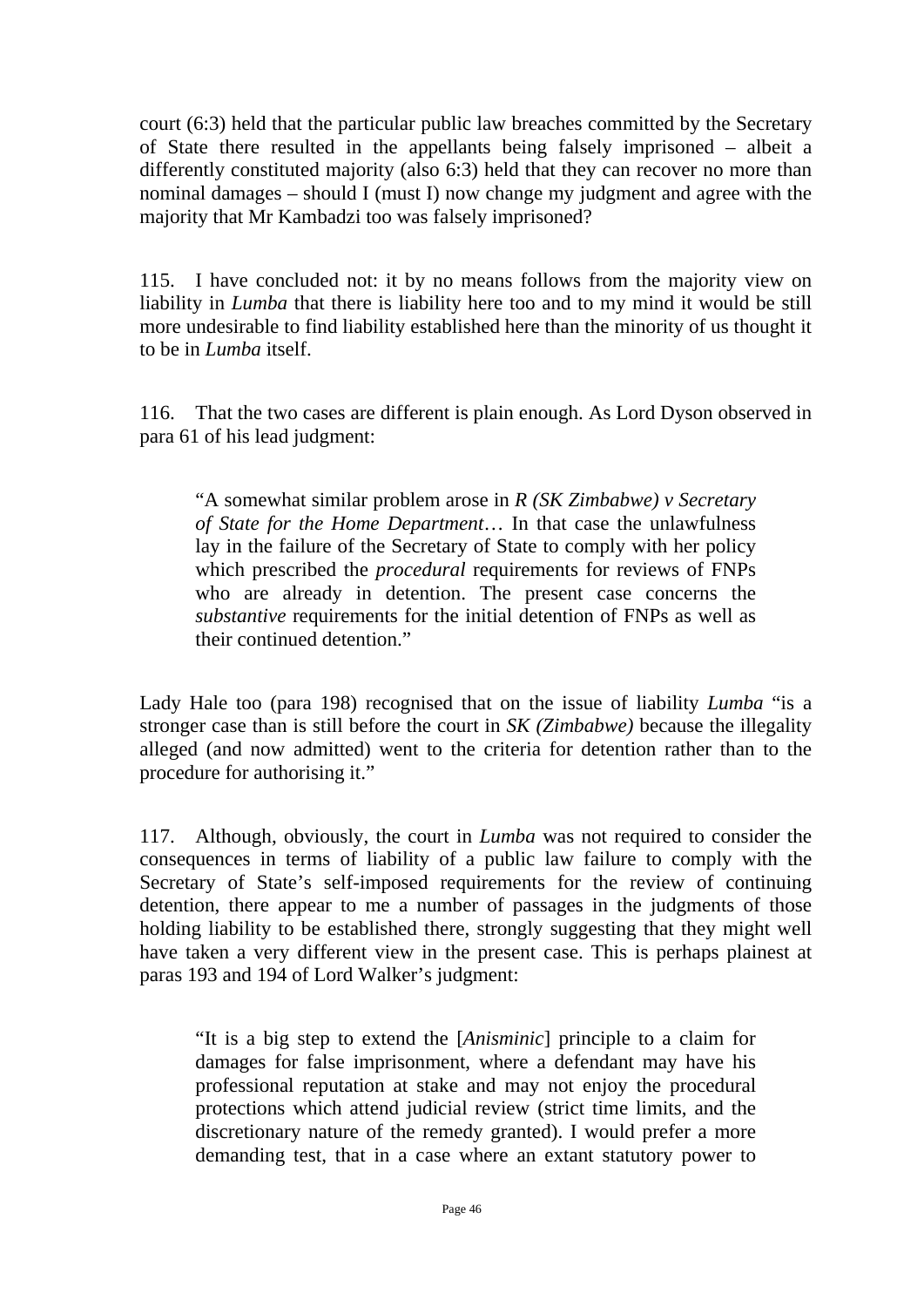detain has been wrongly used there would be a private law claim only if the misuse amounted to an abuse of power (including but not limited to cases of misfeasance or other conscious misuse of power).

194 However, it is in my opinion unnecessary to decide the point in these appeals because the conduct of officials, including some senior officials, of the Home Office between April 2006 and September 2008 amounted to a serious abuse of power. Lord Dyson SCJ has . . . described in restrained language how senior officials were well aware of the risk (indeed the likelihood) of challenge and decided to run the risk, (including the proposal to 'let immigration judges take any hit'), and how further damaging facts were disclosed by stages, some before Davis J, some before the Court of Appeal and some only in this court. Wherever the line is to be drawn (if, as I think, a line does need to be drawn between public law errors in detention policies which do or do not give rise to an action for false imprisonment) these appeals must in my view fall on the wrong side of the line from the Secretary of State's point of view."

Given that a line is to be drawn between public law errors amounting to the sort of serious misconduct which Lord Walker was clearly intending to denote by *his* use of the expression "abuse of power" and other public law errors which do not give rise to actions for false imprisonment, it is very far from obvious that Lord Walker would regard the failures in the review process here as an abuse of power. Lord Collins too, having referred (at para 220) to the Home Office's "deliberate decision . . . to continue an unlawful policy" and to the cynical nature of its approach generally in these cases, expressed himself (at para 221) "satisfied that the *serious* breach of public law in this case has the result that the detention of the appellants was unlawful" (emphasis added).

118. Even Lord Dyson (para 68) expressly accepted that:

"It is not every breach of public law that is sufficient to give rise to a cause of action in false imprisonment. In the present context, the breach of public law must bear on and be relevant to the decision to detain. Thus, for example, the decision to detain made by an official of a different grade from that specified in a detention policy would not found a claim in false imprisonment."

It seems clear, therefore, that Lord Dyson would have rejected Mr Kambadzi's case at least in respect of the four monthly reviews carried out by officials of the